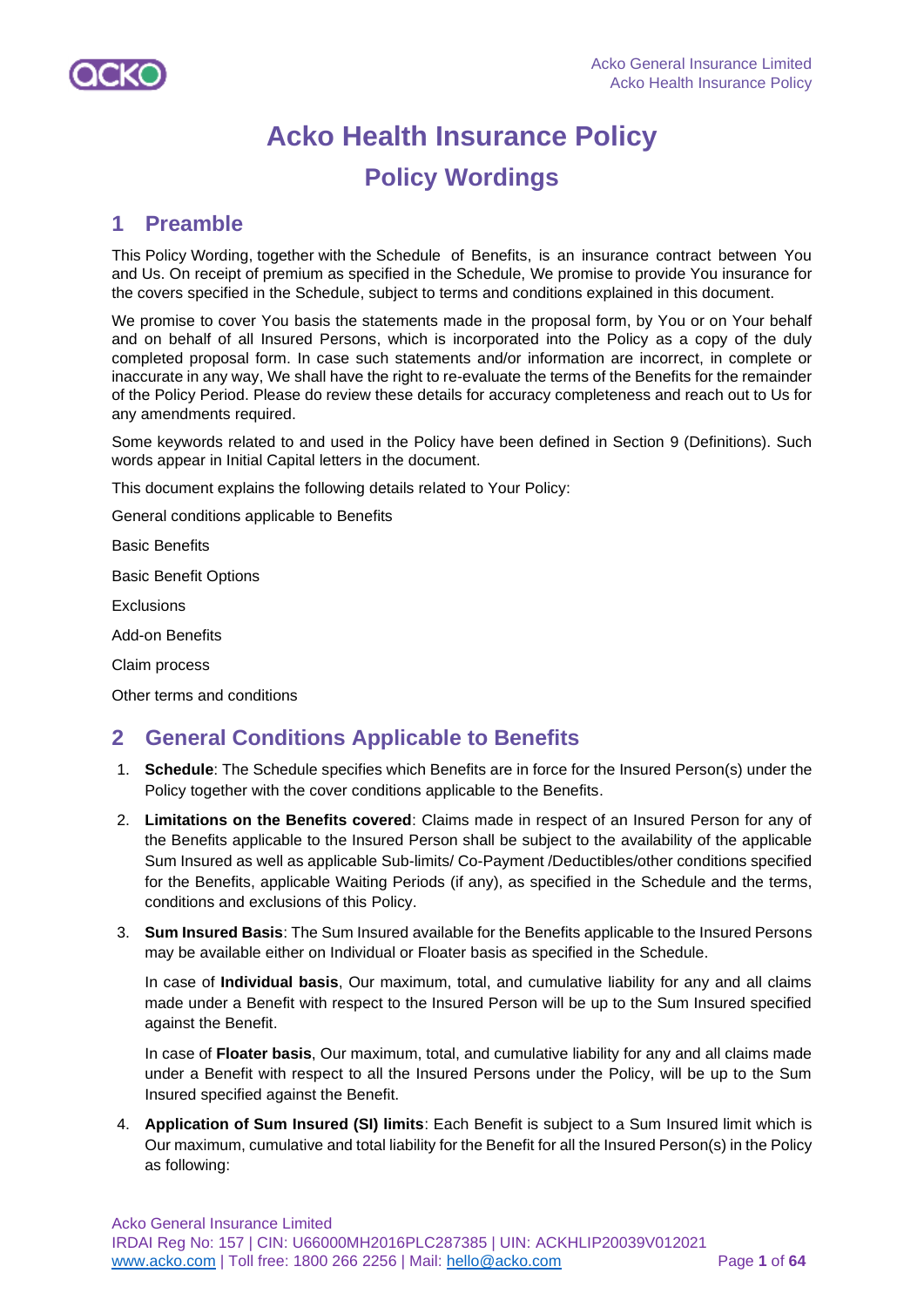

- a. The claim amount payable will always be subject to availability of Sum Insured for the particular Benefit, as specified in the Schedule. Where the Coverage Period is for a period of more than one year, the Sum Insured will be applicable for each Policy Year, unless specified otherwise in the Schedule.
- b. The type of Sum Insured available for the Basic Benefit, are as follows:
	- i. Base Sum Insured
	- ii. Inflation Protect Sum Insured
	- iii. Restore Sum Insured
	- iv. No Claim Bonus (NCB) Sum Insured (if opted for)
- c. Our total, cumulative and maximum liability for a Basic Benefit in a Policy Year is the sum of the Base Sum Insured, Inflation Protect Sum Insured, Restore Sum Insured, and NCB Sum Insured (if opted).
- d. Our total, cumulative and maximum liability for Any One Illness in a Policy Year is the sum of Base Sum Insured and Inflation Protect Sum Insured.
- e. Each Add-on Benefit has its own Sum Insured which is in addition to the Sum Insured applicable to the Basic Benefit.
- f. Any Sum Insured which is not availed in any particular Policy Year, shall not be carried forward to any subsequent Policy Year, unless explicitly specified in the Schedule/Certificate of Insurance.
- 5. **Consequential losses not covered**: We do not assume any liability and shall not be deemed to assume any liability towards any loss or damage arising out of or in relation to any opinion, actual or alleged errors, omissions and representations made by the Network Provider / Empanelled Service Providers in relation to the services availed under this Policy.
- 6. **Reasonable and Customary**: We will indemnify only those costs and expenses whether medical or non-medical related, that are Reasonable and Customary Charges.
- 7. **Claim Process**: All claims must be made in accordance with the procedure set out in Section 7.

## **3 Basic Benefits**

All the Benefits under this Section are available to the Insured Person(s). The Sum Insured limits, Exclusions including Waiting Periods and Basic Benefit Options applicable are as opted by You in the proposal form and as specified in the Schedule.

Claims under the Basic Benefit 3.1 (In-patient Hospitalization) and Basic Benefit 3.2 (Day-care treatment) will be admissible subject to the fulfilment of the following conditions with respect to the Insured Person's Hospitalization:

a. The Hospitalization of the Insured Person is caused solely and directly due to an Illness contracted or an Injury sustained by the Insured Person during the Coverage Period, as specified in the Schedule.

The Date of Admission is within the Coverage Period.

The Hospitalization is for Medically Necessary Treatment of that Illness or Injury, and commences and continues on the written advice of the treating Medical Practitioner.

## **3.1 In-patient Hospitalization**

We will indemnify the Medical Expenses incurred towards the Insured Person's Hospitalization as an in-patient, provided that the Medical Expenses are incurred towards one or more of the following: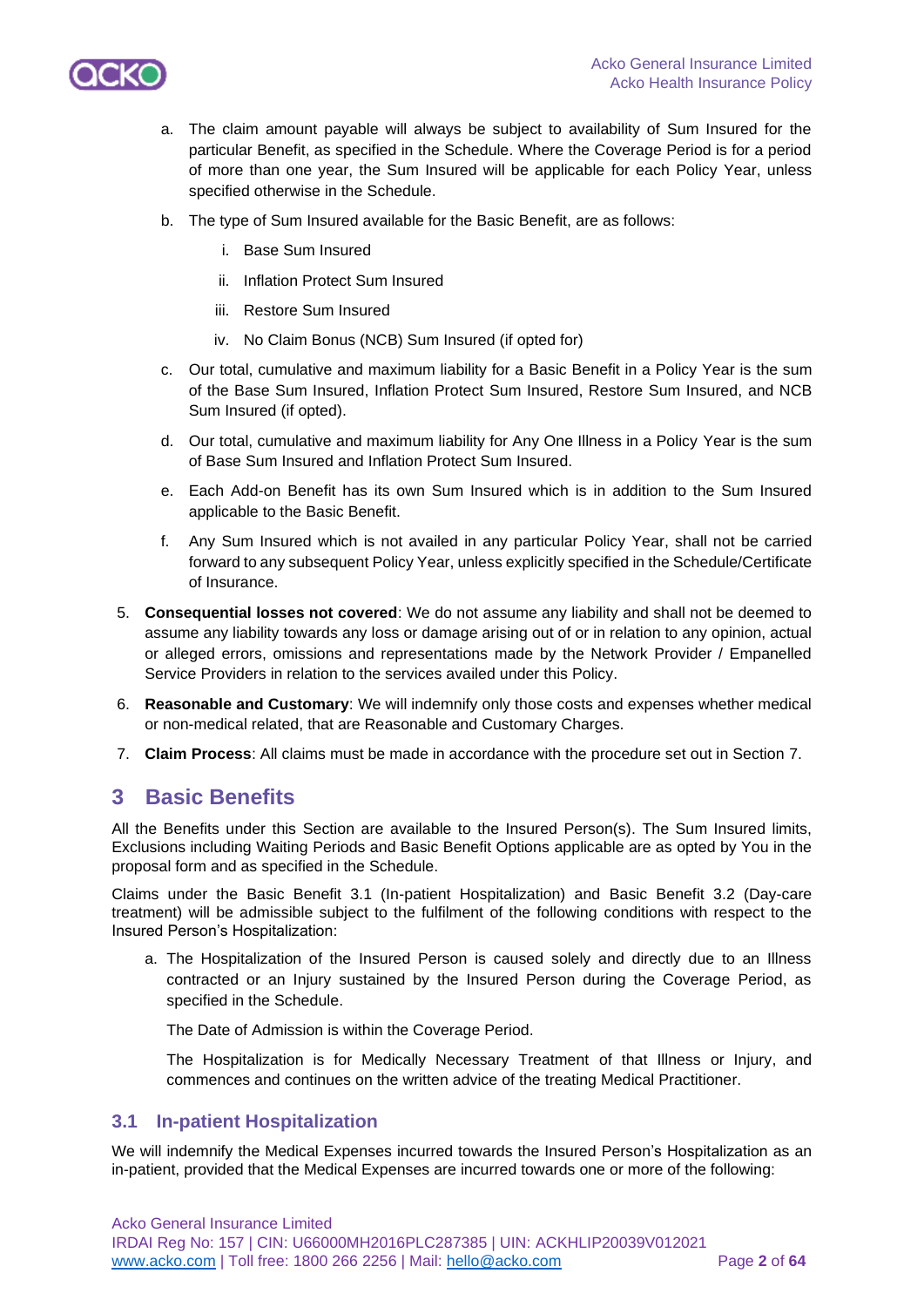

- (i) Room Rent;
- (ii) ICU/CCU/HDU charges;
- (iii) Operation theatre charges;
- (iv) Medical Practitioners' fees;
- (v) Medicines prescribed by the treating Medical Practitioner;
- (vi) Diagnostic tests directly related to the current Hospitalization; and,
- (vii) Surgical Appliance and/or Medical Appliance(s) prescribed by the treating Medical Practitioner.

Some expenses as specified in Section 11.1 (Annexure I) are not covered in the Policy, unless specified otherwise in the Schedule.

## **Room Rent / Room Category / ICU Charges**

The Schedule will specify the eligibility of Room Rent or Room Category or ICU Charges applicable for the lnsured Person(s) under the Policy.

If the availed Room Rent / Room Category / ICU Charges are higher than that specified in the Schedule, then the Insured Person shall bear a rateable proportion of the total Covered In-patient Medical Expenses (including surcharge or taxes thereon) in the proportion of the difference between the Room Rent of the entitled Room Category to the Room Rent actually incurred.

The Room Category (or eligible Room Rent) will be specified in the Schedule for the Insured Person. The nomenclature of Room Category may vary from one Hospital to the other, and the specification and description of the Room Category, as specified in the Policy Schedule/ shall be used to determine the applicable Room Category.

## **3.2 Day Care Treatment**

We will indemnify the Medical Expenses incurred towards Day Care Treatment undertaken by an Insured Person in a Hospital / nursing home / Day Care Centre.

Any treatment undertaken as an Out-Patient or in an out-patient department is not covered under this Benefit.

## **3.3 Pre & Post Hospitalization Medical Expenses**

We will indemnify the relevant Medical Expenses incurred towards an Insured Person in relation to:

- a. Pre-hospitalization Medical Expenses of an Insured Person incurred up to the number of days specified in the Schedule, immediately prior to the Date of Admission or date of commencement of the Day Care Treatment; and
- b. Post-Hospitalization Medical Expenses of an Insured Person incurred up to the number of days specified in the Schedule, immediately post the date of discharge from the Hospital or date of completion of the Day Care Treatment.

The above Medical Expenses shall be payable provided that a claim has been admitted for the same Hospitalization under Basic Benefit 3.1 (In-patient Hospitalization) or Basic Benefit 3.2 (Day Care Treatment) above.

## **3.4 Road Ambulance**

We will indemnify the reasonable costs incurred towards transportation of an Insured Person to a Hospital or a Day Care Centre by an Ambulance or public transport, in case of the Insured Person requiring Emergency Care. This Basic Benefit is payable provided that:

a. We have accepted a claim under Basic Benefit 3.1 (In-patient Hospitalization) or Basic Benefit 3.2 (Day Care Treatment) for the same Illness or Injury;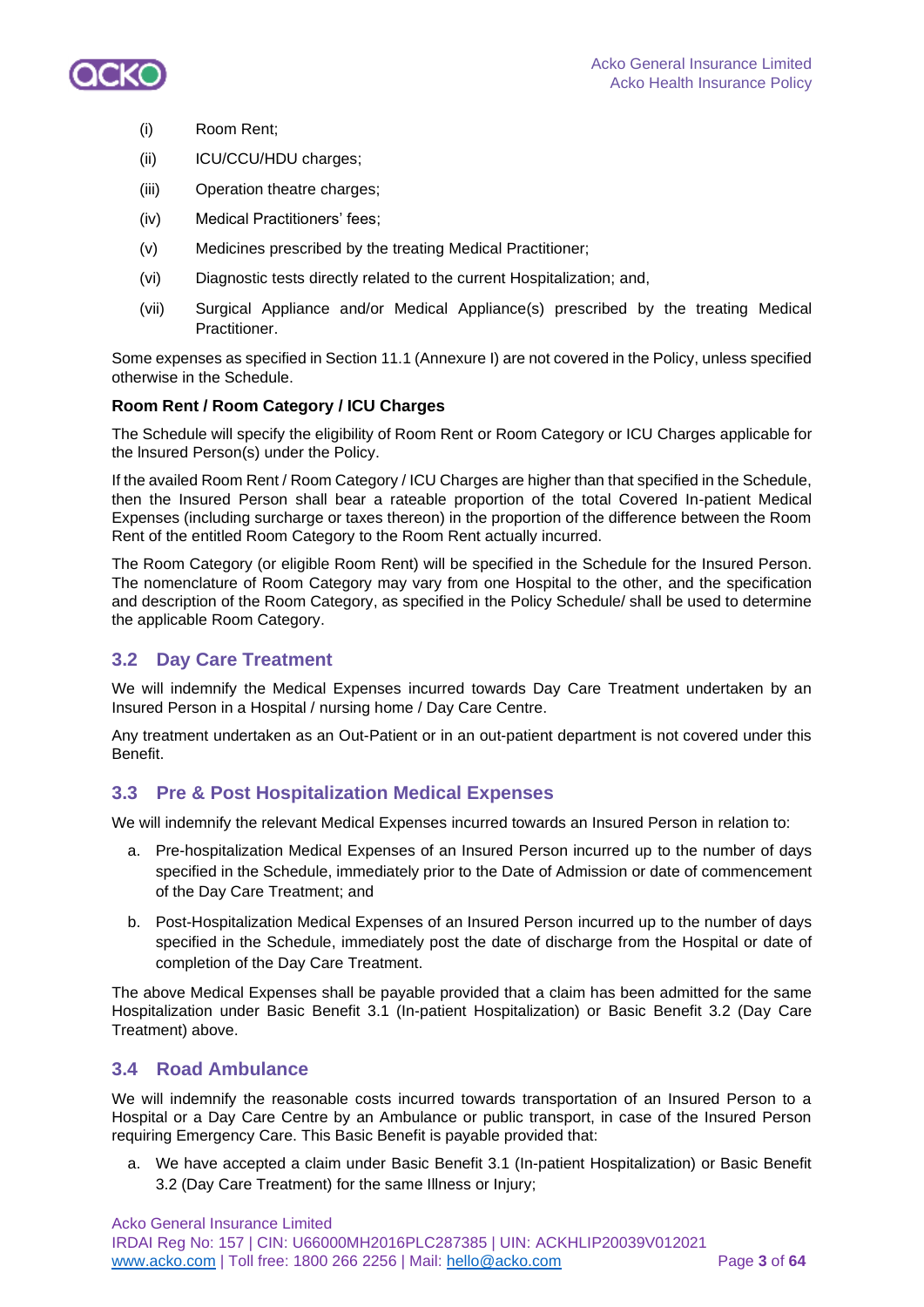

It is medically necessary to transport the Insured Person using an Ambulance.

We shall not be liable to pay any expenses in relation to transportation of the Insured Person from Hospital to the Insured Person's residence unless medically necessary and pre-approved by Us.

## **3.5 Domestic Emergency Evacuation**

In case of a medical Emergency during the Coverage Period in respect to an Insured Person, if adequate medical facilities are not available locally, We will indemnify the reasonable costs towards emergency evacuation of the Insured Person to the nearest medical facility capable of providing adequate care, provided that:

a. The emergency evacuation must be certified in writing by the attending Medical Practitioner for the evacuation to be medically necessary to prevent the immediate and significant effects of an Illness/Injury which if left untreated could result in a significant deterioration of health.

The emergency evacuation is pre-authorised by Us. Only where it can be demonstrated to Our satisfaction that it was not reasonably possible for pre-authorisation to be sought before the evacuation takes place, authorisation should be sought as soon as possible after the emergency evacuation has occurred.

In considering such requests, We will consider the nature of the Insured Person's Illness or Injury, the Insured Person's condition and ability to travel, as well as other relevant circumstances including airport availability, weather conditions and distance to be covered.

The Insured Person's medical condition must require the accompaniment of a qualified Medical Practitioner during the entire course of the transportation to be considered as requiring emergency evacuation.

Transportation will be provided by medically equipped specialty aircraft, commercial airline, train, Ambulance or air ambulance depending upon the medical needs and available transportation specific to each case, and within the geographical territory of India only.

## **3.6 Domiciliary Treatment Cover**

We will indemnify the Medical Expenses incurred on the Domiciliary Hospitalization of an Insured Person during the Coverage Period following an Illness or Injury that occurs during the Coverage Period, provided that:

a. The Domiciliary Hospitalization continues for at least 3 consecutive days in which case We shall make payment under this Benefit in respect of Medical Expenses incurred from the first day of Domiciliary Hospitalization;

The treating Medical Practitioner confirms in writing that Domiciliary Hospitalization was medically necessary.

Medical Expenses can be claimed under this Basic Benefit on a reimbursement basis only.

## **3.7 Organ Donor Expenses**

We will indemnify the Hospitalization expenses specified in Section 3.1 (In-patient Hospitalization) incurred by an Insured Person's organ donor as an in-patient towards harvesting of the organ, provided that:

a. We have admitted a claim under Section 3.1 (In-patient Hospitalization) for the Insured Person under this Policy and it is related to the same Illness or Injury.

The organ donation is in accordance with the Transplantation of Human Organs Act 1994 (as amended from time to time) and other applicable laws and rules.

The organ donated is for the use of the Insured Person who has been advised to undergo an organ transplant in writing by the treating Medical Practitioner.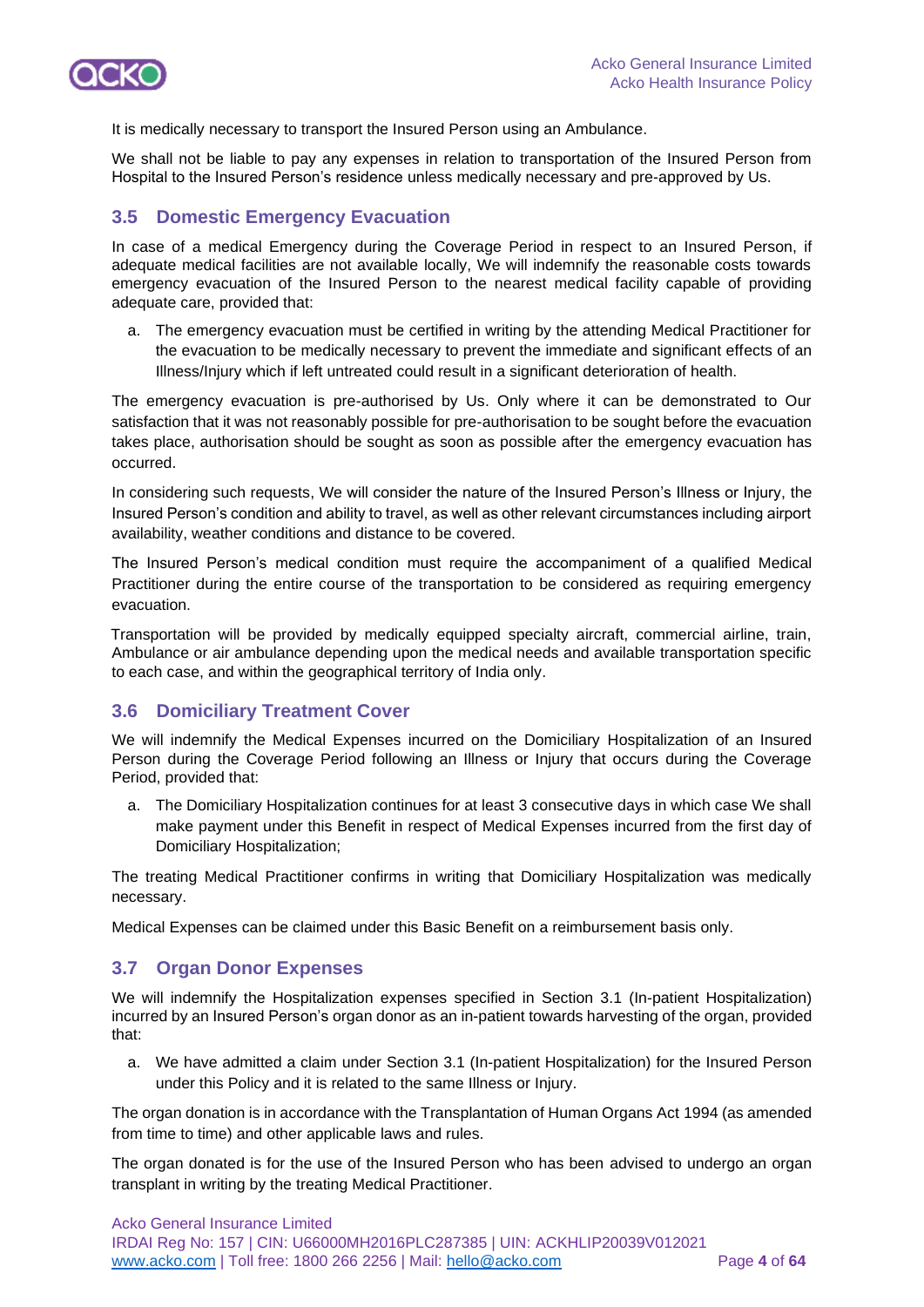

We shall not be liable to indemnify any expenses under this Benefit for the following:

- a. Any Pre-hospitalization Medical Expenses or Post-hospitalization Medical Expenses of the organ donor;
- b. Any costs incurred towards donor screening;
- c. Any costs directly or indirectly associated to the acquisition of the organ;
- d. Any other medical treatment undergone, or complications suffered by the donor consequent to the harvesting of the organ:
- e. Expenses related to organ transportation or preservation;
- f. Transplant of any organ/tissue where the transplant is experimental or investigational.

## **3.8 Second Opinion**

We will indemnify the expenses incurred towards seeking a second opinion for an alternate evaluation of the diagnosis or Treatment from a Specialist Medical Practitioner, on an out-patient consultation basis, if an Insured Person is advised for Hospitalization or Day Care Treatment by a Medical Practitioner during the Coverage Period.

The option to avail a second opinion is at the Insured Person's sole discretion, and the Insured Person is free to choose whether or not to obtain the second opinion, and if obtained, then whether or not to act on it, without any assumption or deemed assumption of liability by Us.

## **3.9 New Born Baby**

We will indemnify the Medical Expenses under Basic Benefit 3.1 (In-patient Hospitalization) or Basic Benefit 3.2 (Day Care Treatment) incurred towards the Hospitalization of an Insured Person's New Born Baby who is born during the Coverage Period, provided that:

a. The New Born Baby is born at least 10 months after the first Policy Commencement Date.

You have paid the additional premium for the New Born Baby as per the applicable premium rates based on the new Family Type.

None of the parents is suffering from any Pre-Existing Disease/Condition which has not been disclosed to Us at the time of the first Policy inception date and which medically has a high probability of getting transmitted to the New Born Baby.

## **3.10 Annual Preventive Health Check-up**

We will facilitate and provide the following preventive health check-ups, to all Insured Persons above 18 years of Age, once in each Policy Year:

- 1. Complete Medical Examination by a Medical Practitioner
- 2. Complete Blood Count (CBC)
- 3. Erythrocyte sedimentation rate (ESR)
- 4. Fasting Blood Sugar (FBS)
- 5. Electrocardiogram (ECG)
- 6. Serum Creatinine,
- 7. Serum Gamma-Glutamyl Transferase (GGT)
- 8. Serum Total Cholesterol (T Chol)
- 9. Serum Triglyceride (S. Trig)

All the Insured Persons must undergo the preventive health check-ups as specified in the Schedule, annually, provided that: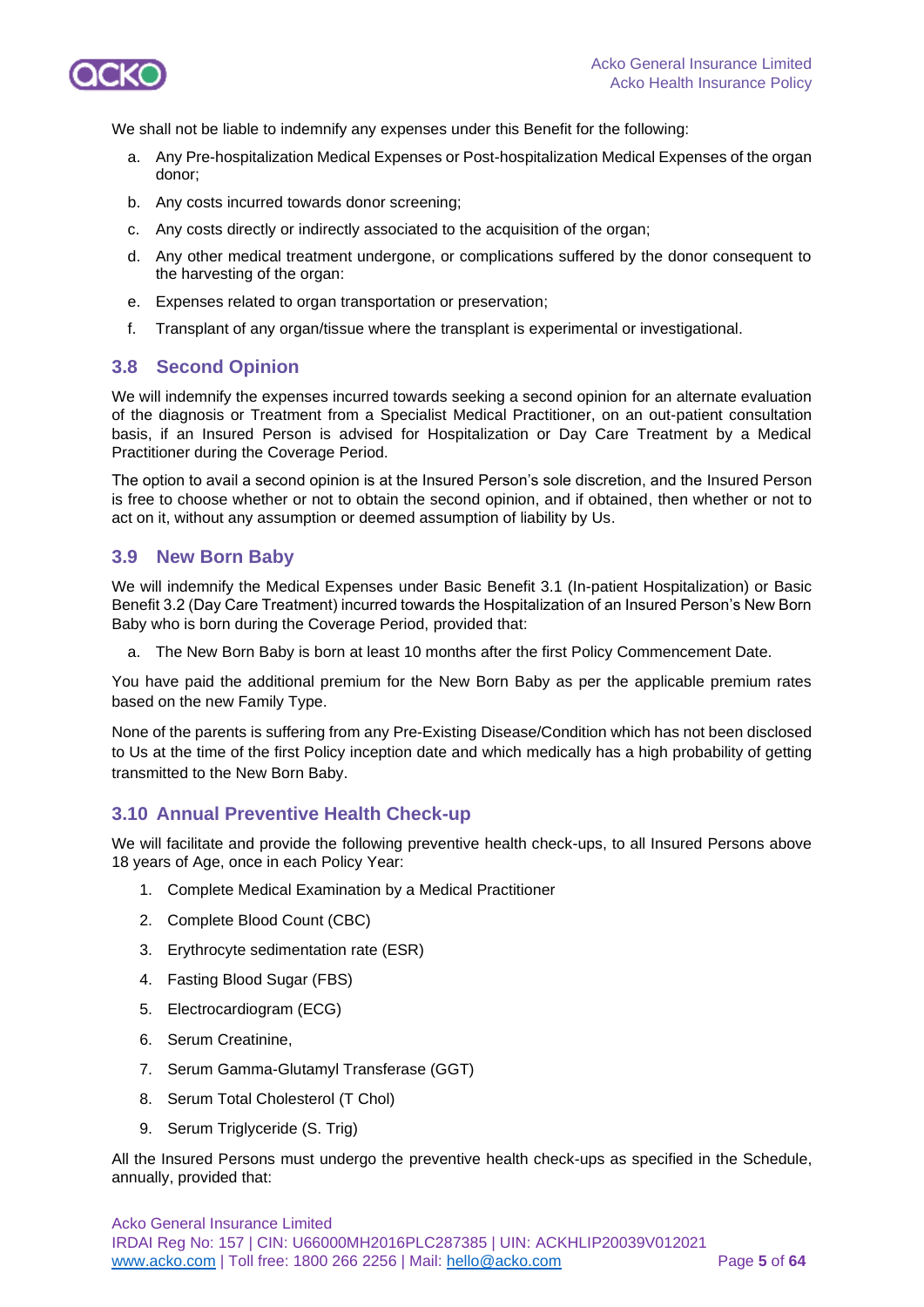

a. The Network Provider / Empanelled Service Provider shall be assigned by Us within 90 days of expiry of the Policy Year;

We shall arrange and pay for the test(s) at Our Network Providers/ Empanelled Service Providers only;

Any test undergone by the Insured person(s) outside of Our Network Providers/ Empanelled Service Providers within three months from the expiry of the current Policy Year may be considered under this Basic Benefit, at Our sole discretion, if the report of such tests is submitted to Us;

Section 6.6 (Exclusion 9), is not applicable in respect of coverage under this Basic Benefit.

## **3.11 Inflation Protect Sum Insured**

We will provide You an additional Sum Insured, called 'Inflation Protect Sum Insured', in a subsequent Policy Year, if the Policy is active or is Renewed with Us. The Inflation Protect Sum Insured in the subsequent Policy Year will be a fixed percentage, as specified in the Schedule, of the Base Sum Insured of the last completed Policy Year. This Inflation Protect Sum Insured will be added for each of the ten (10) completed and continuous Policy Years.

- a. If the Base Sum Insured has been reduced at the time of Renewal, the applicable Inflation Protect Sum Insured shall be calculated on the revised Base Sum Insured on pro-rata basis.
- b. If the Base Sum Insured is increased at the time of Renewal, the Inflation Protect Sum Insured will be calculated on the Base Sum Insured of the last completed Policy Year.

## **3.12 Restore Sum Insured**

We will restore Your Sum Insured up to 100% of the Base Sum Insured once in a Policy Year, in case the sum total of Base Sum Insured, Inflation Protect Sum Insured, and any NCB Sum Insured under Basic Benefit Option 4.3, earned under the Policy is insufficient to pay for Medical Expenses as a result of previous claims admitted during the Policy Year, provided that:

- a. A claim will be admissible for utilization of the Restore Sum Insured only if the claim is admissible under Basic Benefit 3.1 (In-patient Hospitalization) or Basic Benefit 3.2 (Day Care Treatment);
- b. Restoration of Sum Insured will not trigger for the first claim made in the Policy Year;
- c. For individual policies, Restore Sum Insured will be available on individual basis whereas for floater policies, it will be available on floater basis;
- d. If the Restore Sum Insured is not utilised in a Policy Year, it will not be carried forward to the subsequent Policy Year;
- e. For Treatment of Any One Illness during a Policy Year, the maximum claim amount payable shall not exceed the sum of
	- o Base Sum Insured;
	- o Inflation Protect Sum Insured; and
	- o NCB Sum Insured (if available).

## **4 Basic Benefit Options**

## **4.1 Worldwide In-patient Hospitalization**

If this Basic Benefit Option is in force, We will indemnify the Covered In-patient Medical Expenses, to the extent specified in Basic Benefit 3.1, incurred during Hospitalization of an Insured Person anywhere outside India for the Illness or Injury, as specified in the Schedule, provided that:

a. Intimation of such Hospitalization has been made to Us within 48 hours of such admission;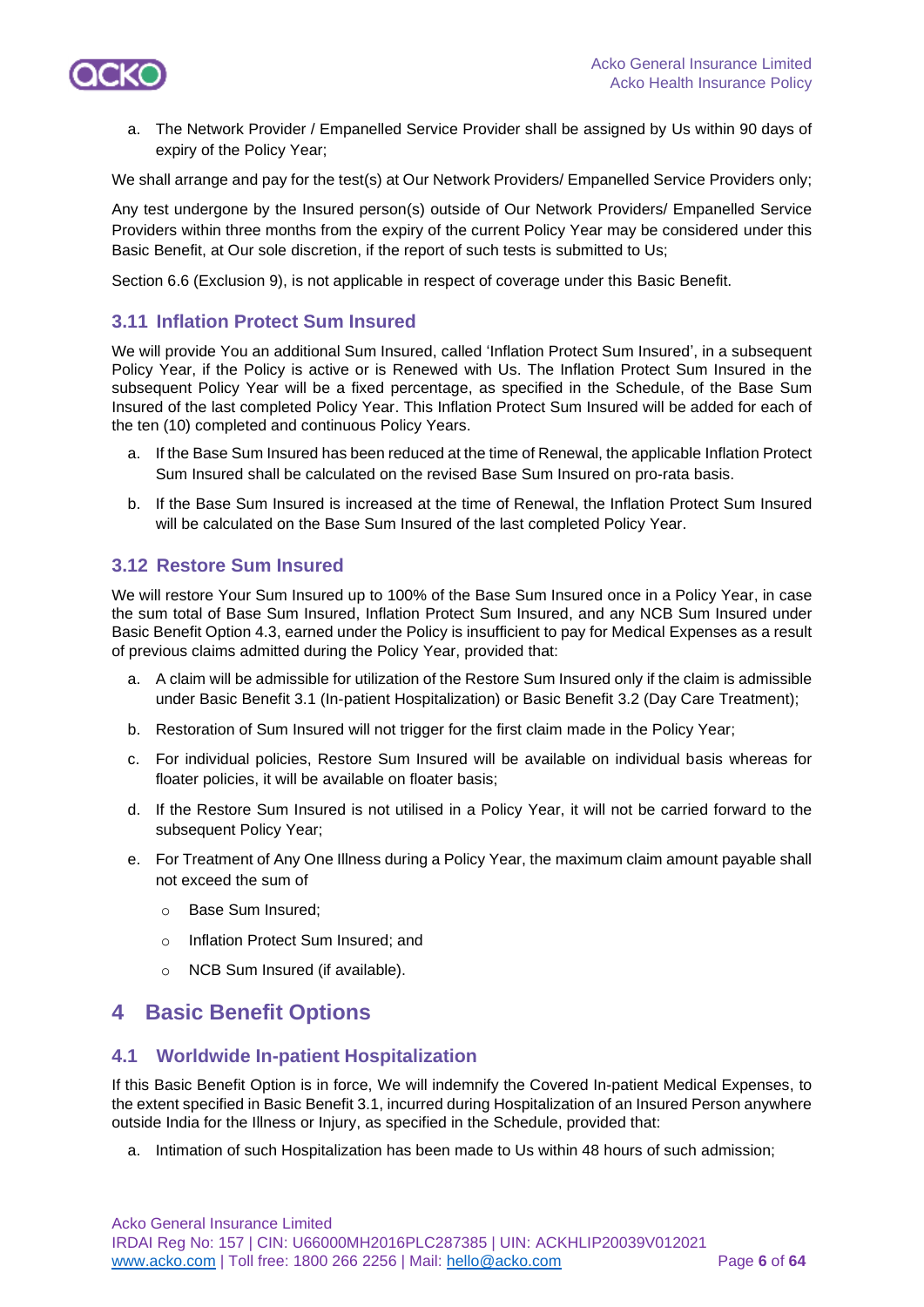

The Hospitalization is for Medically Necessary Treatment, and commences and continues on the written advice of the treating Medical Practitioner;

The payment of any claim under this Benefit will be based on the rate of exchange, published by Reserve Bank of India (RBI), from the currency of the country of treatment to Indian Rupees as on the date of payment (or the next available date for which exchange rate is available) to the Hospital;

Any claim made under this Benefit will be as per the claims procedure provided under Section 7of this Policy.

Permanent Exclusion under Exclusion 7 of Section 6.5 will be waived off for the purpose of this Benefit in respect of that Insured Person.

## **4.2 Unlimited Restore**

Notwithstanding the terms of the Basic Benefit 3.12 (Restore Sum Insured), If this Basic Benefit Option is in force, We will restore the Sum Insured for unlimited number of times in a Policy Year, in case the sum total of Base Sum Insured, Inflation Protect Sum Insured and any NCB Sum Insured under Basic Benefit Option 4.3, earned under the Policy is insufficient to pay for Medical Expenses as a result of previous claims admitted during the Policy Year, provided that:

- a. A claim will be admissible for utilization of the Restore Sum Insured only if the claim is admissible under Basic Benefit 3.1 (In-patient Hospitalization) or Basic Benefit 3.2 (Day care Treatment);
- b. Restoration of Sum Insured will not trigger for the first claim made in the Policy Year;
- c. For individual policies, Restore Sum Insured will be available on individual basis whereas for floater policies, it will be available on floater basis;
- d. If the Restore Sum Insured is not utilised in a Policy Year, it will not be carried forward to the subsequent Policy Year.
- e. For treatment of Any One Illness during a Policy Year, the maximum claim amount payable shall not exceed the sum of
	- o Base Sum Insured;
	- o Inflation Protect Sum Insured; and
	- o NCB Sum Insured (if available)

If this Basic Benefit Option is in force, it supersedes the Basic Benefit 3.12 (Restore Sum Insured).

## **4.3 No Claim Bonus Sum Insured**

If this Basic Benefit Option is in force, We will provide You an additional Sum Insured, called No Claim Bonus (NCB) Sum Insured, in the subsequent Policy Year, if the Policy is active or is Renewed with Us. The additional NCB Sum Insured in the subsequent Policy Year will be a fixed percentage, specified in the Schedule, of the Base Sum Insured of the last completed Policy Year.

- a. Any NCB Sum Insured that has accrued will be available for any claims made in the subsequent Policy Year.
- b. At the time of Renewal of this Policy, if the Policyholder chooses not to renew this Basic Benefit Option, then the NCB Sum Insured under the Policy shall be forfeited.
- c. In case a claim is made under Basic Benefit 3.1 (In-patient Hospitalization) or Basic Benefit 3.2 (Day Care Treatment) during a Policy Year, the NCB Sum Insured in the subsequent Policy Year will be zero (0).
- d. During any Policy Year, the NCB Sum Insured cannot be more than the Base Sum Insured.
- e. If the Base Sum Insured has been reduced at the time of Renewal, the applicable NCB Sum Insured shall be calculated on the revised Base Sum Insured on pro-rata basis.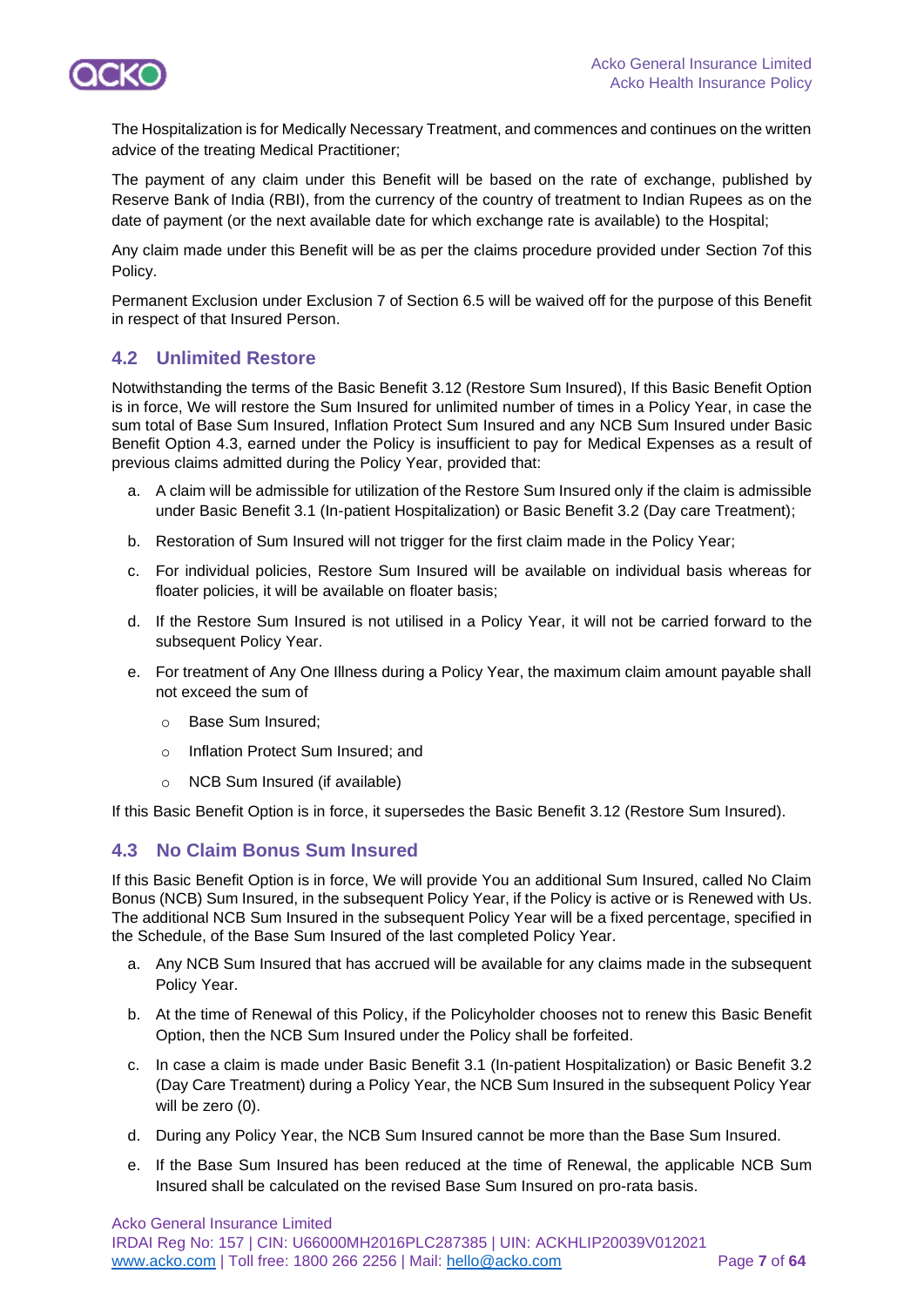

f. If the Base Sum Insured under the Policy has been increased at the time of Renewal, the NCB Sum Insured shall be calculated on the Base Sum Insured of the last completed Policy Year.

## **4.4 First Notification of Claim**

If this Basic Benefit Option is in force, in return of a discount in premium offered by Us, You have agreed to notify Us about any claim under Basic Benefit 3.1 (In-patient Hospitalization) or Basic Benefit 3.2 (Day Care Treatment) within 48 hours of Hospitalization or before discharge of the Insured Person from the Hospital, whichever is earlier.

If You fail to notify Us as specified above, You will bear a compulsory Co-payment percentage, as specified in the Schedule, of the final claim amount assessed by Us, in addition to any other Co-payment applicable.

## **4.5 Preferred Providers Network**

If this Basic Benefit Option is in force, in return of a discount in premium offered by Us, You have agreed to use the services of Hospitals in Our Preferred Provider Network, as specified in the Schedule or Our website [www.acko.com,](http://www.acko.com/) for availing cover under Basic Benefit 3.1 (In-patient Hospitalization) or Basic Benefit 3.2 (Day Care Treatment).

If You make a claim under Basic Benefit 3.1 (In-patient Hospitalization) or Basic Benefit 3.2 (Day Care Treatment) for Hospitalization in a Hospital outside of the specified Preferred Provider Network, You will bear a compulsory Co-payment percentage, as specified in the Schedule, of the final claim amount assessed by Us, in addition to any other Co-payment that may be applicable.

## **4.6 Co-Pay**

If this Basic Benefit Option is in force, in return of a discount in premium offered by Us, You have agreed to bear a compulsory Co-payment percentage of the final claim amount assessed by Us, as specified in the Schedule, for all claims under Basic Benefits and Basic Benefit Options.

## **4.7 Super Top-up**

If this Basic Benefit Option is in force, We will indemnify the Insured Persons for claims only when the total admissible claim amount for all Insured Persons covered under the Policy, during the Policy Year exceeds the Annual Aggregate Deductible amount specified in the Schedule, and subject to any other conditions specified against this Basic Benefit Option in the Schedule. However, no Deductible under this Basic Benefit Option shall be applicable for the claims under Basic Benefit 3.10 (Annual Preventive Health Check-ups).

Note that:

a. For the purpose of calculating the Annual Aggregate Deductible and assessment of admissibility, all claims must be submitted in accordance with the claims process specified under Section 7 and terms and conditions under Section 8 of the Policy, as applicable.

The consumption of the Annual Aggregate Deductible amount will be on the basis of the admissible claim amount after applying the Sub-limits as per of the Schedule.

## **4.8 Waiver of Non-payable Medical Expenses Exclusion**

If this Basic Benefit Option is in force, We shall indemnify the reasonable and customary expenses towards Non-payable Medical Expenses as specified in the Section 11.1 (Annexure I) "List of excluded expenses (non-medical)" and on Our website acko.com, provided that the claim is admitted under Basic Benefit 3.1 (In-patient Hospitalization), or Basic Benefit 3.2 (Day Care Treatment) or Basic Benefit 3.6 (Domiciliary Treatment Cover).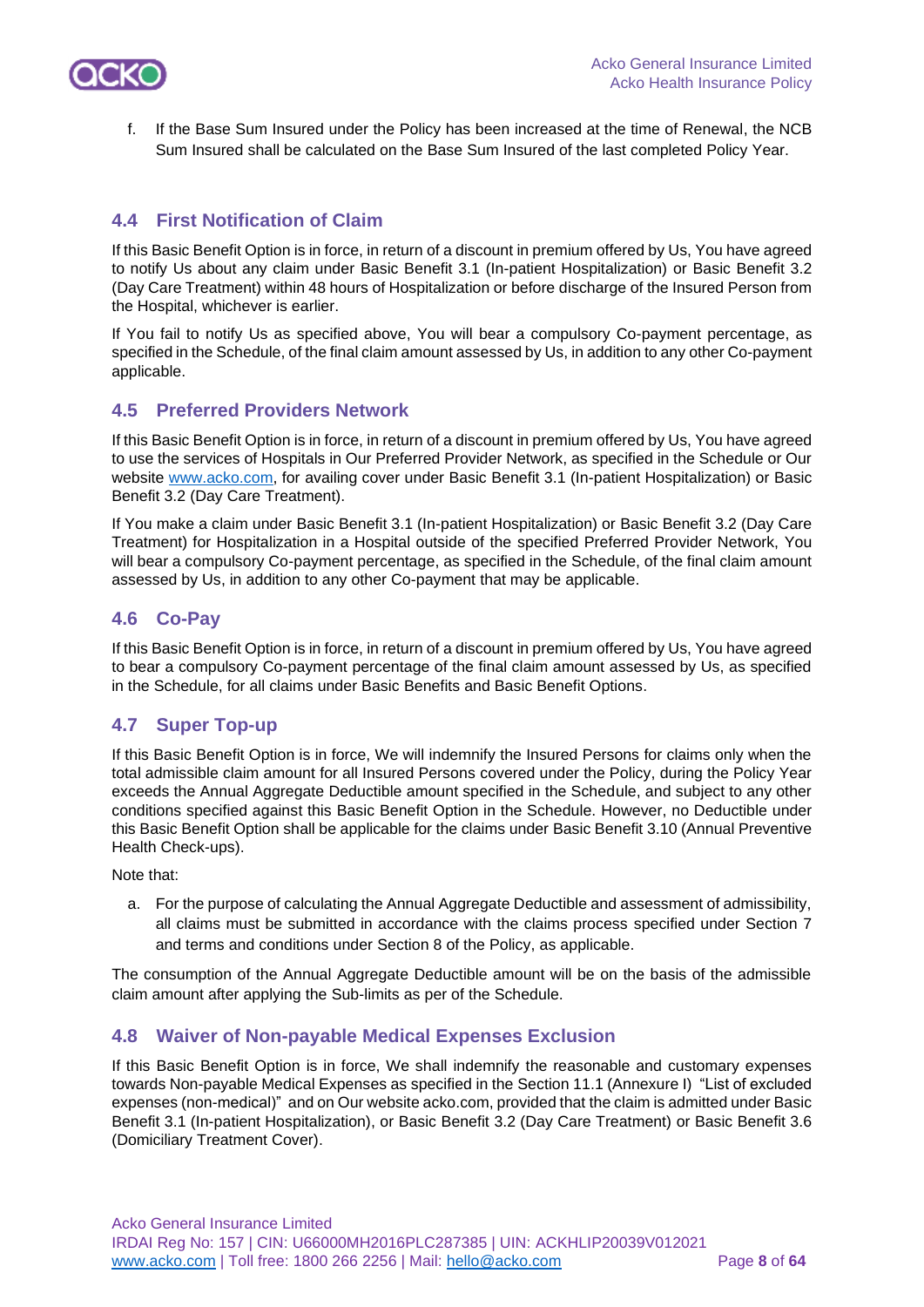

## **4.9 All Medically Necessary Hospitalization**

If this Basic Benefit Option is in force, We shall indemnify the reasonable and customary expenses towards Permanent Exclusions as specified in Section 6.5, provided that the claim is admitted under Basic Benefit 3.1 (In-patient Hospitalization), or Basic Benefit 3.2 (Day Care Treatment) or Basic Benefit 3.6 (Domiciliary Treatment Cover).

## **4.10 Reduction in Specific Disease/Procedure Waiting Period**

If You have opted for this Basic Benefit Option at the time of inception of the first policy with Us and We have accepted the same, then We shall reduce the applicable specific waiting period for claims related to Specific Diseases/Procedures specified under Section 6.2 (Specific Disease/Procedure Waiting Period) to the period as specified in the Schedule.

This Basic Benefit Option will be available only at the time of inception of the first policy with Us and only for the Sum Insured opted at such inception.

## **5 Add-on Benefits**

## **5.1 Doctor-on-Call**

If this Add-on Benefit is in force, We will provide the Insured Person with access to a general Medical Practitioner, either directly or facilitated through Our Empanelled Service Provider, for round-the-clock medical consultation through an online portal as a chat service, a call back service or a voice call service.

This Add-on Benefit will be available provided that:

- a. Consultation shall be requested by the Insured Person at his or her sole direction, either to Us or Our Empanelled Service Provider.
- b. Consultation will be arranged based solely on the information and documentation provided by the Insured Person.
- c. Consultation must not be considered a substitute to medical opinion or Medical Advice nor shall the same be pursued over a medical opinion or a Medical Advice given by a treating physician or doctor.
- d. By seeking consultation under this Add-on Benefit, the Insured Person is not prohibited or advised against visiting or consulting with any other independent Medical Practitioner or commencing or continuing any treatment advised by such Medical Practitioner.
- e. The Insured Person is free to choose whether or not to obtain the consultation, and if obtained then whether or not to act on it in whole or in part.
- f. Consultation under this Add-on Benefit shall not be valid for any medico-legal purposes.
- g. We do not make any warranties or representations as to the correctness of the medical consultation and shall not assume or deem to assume any liability towards any loss or damage arising out of or in relation to any opinion, advice, prescription, actual or alleged errors, omissions and representations made by the general Medical Practitioner.

## **5.2 Family Physician**

If this Add-on Benefit is in force, We will assign a qualified Medical Practitioner who is a general physician as a 'Family Physician' to the Insured Person in the locality of his/her place of residence whom the Insured Person or any of the Dependents covered under the Policy may visit for general physician consultations, provided that: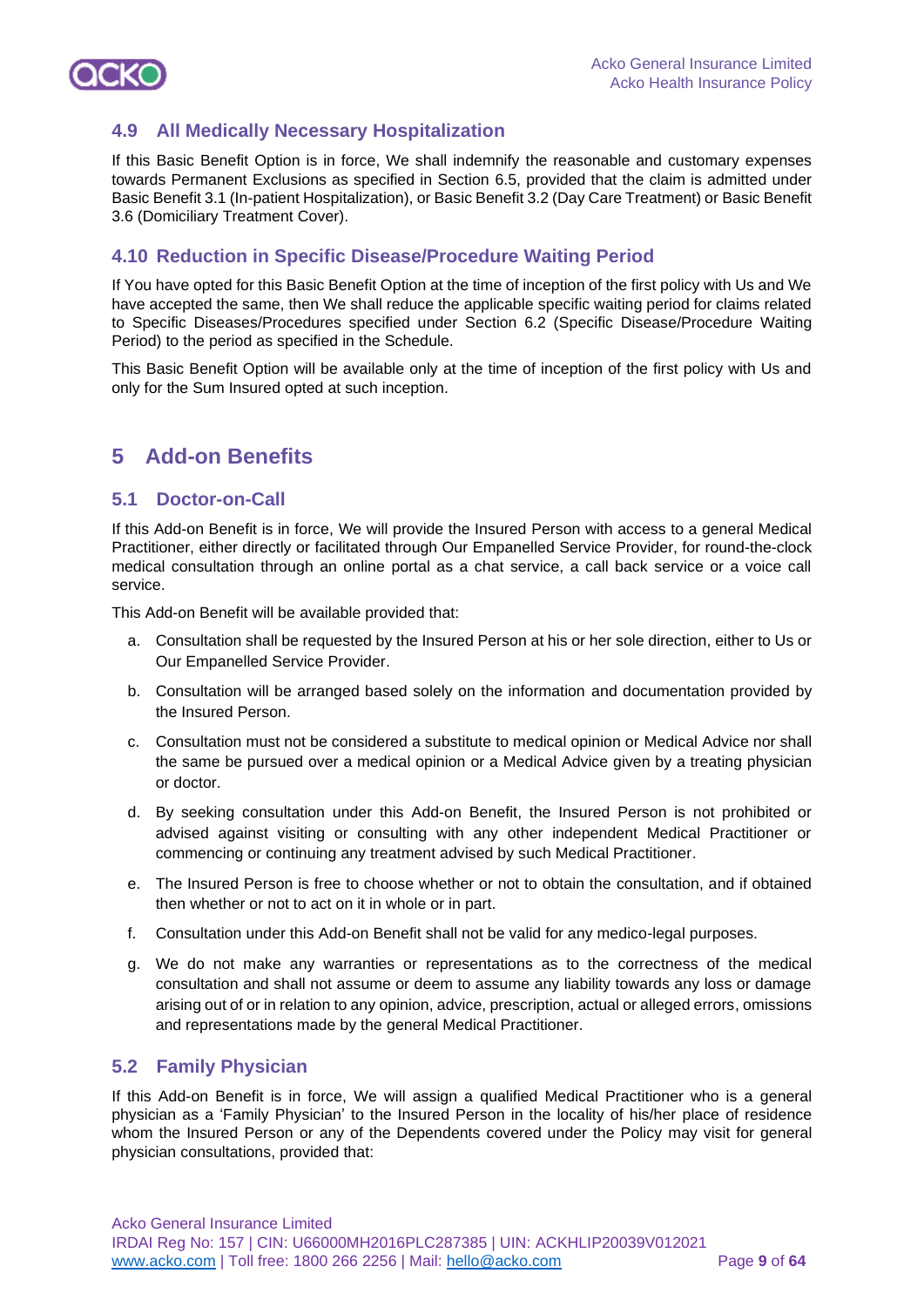

- a. The Family Physician assigned to the Insured Person will be a general physician and not a Specialist Medical Practitioner for any disease;
- b. We will provide a choice of at least one Family Physician within 5 kilometre from the Insured Person's current address on a best efforts basis. In case no such Family Physician is available, We will assign the Insured Person a Family Physician outside such radius, or assign a general physician of his/her choice;

In case of the Insured Person's movement from the current address, We will reassign a different Family Physician for the new address.

## **5.3 Out-Patient Department (OPD) Medical Services**

If this Add-on Benefit is in force, We will indemnify the Medical Expenses incurred by an Insured Person in respect of any Medically Necessary Treatment availed, in a Hospital or Day Care Centre or by any service provider in an out-patient facility, of the following nature:

a. **Physical Consultation:** Medical advice taken from a general or Specialist Medical Practitioner during a physical visit;

**Prescribed Diagnostics:** Any diagnostic procedures undergone by the Insured Person on the advice of the treating Medical Practitioner;

**Prescribed Pharmacy:** Discounts on medicine/pharmacy costs or/and indemnification of the costs of medicines/pharmacy duly supported by the prescriptions of the Medical Practitioner attending to the Insured Person;

**OPD Treatment:** Any OPD treatment undertaken.

The above services will be available only at a network of service providers as specified in the Schedule and on Our website.

We shall not be liable to indemnify any Medical Expenses under this Add-on Benefit of treatment and consultation for the following unless specified in the Schedule:

- a. Facilities and services availed for pleasure or rejuvenation or as a preventive aid, such as beauty treatments, Panchakarma, purification or detoxification.
- b. Cost of spectacles, hearing aids, braces, implants, prosthetic devices, and lenses etc as medical aid and physiotherapy.
- c. Any OPD treatment taken outside India.
- d. All routine examinations and preventive health check-ups.
- e. Preventive care, vaccination including inoculation and immunizations (except in case of post-bite treatment).
- f. Cost incurred for any health check-up or for the purpose of issuance of medical certificates and examinations required for employment or travel or any other such purpose.
- g. Sterility, infertility, sub-fertility or other related conditions and complications arising out of the same, assisted conception, surrogate, vicarious pregnancy or Pregnancy, birth control, and similar procedures; contraceptive supplies or services including complications arising due to supplying services.
- h. Complications arising out of pregnancy (including voluntary termination), miscarriage (except as a result of an Accident or Illness), maternity or birth (including caesarean section) except in the case of ectopic pregnancy for in-patient only.
- i. Investigational treatments, Unproven / Experimental treatment, or drugs yet under trial, including experimental devices and pharmacological regimens.
- j. Correction of eyesight due to refractive error including routine examination.
- k. Weight management programs or treatment in relation to the same including vitamins and tonics, treatment of obesity (including morbid obesity).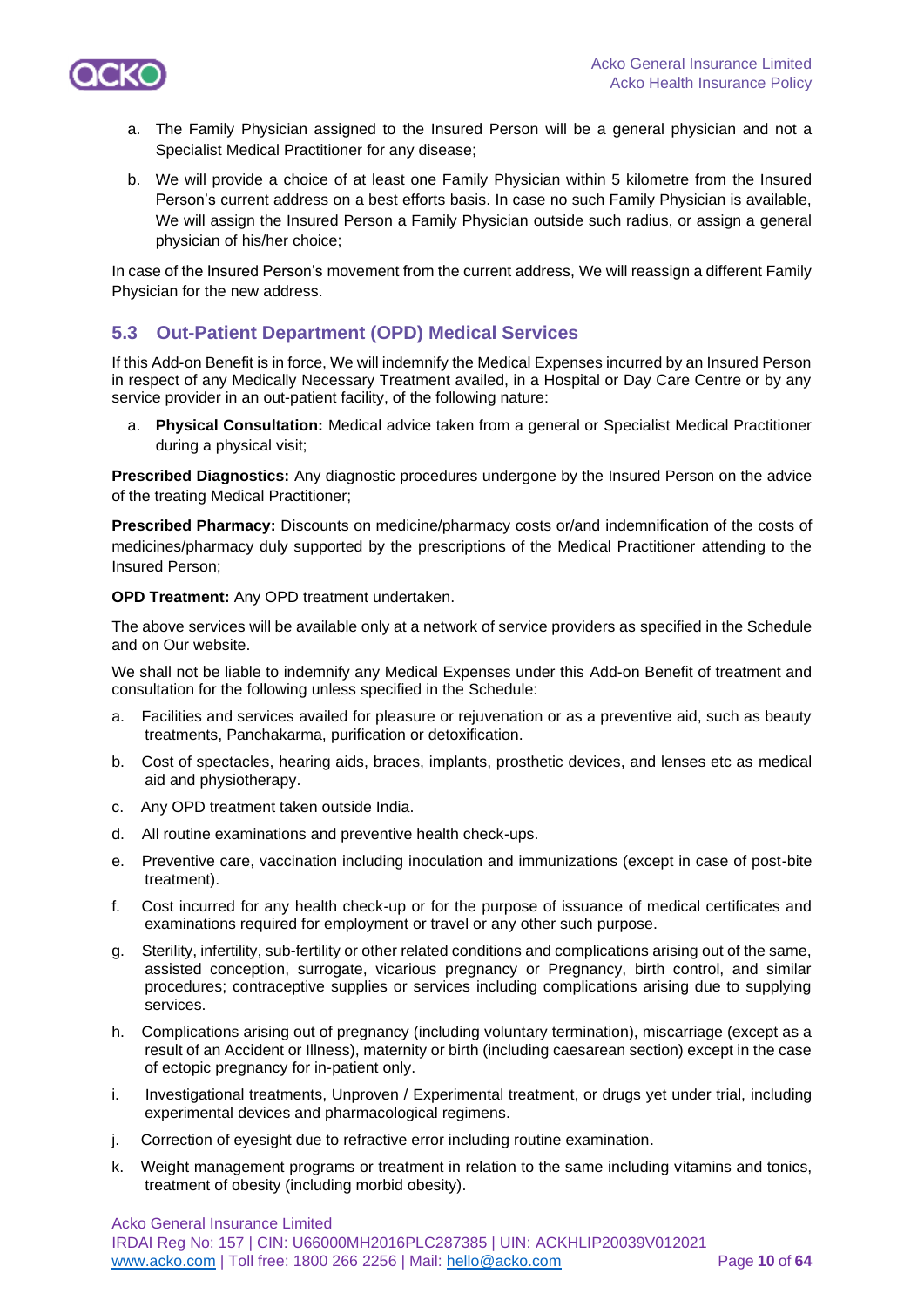

m. Dentures, implants and artificial teeth, Dental Treatment and Surgery of any kind, unless requiring due to an Accident.

## **5.4 Access to Our Out-Patient Medical Services Network**

If this Add-on Benefit is in force, You are entitled to avail of a physical consultation or prescribed diagnostics, as specified in the Schedule, at a discount on their retail rates as specified in the Schedule.

For each service, You will be able to see the original retail rates for Our Empanelled Service Providers, which You would have paid if this Add-on Benefit was not in force.

## **5.5 Monthly No Claim Bonus OPD Sum Insured**

If this Add-on Benefit is in force, We will provide You No Claim Bonus (NCB) OPD Sum Insured at the end of each claim free month during the Coverage Period, i.e., "Policy Month", as specified on the Schedule, provided that:

- a. Such NCB OPD Sum Insured will be solely available for OPD Medical Services mentioned in Add-on Benefit 5.3 (Out-Patient Medical Services)
- b. The Sum Insured accrued at the end of a Policy Month, will expire after 12 months in case the Sum Insured is not utilized.
- c. In case a claim is admitted under Basic Benefit 3.1 (In-patient Hospitalization) or Basic Benefit 3.2 (Day Care Treatment) in a Policy Month, the No Claim Bonus Sum Insured will not accrue for 12 subsequent Policy Months.

## **5.6 Daily Hospital Cash**

If this Add-on Benefit is in force, in case a claim is admitted under Basic Benefit 3.1 (In-patient Hospitalization), We will pay the daily allowance amount specified against this Add-on Benefit in the Schedule, for each continuous and completed period of 24 hours of Hospitalisation for a maximum of 45 days as specified in the Schedule against this Add-on Benefit.

If Basic Benefit Options 4.4 (First Notification of Claim) or 4.5 (Preferred Provider Network) are in force, a Co-payment of the percentage specified in the Schedule, will be deducted from the daily allowance amount as per the conditions specified in Basic Benefit Options 4.4 and 4.5.

## **5.7 Critical Illness Benefit**

If this Add-on Benefit is in force, We will pay the Sum Insured as is specified against such Critical Illness under this Add-on Benefit in the Schedule, in case the Insured Person is First Diagnosed as suffering from any of the Critical Illnesses or required to undergo covered Surgical Procedures as specified in the Schedule, Critical Illness Benefit covers the following conditions/ surgeries as below:

| Sr no.         | <b>Conditions</b>                                                | 22 Cls | <b>37 Cls</b> | <b>57 Cls</b> |
|----------------|------------------------------------------------------------------|--------|---------------|---------------|
| 1.             | Cancer of specified severity                                     | ✓      | ✓             | ✓             |
| 2.             | Myocardial Infarction (First Heart Attack of specified severity) |        | $\checkmark$  |               |
| 3.             | Open Chest CABG                                                  |        | $\checkmark$  |               |
| $\mathbf{4}$ . | Open Heart Replacement or Repair of Heart Valves                 |        | $\checkmark$  |               |
| 5.             | Coma of specified severity                                       | ✓      | $\checkmark$  |               |
| 6.             | Kidney failure requiring regular dialysis                        | ✓      | $\checkmark$  | ✓             |
| 7.             | Stroke resulting in permanent symptoms                           | ✓      | $\checkmark$  |               |
| 8.             | Major Organ/Bone Marrow Transplantation                          | ✓      | $\checkmark$  |               |
| 9.             | Permanent Paralysis of Limbs                                     | ✓      | $\checkmark$  |               |
| 10.            | Motor Neuron Disease with permanent symptoms                     | ✓      | $\checkmark$  |               |
| 11.            | Multiple Sclerosis with persisting symptoms                      | ✓      | $\checkmark$  |               |
| 12.            | Angioplasty                                                      | ✓      | ✓             |               |
| 13.            | Benign Brain Tumor                                               | ✓      | ✓             |               |
| 14.            | <b>Blindness</b>                                                 | ✓      | $\checkmark$  |               |
| 15.            | Deafness                                                         |        | $\checkmark$  |               |
| 16.            | End Stage Lung Failure                                           |        | $\checkmark$  |               |
| 17.            | <b>End Stage Liver Failure</b>                                   |        |               |               |

Acko General Insurance Limited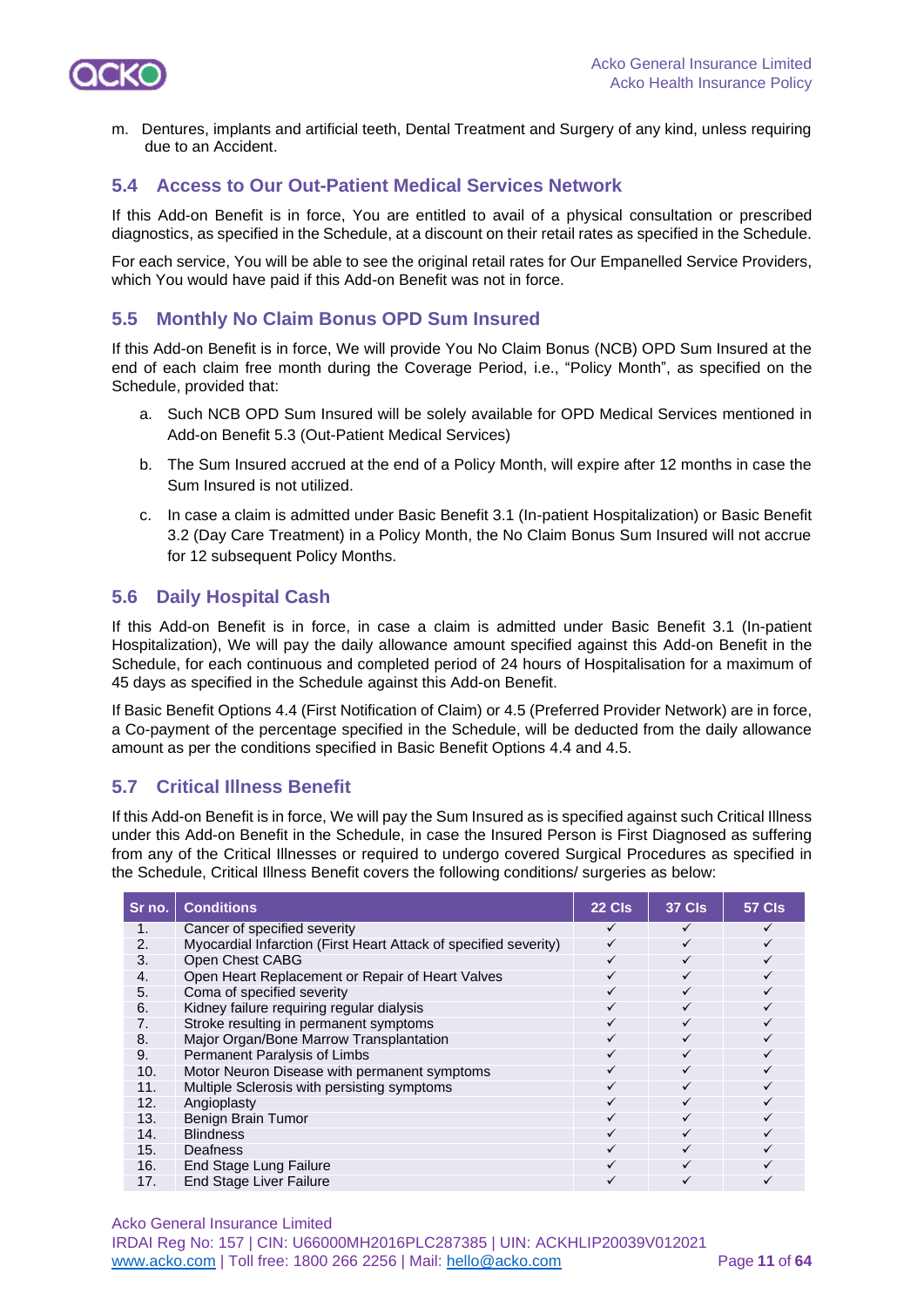

| Sr no.     | <b>Conditions</b>                                            | 22 Cls       | 37 Cls       | 57 Cls       |
|------------|--------------------------------------------------------------|--------------|--------------|--------------|
| 18.        | Loss of Speech                                               | $\checkmark$ | ✓            | $\checkmark$ |
| 19.        | Loss of Limbs                                                | $\checkmark$ | $\checkmark$ | $\checkmark$ |
| 20.        | Major Head Trauma                                            | $\checkmark$ | ✓            | $\checkmark$ |
| 21.        | Primary (Idiopathic) Pulmonary Hypertension                  | $\checkmark$ | ✓            | $\checkmark$ |
| 22.        | <b>Third Degree Burns</b>                                    | ✓            | ✓            | $\checkmark$ |
| 23.        | Alzheimer's Disease                                          |              | ✓            | ✓            |
| 24.        | Surgery of Aorta                                             |              | ✓            | $\checkmark$ |
| 25.        | Parkinson's Disease                                          |              | ✓            | $\checkmark$ |
| 26.        | <b>Medullary Cystic Disease</b>                              |              | ✓            | $\checkmark$ |
| 27.        | Muscular Dystrophy                                           |              | ✓            | $\checkmark$ |
| 28.        | Infective Endocarditis                                       |              | ✓            | ✓            |
| 29.        | <b>Dissecting Aortic Aneurysm</b>                            |              | ✓            | $\checkmark$ |
| 30.        | Systemic Lupus Erythematous with Lupus Nephritis             |              | ✓            | $\checkmark$ |
| 31.        | Apallic Syndrome                                             |              | ✓            | $\checkmark$ |
| 32.        | Aplastic Anemia                                              |              | ✓            | ✓            |
| 33.        | <b>Bacterial Meningitis</b>                                  |              | ✓            | $\checkmark$ |
| 34.        | Cardiomyopathy                                               |              | ✓            | $\checkmark$ |
| 35.        | Other serious coronary artery disease                        |              | ✓            | ✓            |
| 36.        | Creutzfeldt-Jakob Disease (CJD)                              |              | ✓            | ✓            |
| 37.        | Encephalitis                                                 |              | ✓            | $\checkmark$ |
| 38.        | <b>Fulminant Hepatitis</b>                                   |              |              | $\checkmark$ |
| 39.        | Eisenmenger's Syndrome                                       |              |              | $\checkmark$ |
| 40.        | Chronic Adrenal Insufficiency (Addison's Disease)            |              |              | ✓            |
| 41.        | Progressive Scleroderma                                      |              |              | ✓            |
| 42.        | Progressive Supranuclear Palsy                               |              |              | ✓            |
| 43.        | <b>Chronic Relapsing Pancreatitis</b>                        |              |              | $\checkmark$ |
| 44.        | Elephantiasis                                                |              |              | $\checkmark$ |
| 45.        | <b>Brain Surgery</b>                                         |              |              | $\checkmark$ |
| 46.        | HIV due to blood transfusion and occupationally acquired HIV |              |              | ✓            |
| 47.        | <b>Terminal Illness</b>                                      |              |              | $\checkmark$ |
| 48.        | Myelofibrosis                                                |              |              | $\checkmark$ |
| 49.        | Pheochromocytoma                                             |              |              | $\checkmark$ |
| 50.        | Crohn's Disease                                              |              |              | ✓            |
| 51.        | Severe Rheumatoid Arthritis                                  |              |              | ✓            |
| 52.        | Severe Ulcerative Colitis                                    |              |              | $\checkmark$ |
| 53.        | Pneumonectomy                                                |              |              | $\checkmark$ |
| 54.        | Multiple System Atrophy                                      |              |              | ✓            |
| 55.        | Ebola                                                        |              |              | ✓            |
|            |                                                              |              |              |              |
|            |                                                              |              |              |              |
| 56.<br>57. | Hemiplegia<br>Loss of Independent Existence                  |              |              | ✓<br>✓       |

For this add on benefit:

a. The Critical Illness or covered Surgical Procedure has been First Diagnosed/contracted or required for the Insured Person for the first time in his/her life during the Coverage Period;

The Critical Illness contracted has not been diagnosed within the applicable Waiting Period specified in the Schedule against this Add-on Benefit (or against any Critical Illness), from the date of inception of first Policy with Us;

The Insured Person survives the applicable number of days of 'Survival Period' as specified in the Schedule following the First Diagnosis of the Critical Illness or undergoing the Surgical Procedure for the first time, whichever is earlier;

The Critical Illness or the Surgical Procedure claim is not a consequence of or arising out of any Pre-Existing Disease or condition;

Once a claim has been paid under Critical Illness and / or Surgical Procedure, cover under this Add-on Benefit shall cease and no further payment will be made for any consequent disease or any dependent disease;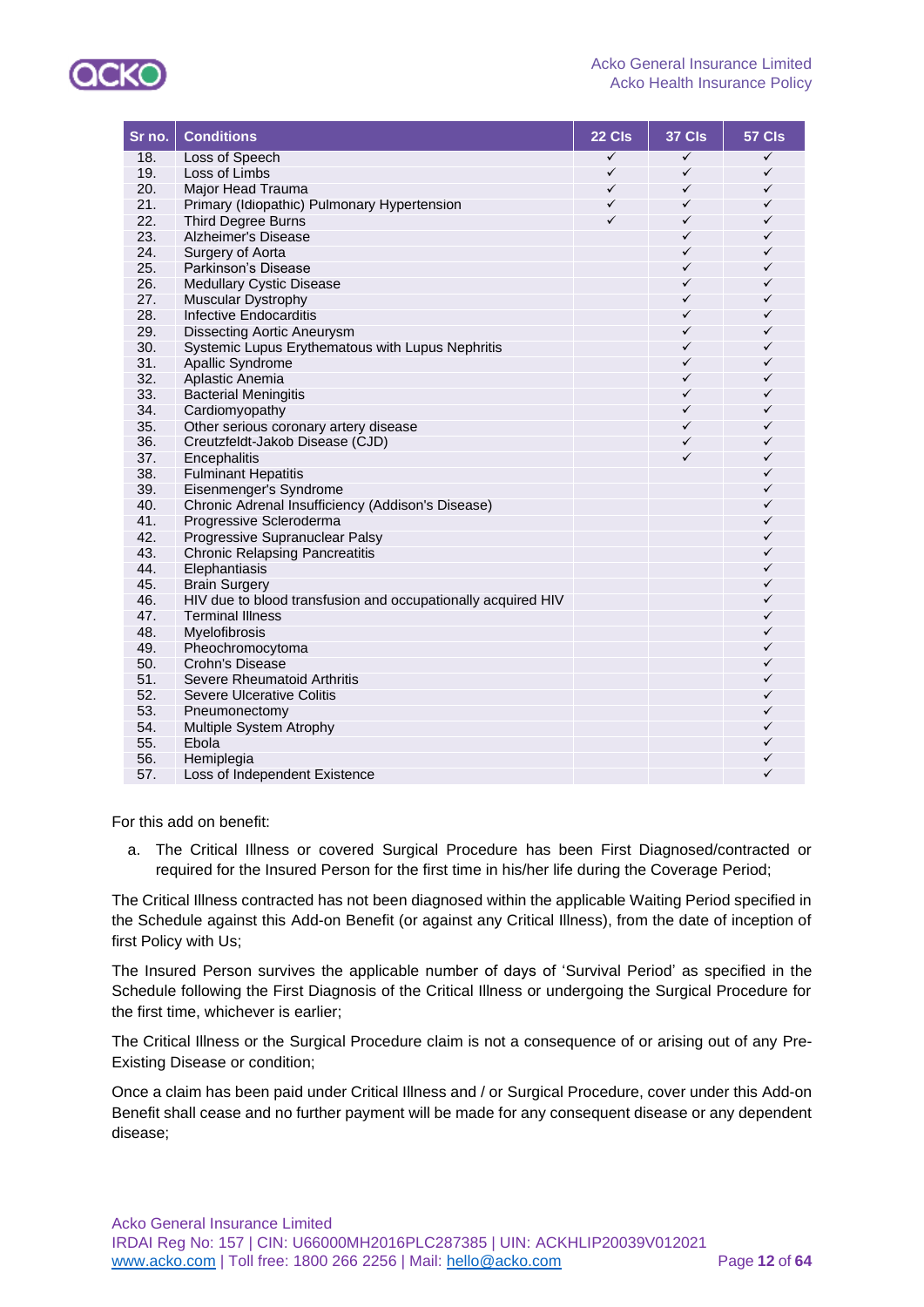

First Diagnosis of the Critical Illness should have occurred during the Insured Person's life-time, i.e., no payment under any Benefit shall be made if such First Diagnosis of the Critical Illness is made postmortem.

As an illustration, in case an Insured Person is diagnosed with a Critical Illness during the Waiting Period, he/she will not get paid if it is a Critical Illness as set out in the Policy, because the First Diagnosis of the Critical Illness has occurred within the opted number of days. However, if an Insured Person is diagnosed with heart blockage during the Waiting Period but undergoes the specified Surgical Procedure of "Coronary Artery Bypass Graft" after the completion of the Waiting Period, the claim under this Add-on Benefit will be paid for Coronary Artery Bypass Graft as the Surgical Procedure was carried out after the completion of the Waiting Period.

## **5.8 Accidental Death or Disability Cover**

If this Add-on Benefit is in force, in case an Insured Person suffers an Injury due to an Accident that occurs during the Coverage Period and that Injury solely and directly results in the Insured Person's Death or Disability which is of the nature specified in the table below, within 365 days from the date of the Accident, We will pay the percentage specified in the table below of the Sum Insured specified against the Add-on Benefit in the Schedule:

|     | <b>Insured Event</b>                                                                                                                                                                                                                                                                                    | <b>Percentage of the Sum</b><br><b>Insured payable</b> |
|-----|---------------------------------------------------------------------------------------------------------------------------------------------------------------------------------------------------------------------------------------------------------------------------------------------------------|--------------------------------------------------------|
| 1.  | Accidental death                                                                                                                                                                                                                                                                                        | 100%                                                   |
| 2.  | Total and irrecoverable loss of sight in both eyes                                                                                                                                                                                                                                                      | 100%                                                   |
| 3.  | Loss by physical separation or total and permanent loss of use of<br>both hands or both feet                                                                                                                                                                                                            | 100%                                                   |
| 4.  | Loss by physical separation or total and permanent loss of use of<br>one hand and one foot                                                                                                                                                                                                              | 100%                                                   |
| 5.  | Total and irrecoverable loss of sight in one eye and loss of a Limb                                                                                                                                                                                                                                     | 100%                                                   |
| 6.  | Total and irrecoverable loss of hearing in both ears and loss of<br>one Limb/ loss of sight in one eye                                                                                                                                                                                                  | 100%                                                   |
| 7.  | Total and irrecoverable loss of hearing in both ears and loss of<br>speech                                                                                                                                                                                                                              | 100%                                                   |
| 8.  | Total and irrecoverable loss of speech and loss of one Limb/ loss<br>of sight in one eye                                                                                                                                                                                                                | 100%                                                   |
| 9.  | Permanent, total and absolute disability (not falling under any one<br>the above) which results in the Insured Person being unable to<br>engage in any employment or occupation or business for<br>remuneration or profit, of any description whatsoever which<br>results in Loss of Independent Living | 100%                                                   |
|     | 10. Total and irrecoverable loss of sight in one eye                                                                                                                                                                                                                                                    | 50%                                                    |
|     | 11. Loss of one hand or one foot                                                                                                                                                                                                                                                                        | 50%                                                    |
|     | 12. Loss of all toes - any one foot                                                                                                                                                                                                                                                                     | 10%                                                    |
|     | 13. Loss of toe great - any one foot                                                                                                                                                                                                                                                                    | 5%                                                     |
|     | 14. Loss of toes other than great, if more than one toe lost, each                                                                                                                                                                                                                                      | 2%                                                     |
|     | 15. Total and irrecoverable loss of hearing in both ears                                                                                                                                                                                                                                                | 50%                                                    |
|     | 16. Total and irrecoverable loss of hearing in one ear                                                                                                                                                                                                                                                  | 15%                                                    |
|     | 17. Total and irrecoverable loss of speech                                                                                                                                                                                                                                                              | 50%                                                    |
|     | 18. Loss of four fingers and thumb of one hand                                                                                                                                                                                                                                                          | 40%                                                    |
|     | 19. Loss of four fingers                                                                                                                                                                                                                                                                                | 35%                                                    |
|     | 20. Loss of thumb- both phalanges                                                                                                                                                                                                                                                                       | 25%                                                    |
|     | 21. Loss of thumb- one phalanx                                                                                                                                                                                                                                                                          | 10%                                                    |
| 22. | Loss of index finger-three phalanges                                                                                                                                                                                                                                                                    | 10%                                                    |
|     | 23. Loss of index finger-two phalanges                                                                                                                                                                                                                                                                  | 8%                                                     |
|     | 24. Loss of index finger-one phalanx                                                                                                                                                                                                                                                                    | 4%                                                     |
|     | 25. Loss of middle/ring/little finger-three phalanges                                                                                                                                                                                                                                                   | 6%                                                     |
|     | 26. Loss of middle/ring/little finger-two phalanges                                                                                                                                                                                                                                                     | 4%                                                     |

Acko General Insurance Limited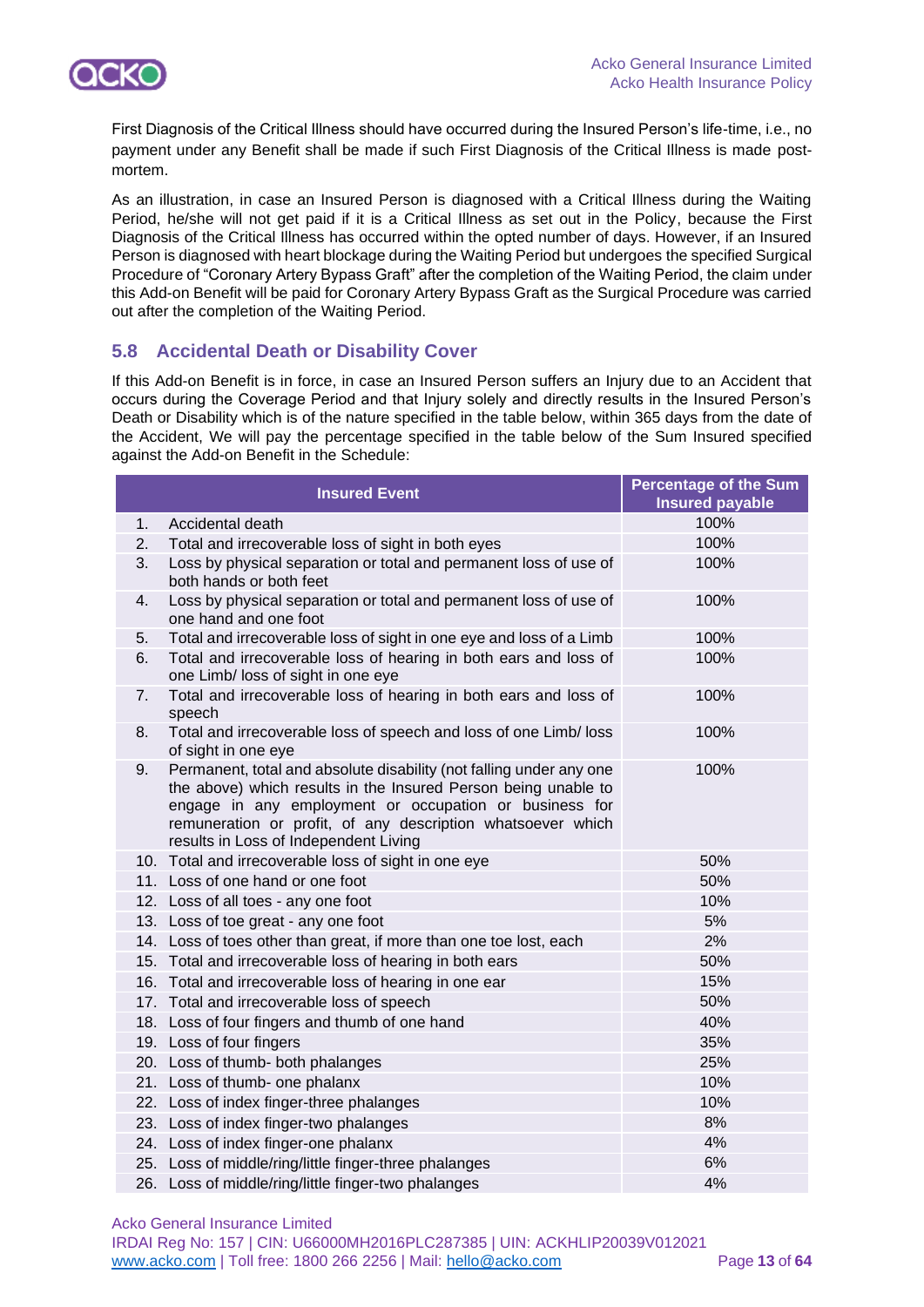

| <b>Insured Event</b>                              | Percentage of the Sum<br>Insured payable |
|---------------------------------------------------|------------------------------------------|
| 27. Loss of middle/ring/little finger-one phalanx | 2%                                       |

For the purpose of this Add-on Benefit:

a. **Limb** means a hand at or above the wrist or a foot above the ankle;

**Physical separation of one hand** or **foot** means separation at or above wrist and/or at or above ankle, respectively.

This Add-on Benefit will be payable provided that:

a. The Disability, of the nature specified in the foregoing table, continues for a period of at least 180 days from the commencement of the Disability, and the Disability Certificate issued by the treating Medical Practitioner at the expiry of the 180 days confirms that there is no reasonable medical hope of improvement. It is clarified that this condition is not application for any Disability in the nature of a physical separation;

If the Insured Person suffers a loss that is not of the nature of a Disability specified in the table above, then Our independent medical advisors will determine the degree and percentage of such disability;

If a claim is accepted under this Add-on Benefit in respect of an Insured Person, and the amount due under this Add-on Benefit and claims already admitted under the Policy in respect of the Insured Person will cumulatively exceed the Sum Insured specified against this Add-on Benefit under the Schedule, then Our maximum, total and cumulative liability under any and all such claims in a Policy Year will be limited to the Sum Insured under this Add-on Benefit.

Once the total claim paid under this Add-on Benefit reaches 100% of Sum Insured for an Insured Person, the cover under this Add-on Benefit will cease for the remainder of the Coverage Period and the Insured Person will not be eligible for this Add-on Benefit in subsequent Policy Years.

## **5.9 Permanent Total Disability Cover**

If this Add-on Benefit is in force, in case an Insured Person suffers an Injury due to an Accident that occurs during the Coverage Period and that Injury solely and directly results in the Permanent Total Disability of the Insured Person which is of the nature specified in the table below, within 365 days from the date of the Accident, We will pay the Sum Insured specified against this Add-on Benefit in the Schedule:

#### **Nature of Permanent Total Disability**

Total and irrecoverable loss of sight in both eyes

Loss by physical separation or total and permanent loss of use of both hands or both feet

Loss by physical separation or total and permanent loss of use of one hand and one foot

Total and irrecoverable loss of sight in one eye and loss of a Limb

Total and irrecoverable loss of hearing in both ears and loss of one Limb/ loss of sight in one eye

Total and irrecoverable loss of hearing in both ears and loss of speech

Total and irrecoverable loss of speech and loss of one Limb/ loss of sight in one eye

Permanent, total and absolute disability (not falling under any one the above) which results in the Insured Person being unable to engage in any employment or occupation or business for remuneration or profit, of any description whatsoever which results in Loss of Independent Living

For the purpose of this Add-on Benefit: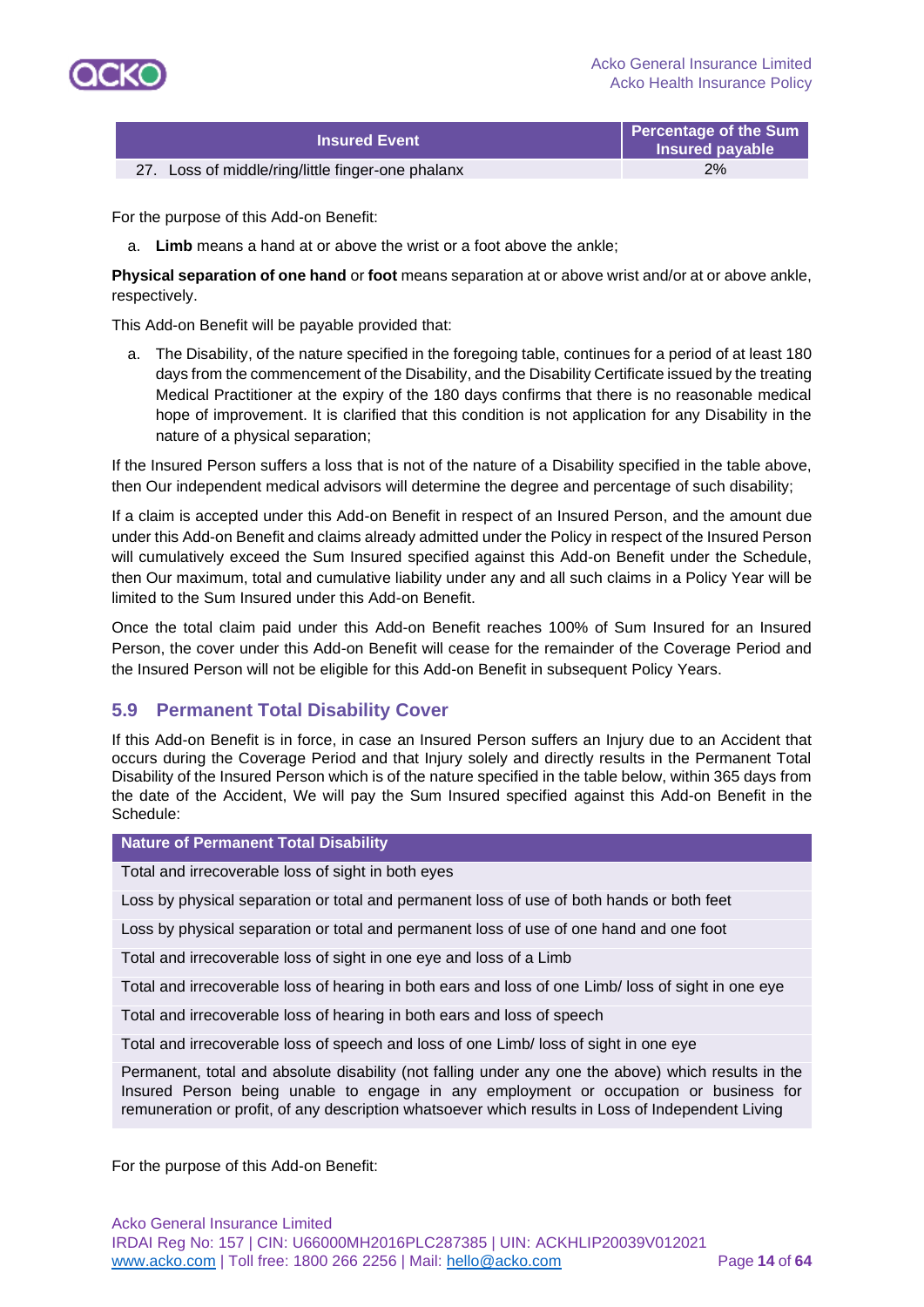

a. Limb means a hand at or above the wrist or a foot above the ankle;

Physical separation of one hand or foot means separation at or above wrist and/or at or above ankle, respectively.

This Add-on Benefit will be payable provided that:

- a. The Permanent Total Disability continues for a period of at least 180 days from the commencement of the Permanent Total Disability, and the Disability Certificate issued by the treating Medical Practitioner at the expiry of the 180 days confirms that there is no reasonable medical hope of improvement. It is clarified that this condition is not application for any Disability in the nature of a physical separation;
- b. If the Insured Person suffers Injuries resulting in more than one of the Permanent Total Disabilities specified in the table above, then Our maximum, total and cumulative liability under this Add-on Benefit shall be limited to the Sum Insured specified against this Add-on Benefit in the Schedule.
- c. On the acceptance of a claim under this Add-on Benefit, all cover under this Policy shall immediately and automatically cease in respect of that Insured Person.

## **5.10 Value Added Services**

If this Add-on Benefit is in force, some or all of the below mentioned Value Added Services may be available to the Insured Person, if specified in the Schedule. By way of these preventive and wellness services, We intend to incentivize the Insured Persons to take care of their health and maintain a healthy lifestyle.

The cost of utilizing the below services will be borne by You or the Insured Person unless specifically covered under any of the Basic Benefits or Add-on Benefits of the Policy. Our role is to facilitate the below services for Your/Insured Person's ease of use, and We will not assume any liability for the services or advice provided by Our Empanelled Service Providers under this Add-on Benefit. All the below services will be provided upon Your/Insured Person's request through Our Empanelled Service Providers.

| <b>Sr</b><br>No. | <b>Name of Service</b>                  | <b>Description</b>                                                                                                                                                                                                                                                                                                                                                                                                                                                                                                                                                                       |
|------------------|-----------------------------------------|------------------------------------------------------------------------------------------------------------------------------------------------------------------------------------------------------------------------------------------------------------------------------------------------------------------------------------------------------------------------------------------------------------------------------------------------------------------------------------------------------------------------------------------------------------------------------------------|
| 1                | e-Consultation                          | We will facilitate a digital appointment with a qualified Medical<br>Practitioner who can help Insured Person by providing round-the-<br>clock medical helpline services through an online portal as a chat<br>service, a call back service or a voice call service.                                                                                                                                                                                                                                                                                                                     |
| $\overline{2}$   | <b>Wellness Coach</b>                   | In order to educate, empower and engage the Insured Person to<br>become more aware of the Insured Person's health and proactively<br>manage it, We will, through periodic communications like e-<br>mailers, blogs and online platform provide the Insured Person<br>information on wellness coaching in areas such as:<br>Weight management<br>$\circ$<br>Activity and fitness<br>$\Omega$<br><b>Nutrition</b><br>$\Omega$<br>Tobacco cessation<br>$\Omega$<br>Alcohol abuse de-addiction program<br>$\circ$<br>Information on various diseases<br>$\Omega$<br>Dietary plans<br>$\circ$ |
| 3                | Services<br>(Home<br>Lab<br>Collection) | We will facilitate collection of test samples such as blood, urine,<br>stool etc from the Insured Person's home address for further                                                                                                                                                                                                                                                                                                                                                                                                                                                      |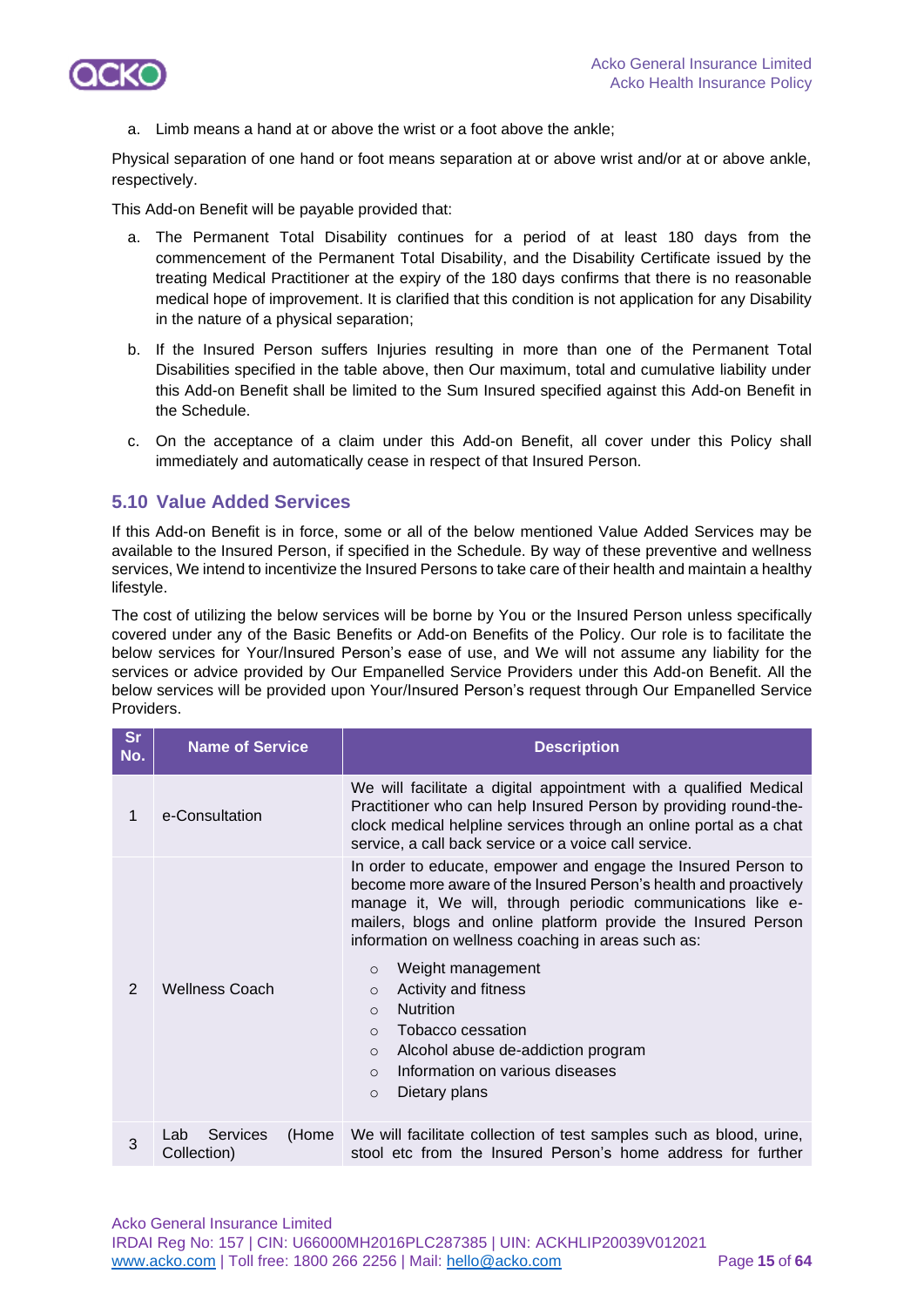

| <b>Sr</b><br>No. | <b>Name of Service</b>                                   | <b>Description</b>                                                                                                                                                                                                                                                                                                                                                                                                                                                                                                                                                                                                                                                                                                                                                                                                                                                                                          |
|------------------|----------------------------------------------------------|-------------------------------------------------------------------------------------------------------------------------------------------------------------------------------------------------------------------------------------------------------------------------------------------------------------------------------------------------------------------------------------------------------------------------------------------------------------------------------------------------------------------------------------------------------------------------------------------------------------------------------------------------------------------------------------------------------------------------------------------------------------------------------------------------------------------------------------------------------------------------------------------------------------|
|                  |                                                          | testing and analysis. The cost of these tests and reports will have<br>to be borne by the Insured Person.                                                                                                                                                                                                                                                                                                                                                                                                                                                                                                                                                                                                                                                                                                                                                                                                   |
| $\overline{4}$   | (Home<br>Pharmacy<br>Delivery)                           | We will facilitate home delivery of the medications prescribed by a<br>qualified Medical Practitioner from the nearby pharmacy<br>empanelled with Us on Our Out-Patient Medical Services Network,<br>subject to copy of the prescription being shared (where ever<br>required) and availability of the medication with the pharmacy. The<br>cost of the medication will have to be borne by the Insured Person.                                                                                                                                                                                                                                                                                                                                                                                                                                                                                             |
| 5                | Vital/Physical<br>Activity<br><b>Monitoring Services</b> | We will facilitate integration of the Insured Person's health<br>device(s) such as blood-pressure monitors, glucometers, wireless<br>pedometers, smart watches<br>and<br>other digital well-being<br>devices/appliances to an online database that will track and asses<br>the Insured Person's vitals as reported by the health device. It can<br>provide periodic updates and reports of the Insured Person's<br>health status. The cost of the device will have to be borne by the<br>Insured Person.                                                                                                                                                                                                                                                                                                                                                                                                    |
| 6                | <b>Reminder Notifications</b>                            | We will facilitate routine notification messages via mail or a<br>messaging portal or a follow-up call to the Insured Person as a<br>reminder to schedule his/her medical appointments and/or take<br>daily dosage of his/her prescribed medication as per the<br>information shared by the Insured Person                                                                                                                                                                                                                                                                                                                                                                                                                                                                                                                                                                                                  |
| $\overline{7}$   | <b>Medical Wallet</b>                                    | We will arrange for a 'medical wallet' for the online storage of the<br>Insured Person's medical reports. This will be a digital cloud<br>service which will allow the Insured Person to store all his/her<br>medical reports online. It will provide easy access of the Insured<br>Person's medical history and reports to the treating Medical<br>Practitioner(s) and to any other person with whom the Insured<br>Person may share the login and access codes, easing the Insured<br>Person's need to physically carry documents with the Insured<br>Person.<br>For the purpose of this Value-Added Service, the Insured Person<br>is requested to not share the login/access codes or any other<br>credentials for such medical wallet with any unauthorised parties,<br>and we do not assume any liability for any unauthorised disclosure<br>of such confidential medical information in this regard. |
| 8                | <b>Report Aggregation</b>                                | We will facilitate the regular analysis of the Insured Person's health<br>status as per the medical records/reports shared by the Insured<br>Person. It will highlight the Insured Person's wellbeing or any areas<br>of concern or deterioration in the Insured Person's health, allowing<br>the Insured Person to take necessary calls about his/her health.                                                                                                                                                                                                                                                                                                                                                                                                                                                                                                                                              |
| $9\,$            | <b>Home Care Services</b>                                | We will facilitate the following home care services for the Insured<br>Person in case of need:<br>Home Care Nursing<br>$\circ$<br><b>Patient Assistant</b><br>$\circ$<br>Physiotherapy<br>$\circ$<br>Yoga Trainer<br>$\circ$<br>Psychologist<br>$\circ$                                                                                                                                                                                                                                                                                                                                                                                                                                                                                                                                                                                                                                                     |

Acko General Insurance Limited IRDAI Reg No: 157 | CIN: U66000MH2016PLC287385 | UIN: ACKHLIP20039V012021 [www.acko.com](http://www.acko.com/) | Toll free: 1800 266 2256 | Mail: [hello@acko.com](mailto:hello@acko.com) Page **16** of **64**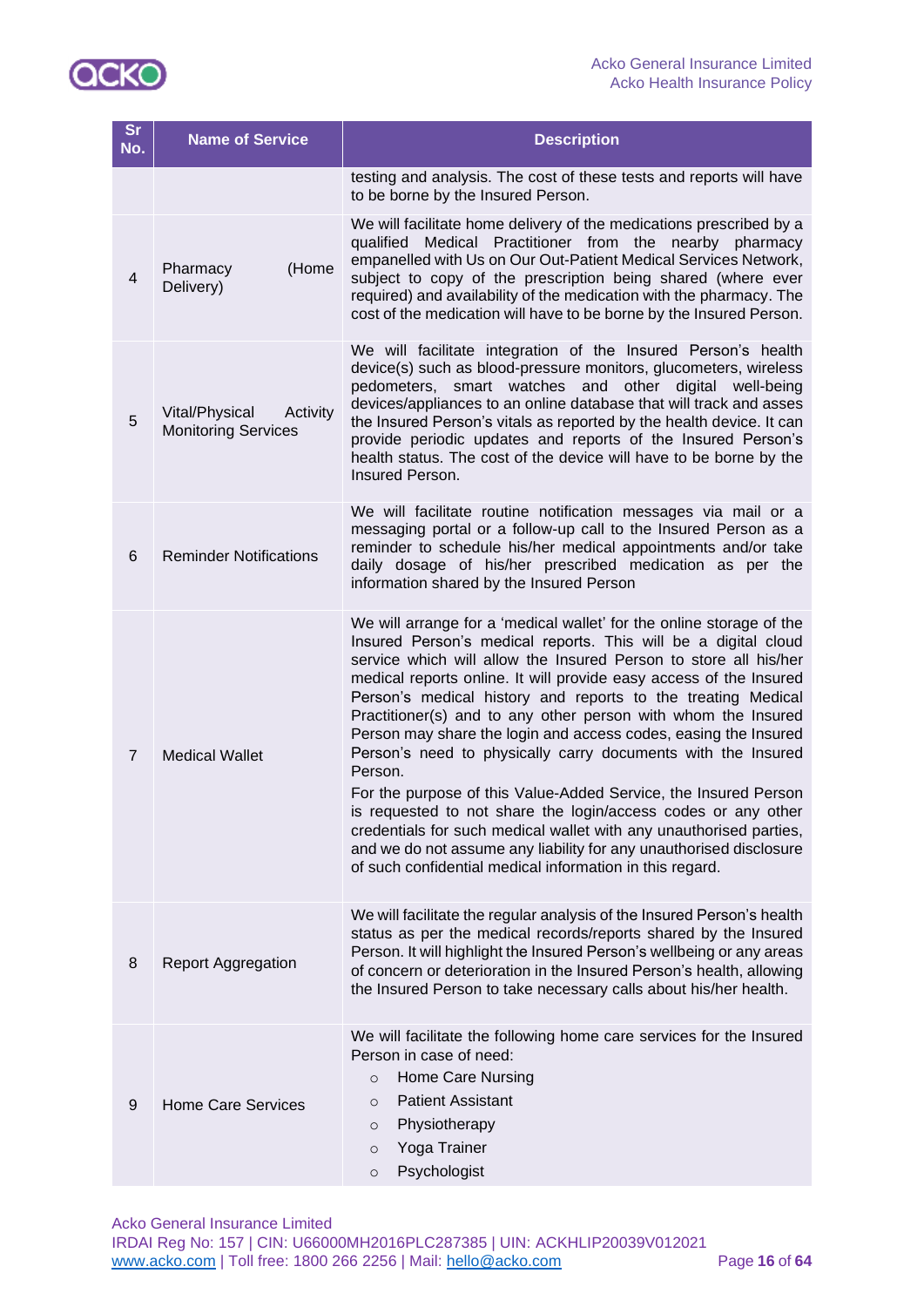

| <b>Sr</b><br>No. | <b>Name of Service</b>                                     | <b>Description</b>                                                                                                                                                                                                                                                                                                                                                                     |
|------------------|------------------------------------------------------------|----------------------------------------------------------------------------------------------------------------------------------------------------------------------------------------------------------------------------------------------------------------------------------------------------------------------------------------------------------------------------------------|
|                  |                                                            | <b>Palliative Care</b><br>$\Omega$<br>Renting Medical equipment such as Wheelchair, Patient<br>$\circ$<br>Bed, Oxygen Cylinder etc<br>The cost of the foregoing services/equipment will have to be borne<br>by the Insured Person.                                                                                                                                                     |
| 10               | Ambulance Arrangement<br>Services                          | We will facilitate provision of an Ambulance for the Insured<br>Person's transportation subject to availability of Ambulance in the<br>area where such service needs to be arranged. The cost of the<br>transportation will have to be borne by the Insured Person.                                                                                                                    |
| 11               | Pick-up<br><b>Drop</b><br>and<br>Services for Consultation | We will facilitate pick-up and drop Service by road, for the Insured<br>Person's transportation to the Network Provider or any health care<br>facility empanelled with Us for treatment/diagnostics, subject to<br>availability of vehicle/taxi in the area where such service needs to<br>be arranged. The cost of the transportation will have to be borne<br>by the Insured Person. |
| 12               | <b>Prioritizing Appointments</b>                           | We will facilitate prioritization of the Insured Person's appointment,<br>based on the urgency, with the Network Providers offering the<br>necessary treatment/ diagnostics subject to availability of the<br>service(s). The cost of the consultancy/diagnostic will have to be<br>borne by the Insured Person.                                                                       |

### **Terms and Conditions applicable to Wellness Program:**

- a. Any Information provided by the Insured Person shall be kept confidential by Us and Our Network Providers/Empanelled Service Provider.
- b. For services which are provided through Our Network Providers/Empanelled Service Provider/, We act solely as a facilitator, and We would not be liable for any incidental, consequential or incremental costs of the services incurred by the Insured Person, of any nature.
- c. Any advice or recommendations provided under this Add-on Benefit should not be construed to constitute medical advice and/or substitute the Insured Person's visit/ consultation to an independent Medical Practitioner.
- d. We shall not be liable for any discrepancy in the information provided under this Add-on Benefit.
- e. All medical services are being provided by Network Providers/Empanelled Service Provider who are empanelled after proper due diligence. The Insured Person is free to consult their personal/ family doctor/Medical Practitioner before availing the medical services. The decisions to utilise the services will solely be at the discretion of the Insured Person.
- f. Availing the services under this Add-on Benefit is purely upon the customer's own discretion and at own risk. We shall have no liability and shall not be deemed to have any liability if the Insured Person fails to follow the advice of his or her Medical Practitioner or avails any of these services against the advice of his or her Medical Practitioner.
- g. We do not assume any liability and shall not be deemed to assume any liability towards any loss or damage arising out of or in relation to any opinion, advice, prescription, actual or alleged errors,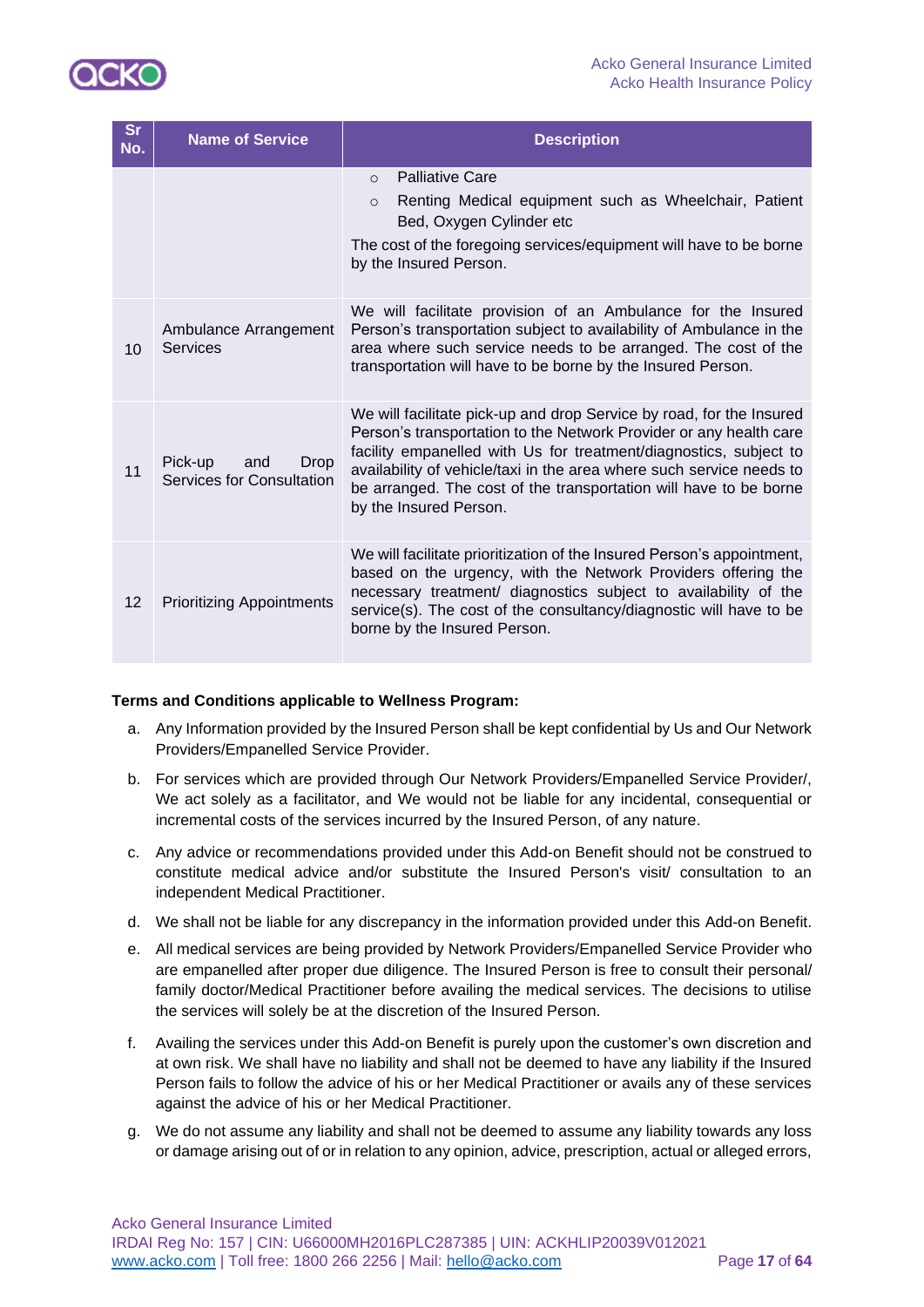

omissions and representations made by any Medical Practitioner or the Network Providers/Empanelled Service Provider.

## **6 Exclusions**

We shall not be liable to make any payment under this Policy caused by, arising out of or attributable to any of the following. All the Waiting Periods shall be applicable individually for each Insured Person and claims shall be assessed accordingly.

## **6.1 Pre-Existing Diseases-Code-Excl01**

- a. Expenses related to the treatment of a pre-existing Disease (PED) and its direct complications shall be excluded until the expiry of number of months, as specified in the Schedule, of continuous coverage after the date of inception of the first policy with insurer.
- b. In case of enhancement of sum insured the exclusion shall apply afresh to the extent of sum insured increase.
- c. If the Insured Person is continuously covered without any break as defined under the portability norms of the extant IRDAI (Health Insurance) Regulations, then waiting period for the same would be reduced to the extent of prior coverage.
- d. Coverage under the policy after the expiry of number of months, as specified in the Schedule, for any pre-existing disease is subject to the same being declared at the time of application and accepted by Insurer.

## **6.2 Specified Disease/Procedure Waiting Period-Code-Excl02**

- a. Expenses related to the treatment of the listed Conditions, surgeries/treatments shall be excluded until the expiry of number of months, as specified in the Schedule, of continuous coverage after the date of inception of the first policy with Us. This exclusion shall not be applicable for claims arising due to an accident.
- b. In case of enhancement of sum insured the exclusion shall apply afresh to the extent of sum insured increase.
- c. If any of the specified disease/procedure falls under the waiting period specified for pre-Existing diseases, then the longer of the two waiting periods shall apply.
- d. The waiting period for listed conditions shall apply even if contracted after the policy or declared and accepted without a specific exclusion.
- e. If the Insured Person is continuously covered without any break as defined under the applicable norms on portability stipulated by IRDAI, then waiting period for the same would be reduced to the extent of prior coverage.
- f. **List of specific diseases/procedures:**
	- 1. **Eyes**: Cataract, Glaucoma and other disorders of lens, disorders of Retina
	- 2. **Stone**: Pancreatitis and Stones in Biliary and Urinary System
	- 3. **Genitourinary**: Abnormal Utero-vaginal bleeding, female genital Prolapse, Endometriosis/Adenomyosis, Fibroids, PCOD, or any condition requiring dilation and curettage or Hysterectomy
	- 4. **Cysts, Tumour**: All internal or external benign or In Situ Neoplasms/Tumours, Cyst, Sinus, Polyp, Nodules, Swelling, Mass or Lump,
	- 5. **Prostate**: Hyperplasia of Prostate, Hydrocele and spermatocele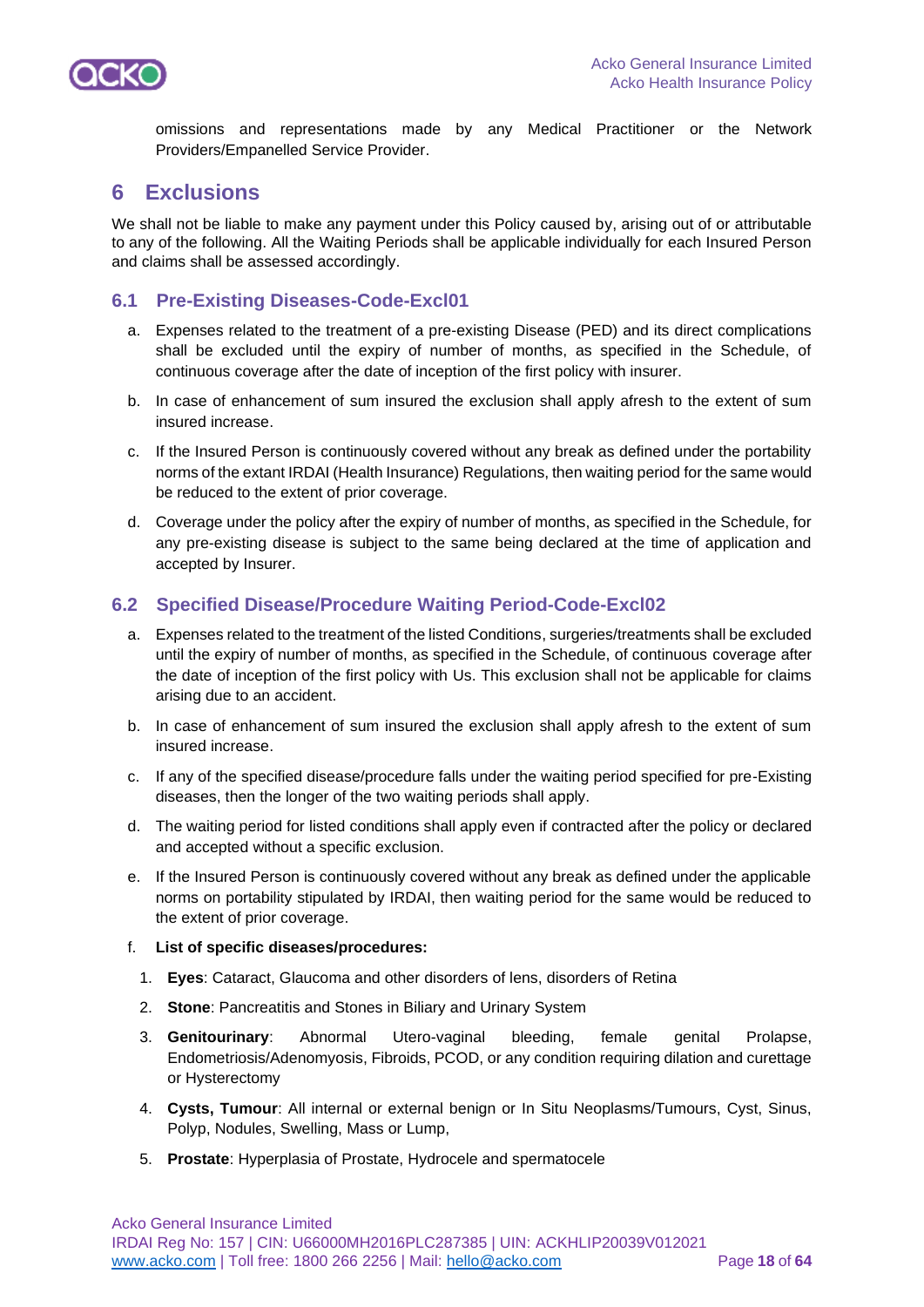

- 6. **Rectal**: Haemorrhoids, Fissure or Fistula or Abscess of anal and rectal region
- 7. **Hernia**: Hernia of all sites
- 8. **Arthritis**: Osteoarthritis, Systemic Connective Tissue disorders, Dorsopathies, Spondylopathies, inflammatory Polyarthropathies, Arthrosis such as RA, Gout, Intervertebral Disc disorders
- 9. **Kidney**: Chronic kidney disease and failure
- 10. **Varicose veins**: Varicose veins of lower extremities
- 11. **Ear, Nose, Throat**: Disease of middle ear and mastoid including Otitis Media, Cholesteatoma, Perforation of Tympanic Membrane, Tonsils and Adenoids, Nasal Septum and Nasal Sinuses
- 12. **Internal Congenital**: Internal Congenital Anomaly
- 13. **Gastro**: Ulcer, Erosion and Varices of Upper Gastro Intestinal Tract
- 14. **Any other specific conditions in Schedule**: Any other condition or treatment mentioned under this head in the Schedule will have a waiting period as specified in the Schedule.

## **6.3 30-day waiting period-Code-Excl03**

- a. Expenses related to the treatment of any illness within 30 days from the first policy commencement date shall be excluded except claims arising due to an accident, provided the same are covered.
- b. This exclusion shall not, however, apply if the Insured Person has Continuous Coverage for more than twelve months.
- c. The within referred waiting period is made applicable to the enhanced sum insured in the event of granting higher sum insured subsequently.

## **6.4 Excluded Medical Expenses**

We shall not be liable to pay the expenses towards Non-Medical Expenses as listed in Section 11.1 (Annexure I) for any claim under Basic Benefit 3.1 (In-patient Hospitalization), Basic Benefit 3.2 (Day Care Treatment) or Basic Benefit 3.6 (Domiciliary Treatment Cover).

## **6.5 Permanent Exclusions Set 1 (Can be Waived)**

We shall not be liable to make any payment under this Policy for any Basic Benefits or Basic Benefit Options arising from or caused by any of the following (applicable for other than Personal Accident and Critical illness Add-on Benefits):

- 1. **Self-inflicted Injury**: Any condition occurring as a result of self-injury inflicted by the Insured Person.
- 2. **Breach of law: Code-Excl10:** Expenses for treatment directly arising from or consequent upon any Insured Person committing or attempting to commit a breach of law with criminal intent.
- 3. **HIV and AIDS**: Treatment of HIV and Acquired Immune Deficiency Syndrome (AIDS), whether or not sexually transmitted.
- 4. **Other sexually transmitted diseases**: Treatment of any sexually transmitted diseases or infections (other than HIV and AIDS), including the screening and prevention of such diseases or infections.
- 5. **Hazardous or Adventure sports: Code-Excl09:** Expenses related to any treatment necessitated due to participation as a professional in hazardous or adventure sports, including but not limited to, para-jumping, rock climbing, mountaineering, rafting, motor racing, horse racing or scuba diving, hand gliding, sky diving, deep-sea diving.
- 6. **Unproven and Experimental Treatment**: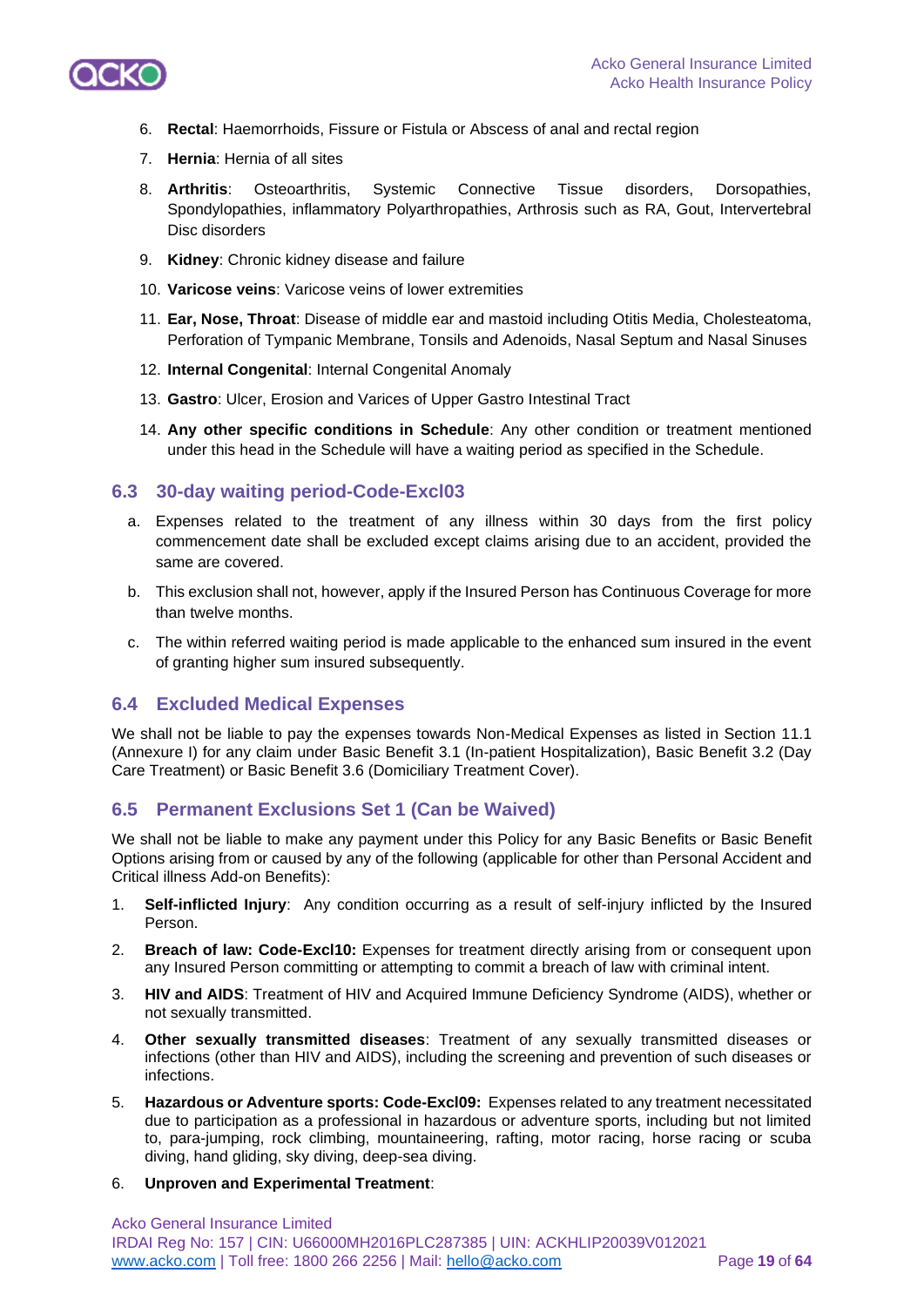

- a. **Unproven Treatments: Code- Excl16** Expenses related to any unproven treatment, services and supplies for or in connection with any treatment. Unproven treatments are treatments, procedures or supplies that lack significant medical documentation to support their effectiveness.
- b. **Radio Frequency Ablation:** Use of Radio Frequency (RF) probe for ablation or other procedure unless specifically approved by Us in writing in advance.
- **7. Treatment taken outside India:** Any treatment outside of India is not covered unless specifically covered under Basic Benefit Option 4.1
- 8. **External Congenital Anomaly or defects**
- 9. **Treatment undergone other than Allopathic treatment or AYUSH Treatment;**
- 10. **Specific Treatments:** 
	- a. Treatment and supplies for analysis and adjustments of spinal subluxation, diagnosis and treatment by manipulation of the skeletal structure;
	- b. Muscle stimulation by any means except treatment of fractures (excluding hairline fractures) and dislocations of the mandible and extremities;
	- c. Treatment for Rotational Field Quantum Magnetic Resonance (RFQMR), External Counter Pulsation (ECP), Enhanced External Counter Pulsation (EECP);
	- d. Hyperbaric Oxygen Therapy, high intensity focused ultrasound, balloon sinuplasty, Deep Brain Simulation, Holmium Laser Enucleation of Prostate, KTP Laser Surgeries, cyber knife treatment, Femto laser surgeries;
	- e. Bioabsorbable stents, bioabsorbable valves, bioabsorbable implants, use of Infliximab, rituximab, Avastin, Lucentis;
	- f. Remicade, Avastin or similar injectable treatment.
- **11. Sleep Disorders:** Treatment for any conditions related to disturbance of normal sleep patterns or behaviours such as Sleep-apnoea, snoring, etc.
- 12. **Substance Abuse and Addictions:** Expenses incurred for the treatment of any Illness or Injury which is a consequence of:
	- a. Treatment for, Alcoholism, drug or substance abuse or any addictive condition and consequences thereof. Code-Excl12

Withdrawal and de-addiction; and

Cancer of oral, oropharynx and respiratory system is specifically excluded in a tobacco user.

However, it is hereby clarified that the foregoing exclusions do not exclude any cover under the Policy towards impairment of Persons' intellectual faculties by usage of drugs, stimulants or depressants as prescribed by a Medical Practitioner.

13. **OPD Treatment:** OPD consultations, diagnostics tests, pharmacy costs shall not be payable unless covered as an Add-on Benefit or is covered as a part of an admitted claim under Basic Benefit 3.1 (In-patient Hospitalization) or Basic Benefit 3.2 (Day care Treatment).

## **6.6 Permanent Exclusions Set 2 (Cannot be Waived)**

We shall not be liable to make any payment under this Policy for any Basic Benefits or Basic Benefit Options arising from or caused by any of the following applicable for other than Personal Accident and Critical illness Add-on Benefits):

- **1. Birth control, Sterility and Infertility**: Code Excl17: Expenses related to Birth Control, sterility and infertility. This includes:
	- a. Any type of contraception, sterilization
	- b. Assisted Reproduction services including artificial insemination and advanced reproductive technologies such as IVF, ZIFT, GIFT, ICSI
	- c. Gestational Surrogacy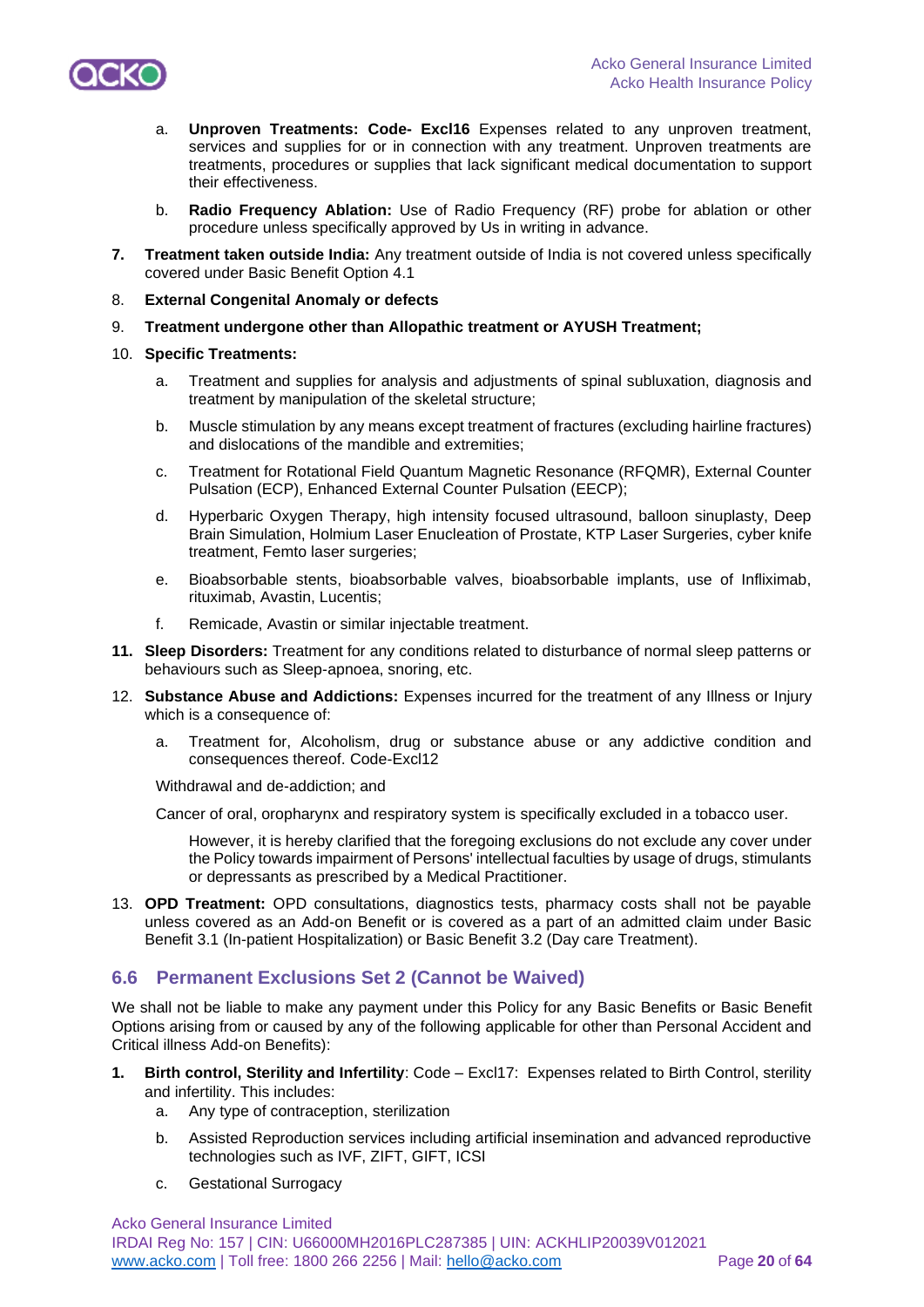

d. Reversal of sterilization

#### **2. Maternity: Code- Excl18**

- a. Medical treatment expenses traceable to childbirth (including complicated deliveries and caesarean sections incurred during hospitalization) except ectopic pregnancy;
- b. Expenses towards miscarriage (unless due to an accident) and lawful medical termination of pregnancy during the policy period.
- **3. Change-of-Gender treatments: Code – Excl07** Expenses related to any treatment, including surgical management, to change characteristics of the body to those of the opposite sex.

#### **4. Suicide**

#### **5. Treatment for Cosmetic Purposes:**

- a. **Refractive Error: Code-Excl15** Expenses related to the treatment for correction of eye sight due to refractive error less than 7.5 dioptres.
- **Cosmetic or plastic Surgery: Code-Excl08** Expenses for cosmetic or plastic surgery or any treatment to change appearance unless for reconstruction following an Accident, Burn(s) or Cancer or as part of medically necessary treatment to remove a direct and immediate health risk to the insured. For this to be considered a medical necessity, it must be certified by the attending Medical Practitioner.
- **Dental**: Treatment, procedures and preventive, diagnostic, restorative, cosmetic services related to disease, disorder and conditions related to natural teeth and Gingiva unless necessitated due to an Accident.

#### **6. Medically unnecessary Treatment:**

- a. **Obesity/ Weight Control: Code- Excl06 :** Expenses related to the surgical treatment of obesity that does not fulfil all the below conditions:
- 1) Surgery to be conducted is upon the advice of the Doctor
- 2) The surgery/Procedure conducted should be supported by clinical protocols
- 3) The member has to be 18 years of age or older and
- 4) Body Mass Index (BMI);
	- a) greater than or equal to 40 or
	- b) greater than or equal to 35 in conjunction with any of the following severe co-morbidities following failure of less invasive methods of weight loss:
		- i. Obesity-related cardiomyopathy
		- ii. Coronary heart disease
		- iii. Severe Sleep Apnoea
		- iv. Uncontrolled Type2 Diabetes

**Circumcision:** Circumcisions (unless necessitated by Illness or Injury and forming part of treatment); aesthetic or change-of-life treatments of any description such as sex transformation operations.

**7. Prosthetics and Other Devices:** Prosthetics and other devices not implanted internally by surgery, cost of cochlear implant(s) unless necessitated by an Accident or required intraoperatively.

#### **8. Rest Cure, rehabilitation and respite care-Code-Excl05**

**a)** Expenses related to any admission primarily for enforced bed rest and not for receiving treatment. This also includes:

- i. Custodial care either at home or in a nursing facility for personal care such as help with activities of daily living such as bathing, dressing, moving around either by skilled nurses or assistant or non-skilled persons.
- ii. Any services for people who are terminally ill to address physical, social, emotional and spiritual needs.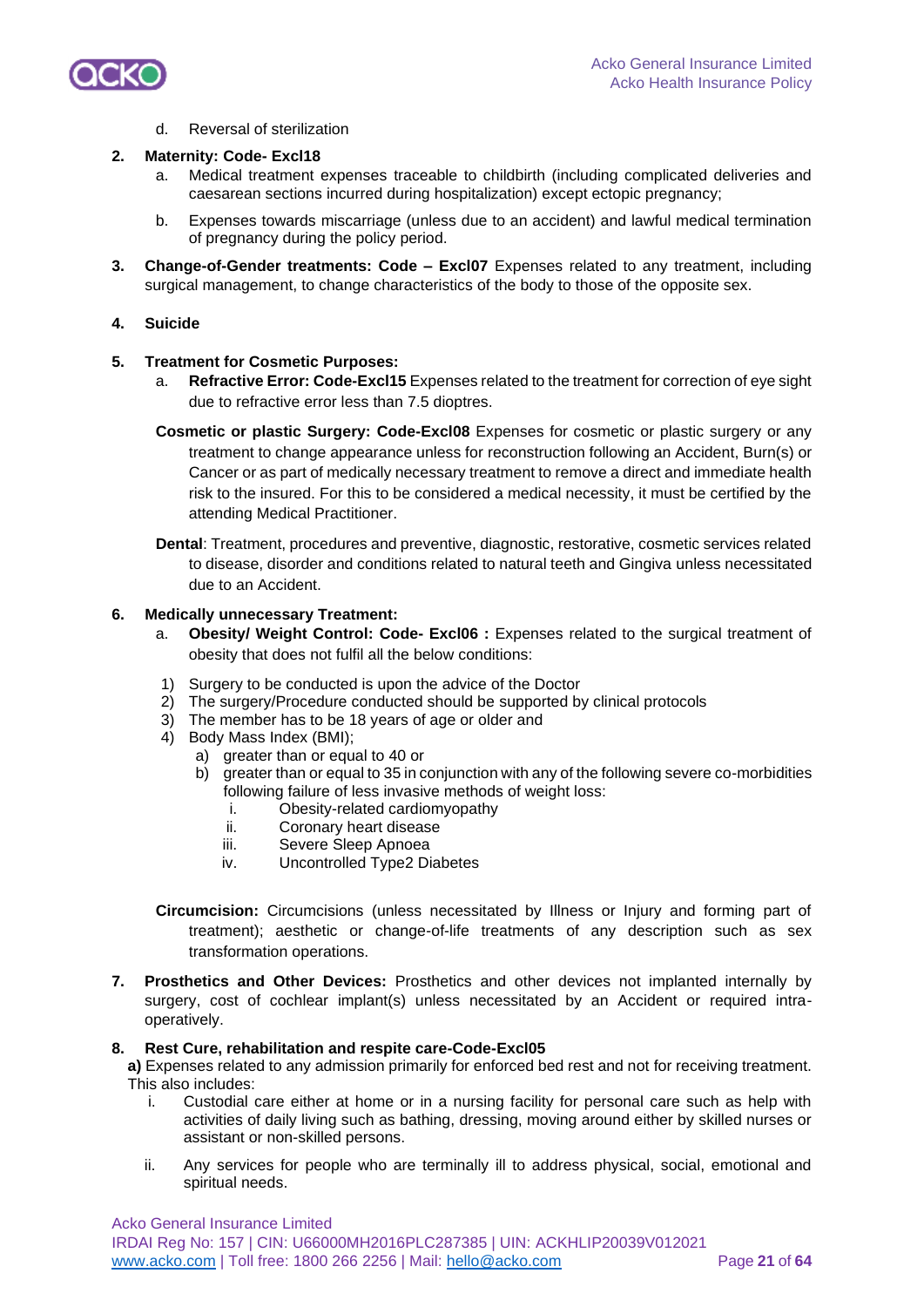

#### **9. Investigation & Evaluation-Code-Excl04**

- a. Expenses related to any admission primarily for diagnostics and evaluation purposes only are excluded.
- b. Any diagnostic expenses which are not related or not incidental to the current diagnosis and treatment are excluded.
- **10. Excluded Providers: Code-Excl11:** Expenses incurred towards treatment in any hospital or by any Medical Practitioner or any other provider specifically excluded by the Insurer and disclosed in its website / notified to the policyholders are not admissible. However, in case of life-threatening situations following an accident, expenses up to the stage of stabilization are payable but not the complete claim.
- **11. War and Exposure to Hazardous Substances**: Treatment for any Injury or Illness resulting directly or indirectly from nuclear, radiological emissions, war or war like situations (whether war is declared or not), rebellion (act of armed resistance to an established government or leader), acts of terrorism, nuclear, biological or chemical emissions, rebellion, revolution, acts of terrorism.
- **12.** Treatments received in heath hydro's, nature cure clinics, spas or similar establishments or private beds registered as a nursing home attached to such establishments or where admission is arranged wholly or partly for domestic reasons.**Code-Excl13**
- **13.** Dietary supplements and substances that can be purchased without prescription, including but not limited to Vitamins, minerals and organic substances unless prescribed by a medical practitioner as part of hospitalization claim or day care procedure. **Code-Excl14**
- **14. Hormonal Therapies:** Growth hormone therapy and/or any form of hormone replacement therapy (HRT) and/or administration of other hormonal medication.

## **6.7 Permanent Exclusions for Critical Illness Add-on Benefit**

We shall not be liable to make any payment under this Policy towards a covered Critical Illness, directly or indirectly caused by, based on, arising out of or howsoever attributable to any of the following

- **1.** Any Illness, sickness or disease other than those specified as Critical Illnesses under this Policy;
- **2.** Any claim with respect to any Critical Illness diagnosed or which manifested prior to Policy Inception Date
- **3.** Any Pre-existing Disease; injury or any complication arising therefrom.
- **4.** Any condition directly or indirectly caused by or associated with any sexually transmitted disease, including Genital Warts, Syphilis, Gonorrhoea, Genital Herpes, Chlamydia, Pubic Lice and Trichomoniasis, whether or not arising out of conditions listed under 3 above.
- **5.** Any Critical Illness arising out of use, abuse or consequence or influence of any substance, intoxicant, drug, alcohol or hallucinogen;
- **6.** Narcotics used by the Insured Person unless taken as prescribed by a registered Medical Practitioner,
- **7.** Any Critical Illness directly or indirectly caused due to intentional self-injury, suicide or attempted suicide;
- **8.** Any Critical Illness directly or indirectly, caused by or arising from or attributable to a foreign invasion, act of foreign enemies, hostilities, warlike operations (whether war be declared or not or while performing duties in the armed forces of any country during war or at peace time), civil war, public defence, rebellion, revolution, insurrection, military or usurped power;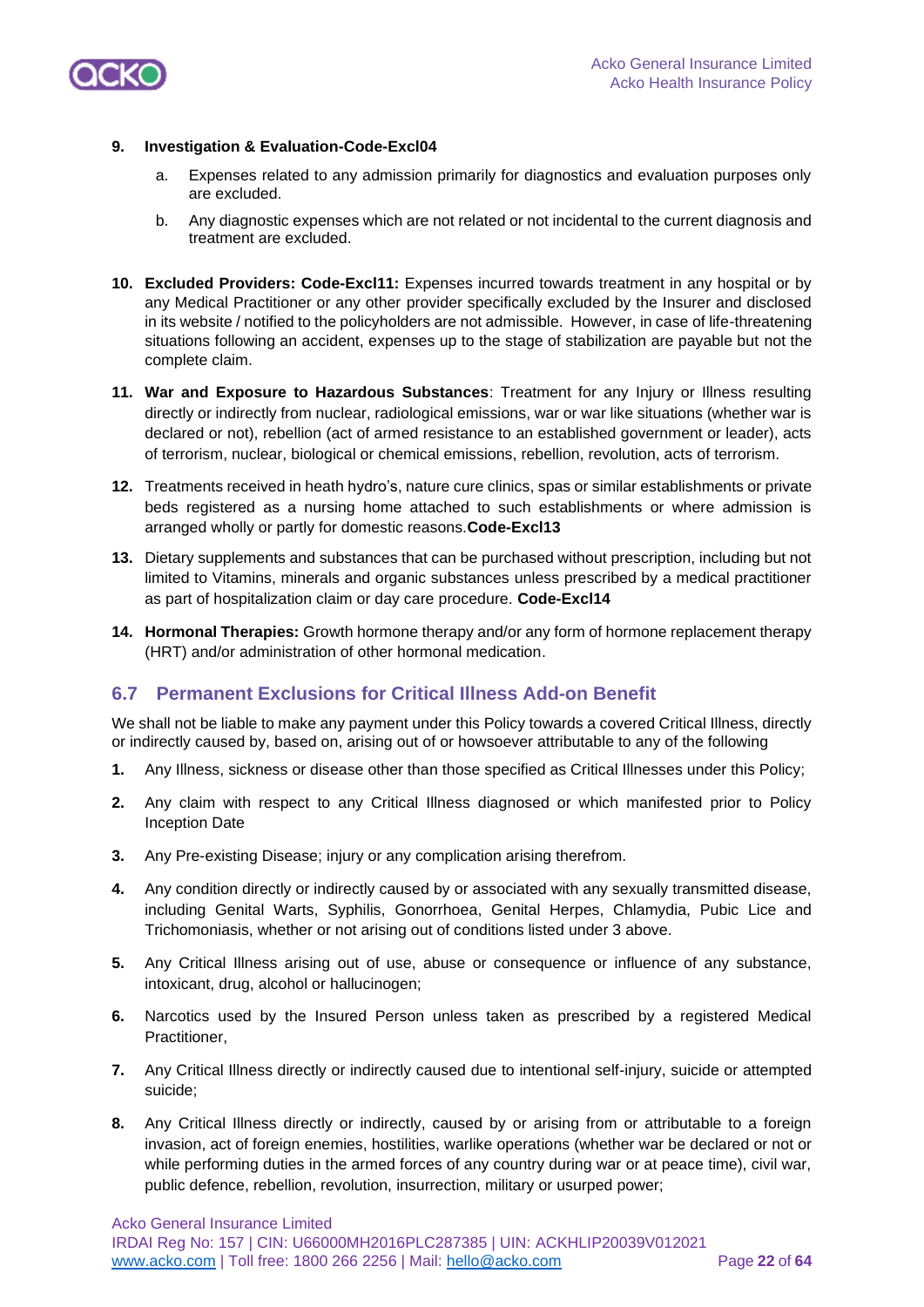

- **9.** Any Critical Illness caused by ionizing radiation or contamination by radioactivity from any nuclear fuel (explosive or hazardous form) or from any nuclear waste from the combustion of nuclear fuel, nuclear, chemical or biological attack.
- **10.** Working in underground mines, tunnelling or involving electrical installations with high tension supply, or as jockeys or circus personnel;
- **11.** Congenital Anomalies or any complications or conditions arising therefrom including any developmental conditions of the Insured;
- **12.** Insured Persons whilst engaging in a speed contest or racing of any kind (other than on foot), bungee jumping, parasailing, ballooning, parachuting, skydiving, paragliding, hang gliding, mountain or rock climbing necessitating the use of guides or ropes, potholing, abseiling, deep sea diving using hard helmet and breathing apparatus, polo, snow and ice sports in so far as they involve the training for or participation in competitions or professional sports, or involving a naval, military or air force operation;
- **13.** Participation by the Insured Person in any flying activity, except as a bona fide, fare- paying passenger of a recognized airline on regular routes and on a scheduled timetable.
- **14.** Any loss resulting directly or indirectly, contributed or aggravated or prolonged by childbirth or from pregnancy;
- **15.** Any Critical Illness based on certification/diagnosis/treatment from persons not registered as Medical Practitioners, or from a Medical Practitioner who is practicing outside the discipline that he is licensed for, or any diagnosis or treatment that is not scientifically recognized or Unproven/Experimental Treatment, or is not Medically Necessary or any kind of self-medication and its complications;
- **16.** Any treatment/surgery for change of sex, cosmetic or plastic surgery or any elective surgery or cosmetic procedure that improve physical appearance, surgical and non- surgical treatment of obesity, including morbid obesity (unless certified to be life threatening) and weight control programs, or treatment of an optional nature including complications/illness arising as a consequence thereof;
- **17.** Any Critical Illness arising or resulting from the Insured Person committing any breach of law or participating in an actual or attempted felony, riot, crime, misdemeanour or civil commotion with criminal intent;
- **18.** In the event of the death of the Insured Person within the stipulated survival period as set out above.
- **19.** Failure to seek or follow Medical Advice.
- **20.** Birth control procedures and hormone replacement therapy.
- **21.** Any loss or treatment arising from or traceable to pregnancy (including voluntary termination), miscarriage (unless due to an accident), childbirth, maternity (including Caesarean section), abortion or complications of any of these. This exclusion will not apply to ectopic pregnancy.

## **6.8 Permanent Exclusions for Personal Accident Add-on Benefit**

We shall not be liable to make any payment for any claim in respect of any Insured Person, directly or indirectly for, caused by or arising from or in any way attributable to any of the following unless otherwise stated in the Policy:

**1.** Any Pre-existing condition or Disability arising out of a Pre-existing Diseases or any complication arising therefrom.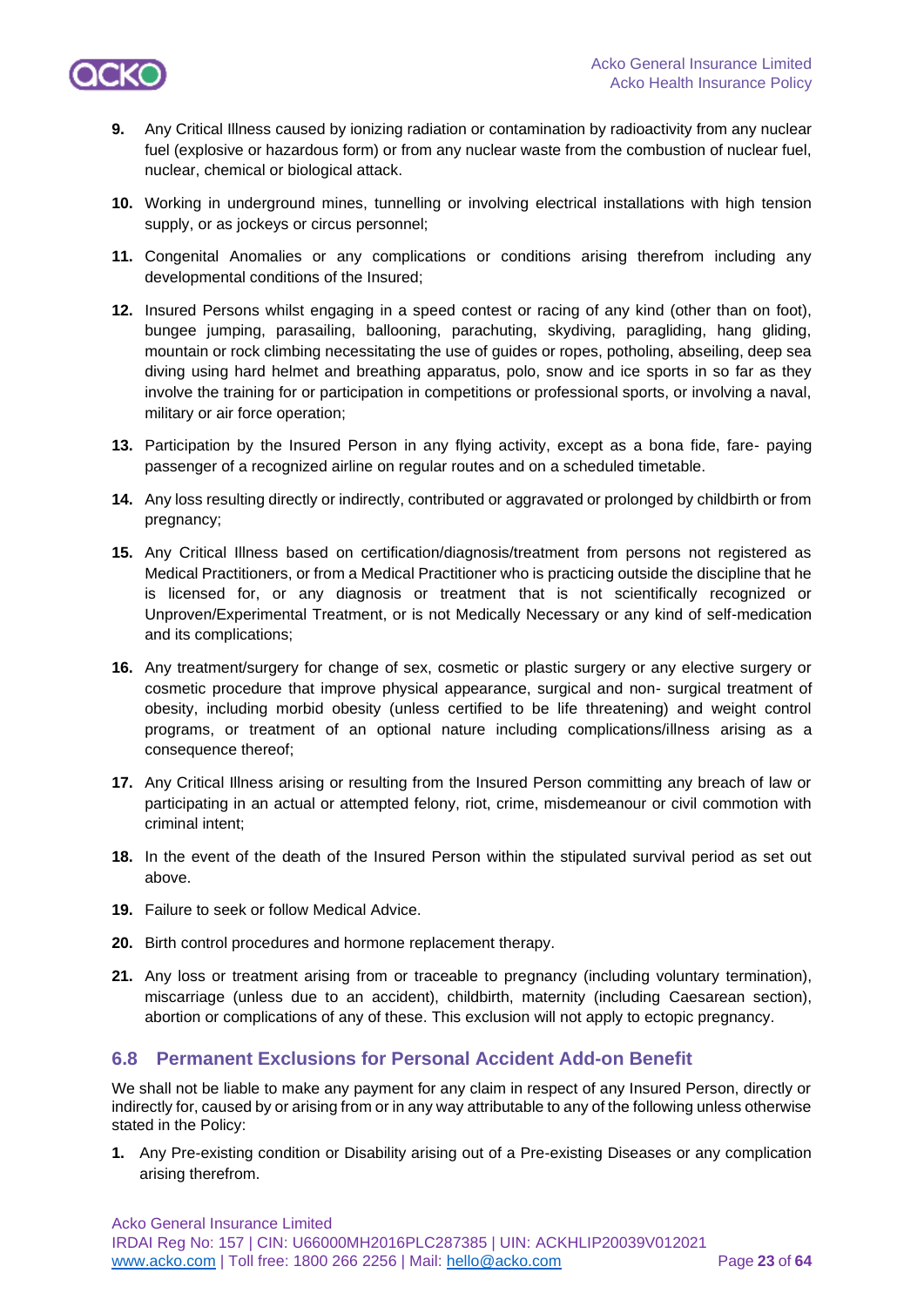

- **2.** Any payment in case of more than one claim under the Policy during any one Policy Period by which our maximum liability in that period would exceed the Sum Insured. This would not apply to payments made under Emergency Ambulance Cover, Orphan Benefit, Loss of Employment, Funeral Expenses, Education fund of the Policy.
- **3.** Suicide or attempted Suicide, intentional self-inflicted injury or acts of self-destruction.
- **4.** Certification by a Medical Practitioner who shares the same residence as the Insured Person or who is a member of the Insured Person's Family.
- **5.** Death or disablement arising out of or attributable to foreign invasion, act of foreign enemies, hostilities, warlike operations (whether war be declared or not or while performing duties in the armed forces of any country during war or at peace time), participation in any naval, military or airforce operation, civil war, public defence, rebellion, revolution, insurrection, military or usurped power.
- **6.** Death or disablement directly or indirectly caused by or associated with any venereal disease, sexually transmitted disease.
- **7.** Congenital external diseases, defects or anomalies or in consequence thereof
- **8.** Benefit under Accidental Death, Permanent Total Disablement, Permanent Partial Disablement and Emergency Ambulance Cover arising from Bacterial infections (except pyogenic infection which occurs through an Accidental cut or wound).
- **9.** Benefit under Accidental Death, Permanent Total Disablement, Permanent Partial Disablement and Emergency Ambulance Cover arising from Medical or surgical treatment except as necessary solely and directly as a result of an Accident.
- **10.** Benefit under Accidental Death, Permanent Total Disablement, Permanent Partial Disablement and Emergency Ambulance Cover arising from Hernia.
- **11.** Any change of profession after inception of the Policy which results in the enhancement of Our risk under the Policy, if not accepted and endorsed by Us on the Policy Schedule.
- **12.** Death or disablement arising or resulting from the Insured Person committing any breach of law or participating in an actual or attempted felony, riot, crime, misdemeanour or civil commotion with criminal intent.
- **13.** Death or disablement arising from or caused due to use, abuse or a consequence or influence of an abuse of any substance, intoxicant, drug, alcohol or hallucinogen.
- **14.** Death or disablement resulting directly or indirectly contributed or aggravated or prolonged by childbirth or from pregnancy or a consequence thereof;
- **15.** Death or disablement caused by participation of the Insured Person in any flying activity, except as a bona fide, fare-paying passenger of a recognized airline on regular routes and on a scheduled timetable.
- **16.** Insured Persons whilst engaging in a speed contest or racing of any kind (other than on foot), bungee jumping, parasailing, ballooning, parachuting, skydiving, paragliding, hang gliding, mountain or rock climbing necessitating the use of guides or ropes, potholing, abseiling, deep
- **17.** sea diving using hard helmet and breathing apparatus, polo, snow and ice sports in so far as they involve the training for or participation in competitions or professional sports, or involving a naval, military or air force operation and is specifically specified in the Policy Schedule.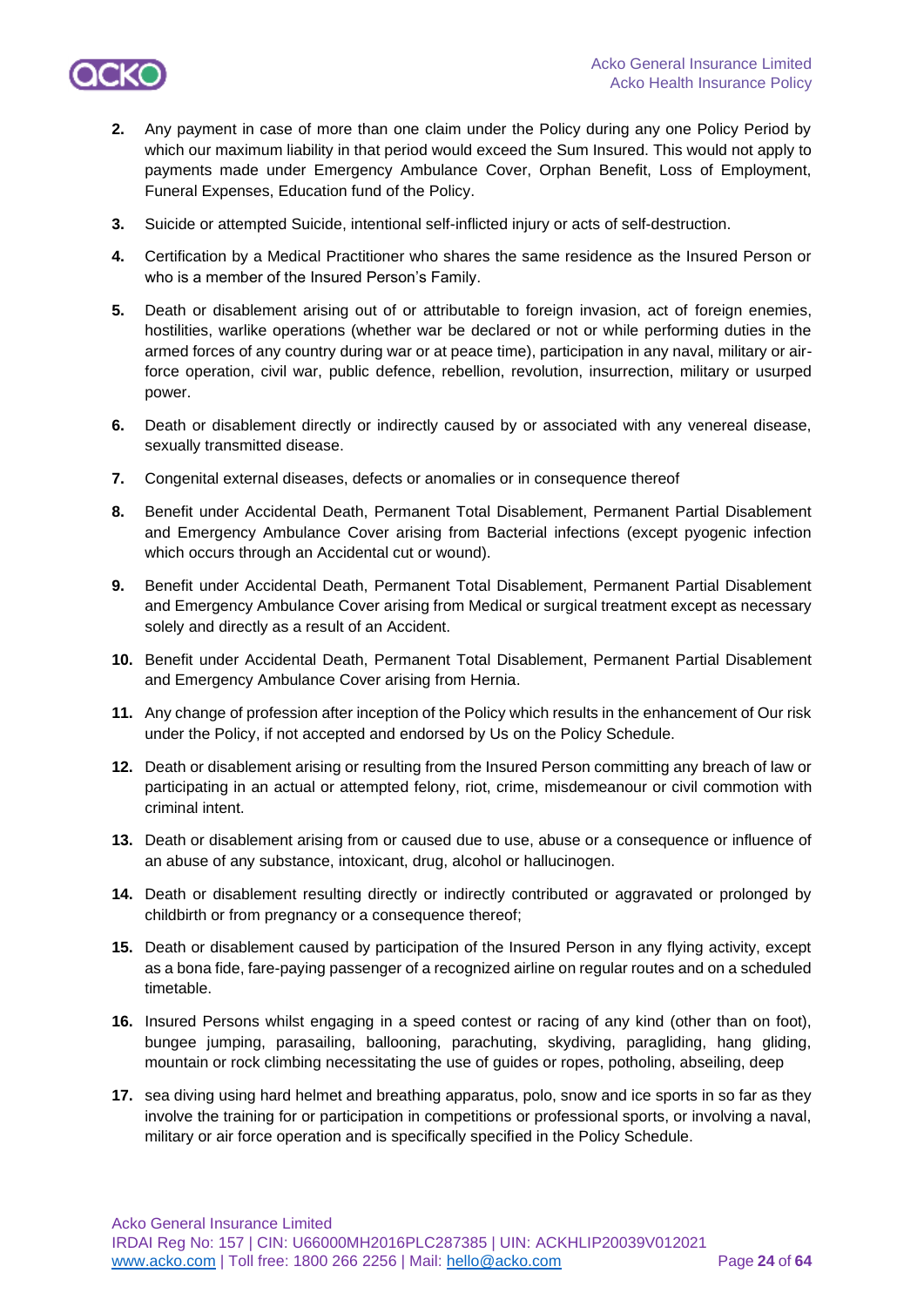

- **18.** Working in underground mines, tunnelling or explosives, or involving electrical installation with high tension supply, or as jockeys or circus personnel, or engaged in Hazardous Activities.
- **19.** Death or disablement arising from or caused by ionizing radiation or contamination by radioactivity from any nuclear fuel (explosive or hazardous form) or resulting from or from any other cause or event contributing concurrently or in any other sequence to the loss, claim or expense from any nuclear waste from the combustion of nuclear fuel, nuclear, chemical or biological attack.
- **20.** Chemical attack or weapons means the emission, discharge, dispersal, release or escape of any solid, liquid or gaseous chemical compound which, when suitably distributed, is capable of causing any Illness, incapacitating disablement or death.
- **21.** Biological attack or weapons means the emission, discharge, dispersal, release or escape of any pathogenic (disease producing) microorganisms and/or biologically produced toxins (including genetically modified organisms and chemically synthesized toxins) which are capable of causing any Illness, incapacitating disablement or death.
- **22.** Any physical, medical condition or treatment or service that is specifically excluded in the Policy.

## **7 Claims Procedure**

Processing of claims for Cashless Facility and/or for reimbursement and providing access to the Network Provider will be through Our TPA. Details of the TPA will be available on the health card issued by Us to the Insured Persons and on Our website.

A TPA will be used for accessing Network Providers and for facilitating claim processing.

The updated applicable list of Network Providers will also be available on the TPA's website. Details of applicable Network Providers may also be obtained from the TPA's call centre. In advance of availing Cashless Facility from a Network Provider, the updated list may be checked to ensure that the Network Provider can provide Cashless Facility in respect of the Treatment or facilities required by the Insured Person.

We, in Our sole discretion, reserve the right to modify, add or restrict any Network Provider for providing Cashless facilities under the Policy. Before availing a Cashless facility, the Policyholder / Insured Person is required to check the applicable/latest list of Network Providers on the TPA's or Our website or by calling the TPA's or Our call centre.

## **7.1 Condition Precedent**

The fulfilment of the terms and conditions of this Policy (including the realisation of premium by their respective due dates) in so far as they relate to anything to be done or complied with by You/Insured Person, including complying with the following steps, shall be Condition Precedent to Our liability under this Policy and admissibility of a claim.

Completed claim forms and the necessary processing documents must be furnished to Us within the stipulated timelines for all claims. Failure to furnish this documentation within the time required shall not invalidate nor reduce any claim if You / Insured Person can satisfy Us that it was not reasonably possible for You/Insured Person to submit the required forms/documents within such time.

The due intimation, submission of documents and compliance with requirements as provided under the Claims Procedure set out under this Section by the Insured Person shall be essential failing which, We shall not be bound to accept a claim.

## **7.2 Policyholder's / Insured Person's Duty at the time of Claim**

On occurrence of an event which may lead to a claim under this Policy, the Insured Person shall:

a. Forthwith intimate, file and submit the claim form and documents as prescribed in accordance with the procedure set out below.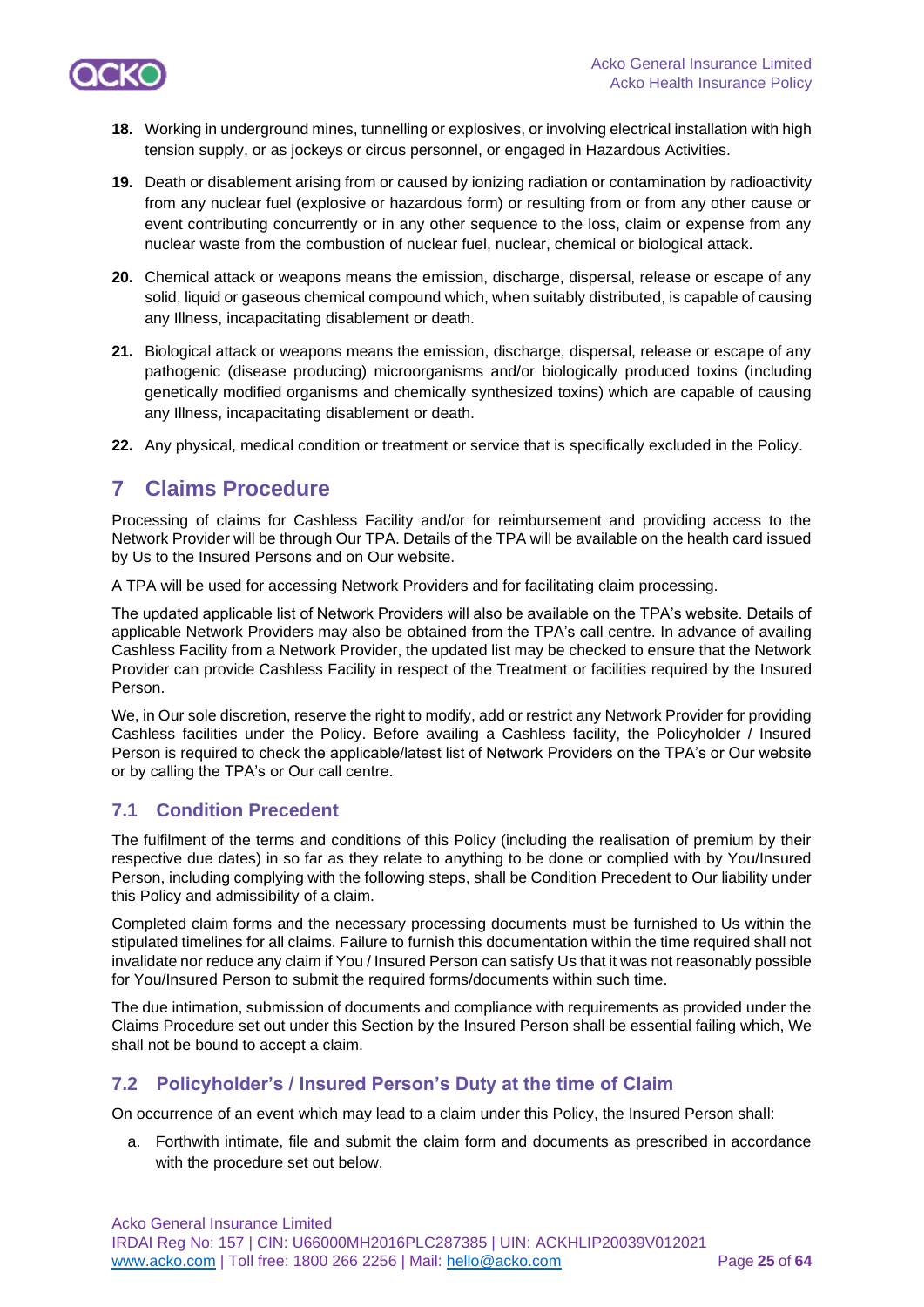

If so, requested by Us, the Insured Person must submit himself / herself for a medical examination by Our nominated Medical Practitioner as often as deemed reasonable and necessary. The cost of such examination will be borne by Us.

Allow the Medical Practitioner or any of Our representatives to inspect the medical and Hospitalization records, investigate the facts and examine the Insured Person.

Assist and not hinder or prevent Our representatives in pursuance of their duties for ascertaining the admissibility of the claim, its circumstances and its quantum under the provisions of the Policy.

## **7.3 Claim Intimation**

Upon the discovery or occurrence of an Illness /Injury or any other contingency that may give rise to a claim under this Policy, then as a Condition Precedent to Our liability under the Policy, the Insured Person or the Nominee as the case may be must notify Us / Our TPA either at the call centre or in writing and shall undertake the following.

a. In the case of Planned Hospitalization - The Insured Person will intimate such admission at least 3 days prior to the planned Date of Admission.

In the case of Emergency Hospitalization - The Insured Person will intimate such admission within 48 hours of such admission but not later than discharge from the Hospital.

Following details are to be provided to TPA/Us at the time of intimation of claim:

a. Policy Number Name of the Policyholder Name of the Insured Person in whose relation the claim is being lodged Nature of Illness / Injury / Critical Illness Name and address of the attending Medical Practitioner and Hospital Date of Admission Any other information that may be reasonably required by Us

If any claim is not notified/ made within the timelines set out above then we will condone such delay on merits only where the delay has been proved to be for reasons behind the claimant's control.

## **7.4 Cashless Process**

Cashless facility for Hospitalization expenses shall be limited exclusively to Medical Expenses incurred for Treatment undertaken in a Network Provider/Empanelled Service Providers.

For all cashless authorisations, Insured Person will, in any event, be required to settle all non-admissible expenses, expenses above specified Sub Limit (if applicable), Co-Payment and / or opted Deductible (Per claim / Aggregate) (if applicable) directly with the Network Provider/ Empanelled Service Provider.

## **Pre-Authorisation Process**

The Insured Person can avail Cashless facility at the time of admission into any Network Provider by presenting the health card as provided by Us with this Policy along with a photo identification proof and address proof (voter ID card / driving license / passport / PAN card / any other identity proof as approved by Us).

(i) For Planned Hospitalization:

a. The Insured Person shall at least 3 days prior to the Date of Admission to the Hospital approach the Network Provider for Hospitalization for undergoing medical Treatment.

The Network Provider will issue the request for authorisation letter for Hospitalization in the preauthorisation form.

The Network Provider shall send the pre-authorisation form along with all the relevant details to the 24 hour authorisation/ cashless department along with contact details of the treating Medical Practitioner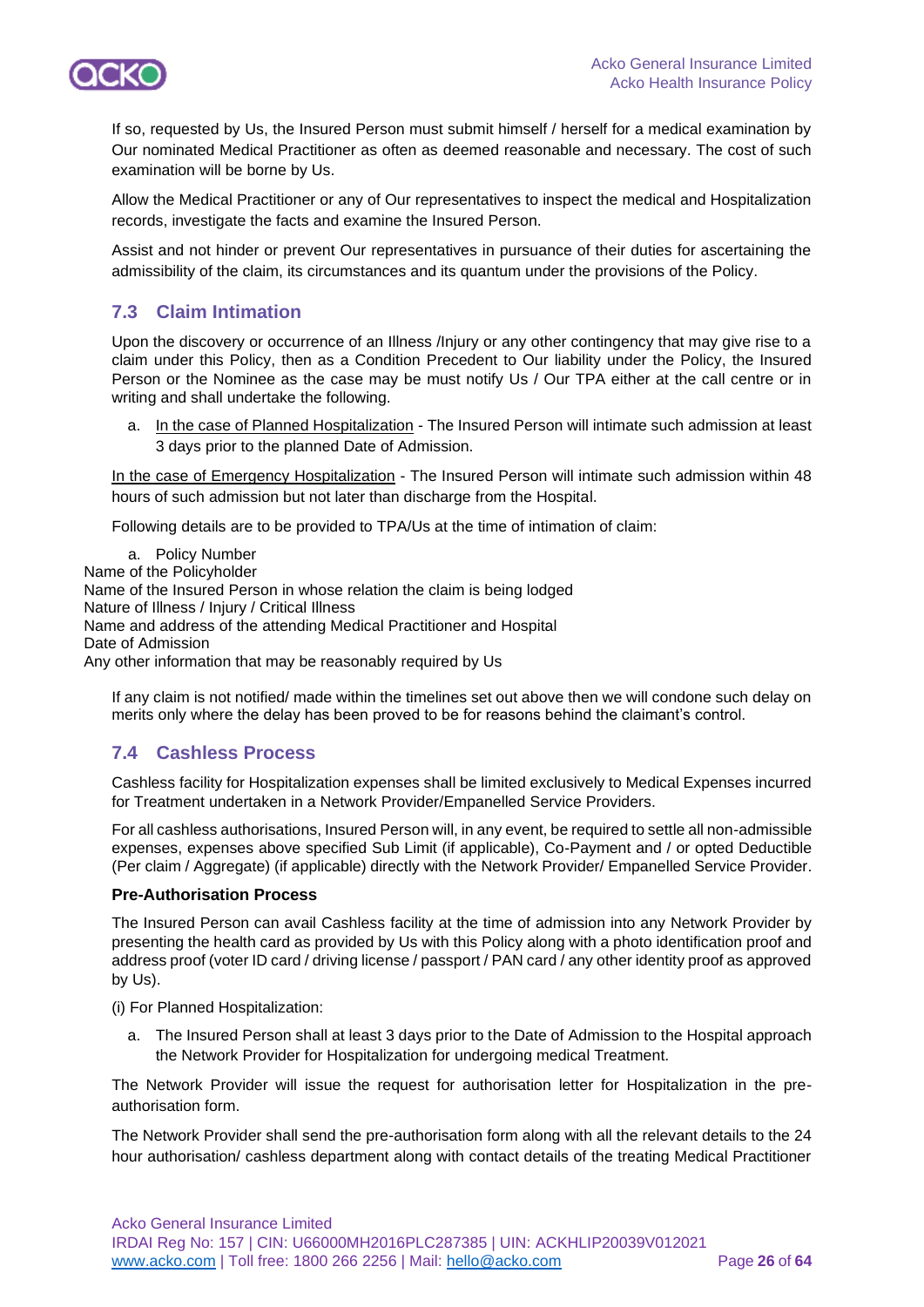

and the Insured Person. Upon receiving the pre-authorisation form and all related medical information from the Network Provider, We will verify the eligibility of cover under the Policy.

Wherever the information provided in the request is sufficient to ascertain the authorisation and the claim is admissible, We shall issue the authorisation letter to the Network Provider. Wherever additional information or documents are required, We will call for the same from the Network Provider and upon satisfactory receipt of the last necessary documents, the authorisation will be issued.

The authorisation letter will include details of sanctioned amount, diagnosis, and date of approval.

The authorisation letter shall be valid only for a period of 15 days from the date of issuance of authorisation.

(ii) In case of Emergency Hospitalization

a. The Insured Person may approach the Network Provider for Hospitalization for medical Treatment.

The Network Provider shall forward the request for authorisation to Us within 48 hours of admission to the Hospital as per the process specified under Section 7.4 (i) (c) above.

It is agreed and understood that We may continue to discuss the Insured Person's condition with the treating Medical Practitioner till Our recommendations on eligibility of coverage for the Insured Person are finalised.

In the interim, the Network Provider may either consider treating the Insured Person by taking a token deposit or treating him as per their norms in the event of any situation which requires saving of life, limb, sight or any other Emergency Care.

The Network Provider shall refund such deposit amount to the Insured Person less any token amount to take care of non-covered expenses once the pre-authorisation is issued.

### **Enhancement to Pre-Authorised Amount:**

In the event that the cost of Hospitalization exceeds the authorised limit as mentioned in the authorisation letter:

a. The Network Provider shall request Us for an enhancement of authorisation limit including details of the specific circumstances which have led to the need for increase in the previously authorised limit. We will verify the eligibility and evaluate the request for enhancement on the availability of further limits.

We shall duly intimate Our acceptance or declinature of such request for enhancement of preauthorised limit for enhancement to the Network Provider.

In the event of any change in the diagnosis, plan of Treatment, cost of Treatment during Hospitalization to the Insured Person, the Network Provider shall obtain a fresh authorisation letter from Us in accordance with the process described under Section 7.4 (i) above.

#### **Discharge Process:**

At the time of discharge:

- a. The Network Provider may forward a final request for authorisation for any residual amount to Us along with the discharge summary and the detailed bill break up in accordance with the process described at Section 7.4 (i) above.
- b. Upon receipt of the final authorisation letter from Us, the Insured Person may be discharged by the Network Provider.

**Note:** (Applicable to Section 7.4 (i) and Section 7.4 (ii): Cashless Facility for Hospitalization expenses shall be limited exclusively to Medical Expenses incurred for Treatment undertaken in a Network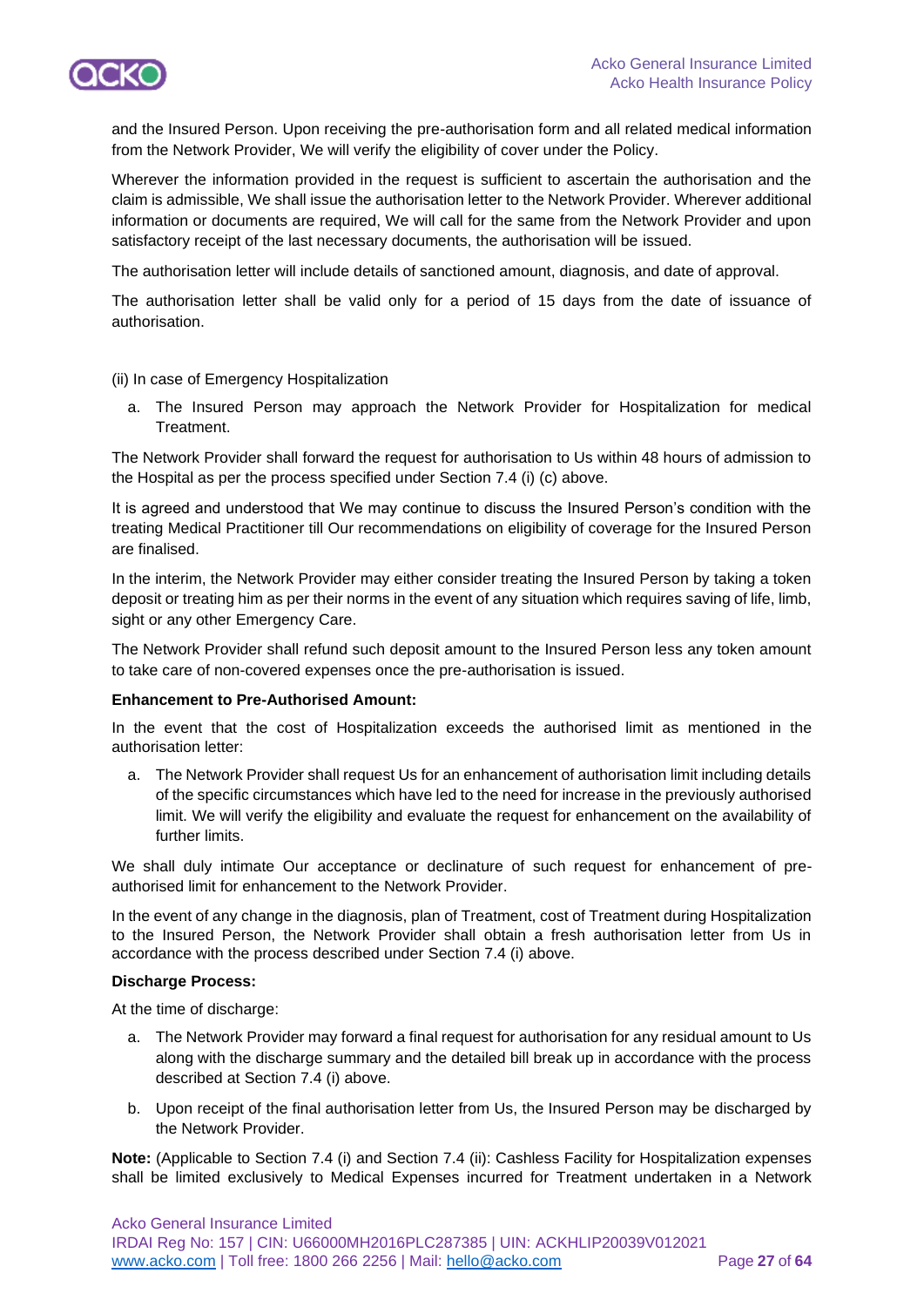

Provider for Illness or Injury, as the case may be which are specified to be covered under the applicable Benefits under the Policy. For all cashless authorisations, the Insured Person will, in any event, be required to settle all non-admissible expenses, expenses above specified Sub Limits (if applicable), Co-Payments and / or opted Deductible (Per claim / Aggregate) (if applicable), directly with the Hospital.

#### **Submission of Claim Documents:**

The Network Provider will send the claim documents along with the invoice and discharge voucher, duly signed by the Insured Person directly to Us. The following claim documents should be submitted to Us within 15 days from the date of discharge of the Insured Person from the Hospital:

- i. Original pre-authorisation request
- ii. Copy of pre-authorisation approval letter (s)
- iii. Documents listed under Section 7.5 (Reimbursement Claim Process).

We may call for any additional documents as required based on the circumstances of the claim.

There can be instances where We may deny Cashless Facility for Hospitalization due to insufficient Sum Insured or insufficient information to determine admissibility in which case the Insured Person may be required to pay for the Treatment and submit the claim for reimbursement to Us in accordance with Section 7.5, which will be considered subject to the Policy terms and conditions.

## **7.5 Claim Reimbursement Process**

Wherever the Insured Person has opted for a reimbursement of Medical Expenses, he/she may submit the following documents for reimbursement of the claim to Our branch or head office at his/her own expense not later than 15 days from the date of discharge from the Hospital. The Insured Person can obtain a claim form from any of Our branch offices or download a copy from Our website www.acko.com.

List of necessary claim documents to be submitted for reimbursement are as following:

#### **Claim related to Hospitalization**

- Claim form dully filled and signed by the insured
- Original Discharge summary
- Original Death Summary (in case of death)
- Original hospital bill with detailed break-up of charges applied by hospital
- Original payment receipts with receipt numbers & stamp/ seal of the provider
- Original Pharmacy/ medicine receipts with receipt numbers & stamp / seal of the provider
- Copy of Invoice/Stickers/barcode in case of implants
- Copy of all Laboratory and test reports
- First consultation paper from doctor stating the origin duration and progress of illness
- Copy of FIR/ MLC certificate (Accident claims)
- Copy of medical prescription
- Duly filled NEFT Mandate form (NEFT details and cancelled cheque of the proposer with Name of the client/ Bank Name / IFSC code and account number or First page of passbook with Name of the client/ Bank Name/IFSC code and account number)
- A copy of your Aadhaar card, or any other government photo ID and PAN Card. This is not mandatory if your ID card is linked with the policy while issuance or in a previous claim
- Other documents as may be required by Acko General Insurance to determine the admissibility of claim
- Certificate from the treating doctor stating the circumstances due to which domiciliary treatment was administered (for domiciliary hospitalization claims only)

#### **Domestic Emergency Evacuation:**

- Claim form dully filled and signed by the insured
- Medical Certificate from the treating doctor stating the detailed clinical condition of the insured and the necessity for emergency medical evacuation
- Fit to fly certificate from the treating doctor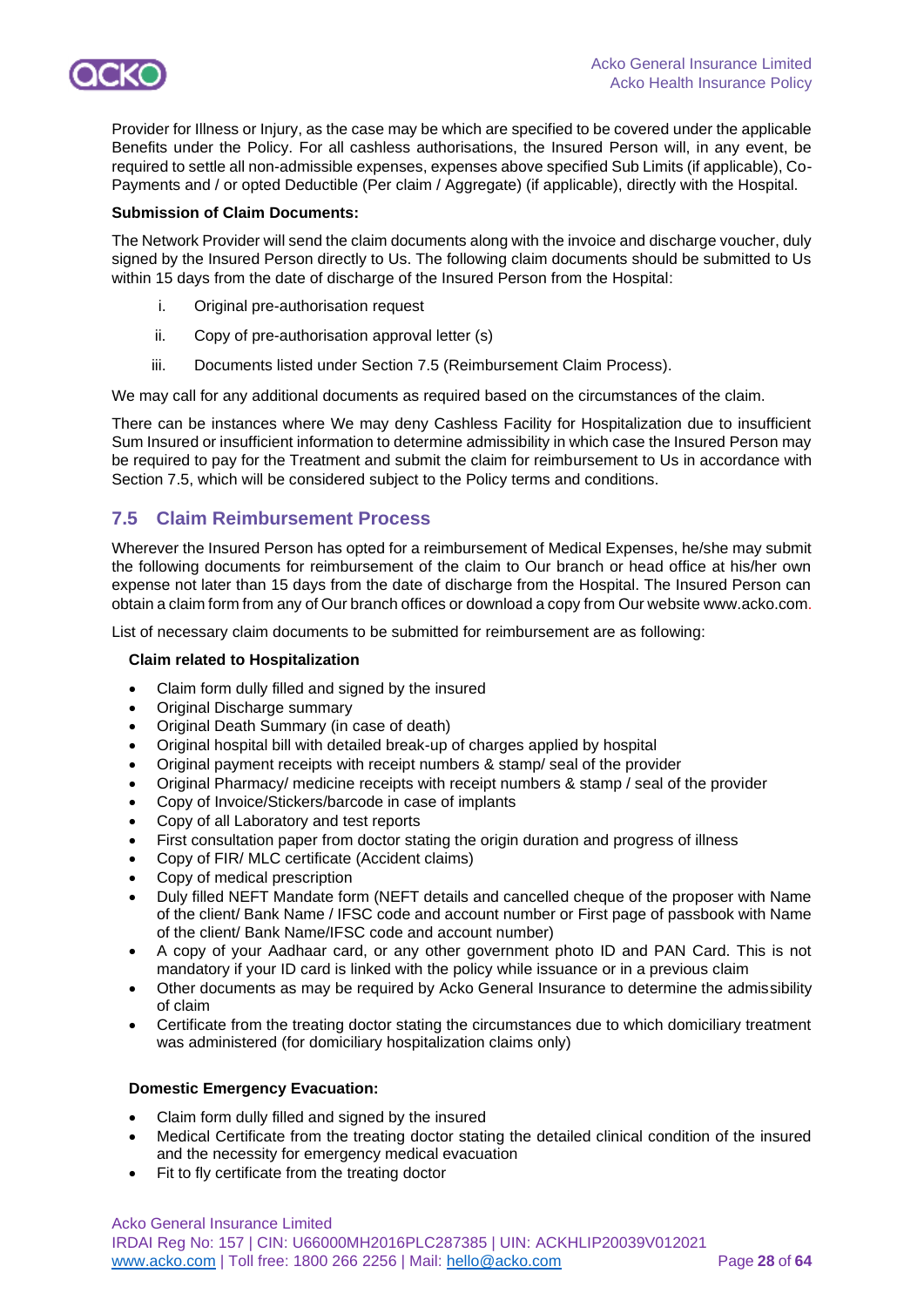

- Duly filled NEFT Mandate form (NEFT details and cancelled cheque of the proposer with Name of the client/ Bank Name / IFSC code and account number or First page of passbook with Name of the client/ Bank Name/IFSC code and account number)
- A copy of your Aadhaar card, or any other government photo ID and PAN Card. This is not mandatory if your ID card is linked with the policy while issuance or in a previous claim
- Other documents as may be required by Acko General Insurance to determine the admissibility of claim

### **Second Opinion:**

- A duly completed claim form signed by the insured person.
- Medical certificate from the treating doctor recommending in-patient hospitalization
- Copy of all medical records (Consultation papers/ investigation reports)
- Original second opinion consultation paper
- Original payment receipt with receipt number stamp and seal of the provider (Second Opinion)
- Duly filled NEFT Mandate form (NEFT details and cancelled cheque of the proposer with Name of the client/ Bank Name / IFSC code and account number or First page of passbook with Name of the client/ Bank Name/IFSC code and account number)
- A copy of your Aadhaar card, or any other government photo ID and PAN Card. This is not mandatory if your ID card is linked with the policy while issuance or in a previous claim.
- Other documents as may be required by Acko General Insurance to determine the admissibility of claim

#### **Daily Hospital Cash:**

- Claim form dully filled and signed by the insured with date & time of admission/ discharge.
- A copy of the hospital discharge card
- A copy of the hospital bill, money receipt, duly signed with a revenue stamp card.
- Copy of laboratory and diagnostic test reports
- Duly filled NEFT Mandate form (NEFT details and cancelled cheque of the proposer with Name of the client/ Bank Name / IFSC code and account number or First page of passbook with Name of the client/ Bank Name/IFSC code and account number)
- A copy of your Aadhaar card, or any other government photo ID and PAN Card. This is not mandatory if your ID card is linked with the policy while issuance or in a previous claim
- Other documents as may be required by Acko General Insurance to process the claim

### **Critical Illness Benefit:**

- Critical Illness Insurance claim form duly signed by the insured
- Photocopy of the discharge summary/discharge certificate
- Photocopy of the final hospital bill
- First consultation paper from doctor stating the origin duration and progress of illness
- A copy of all the required investigation reports as per the illness
- Duly filled NEFT Mandate form (NEFT details and cancelled cheque of the proposer with Name of the client/ Bank Name / IFSC code and account number or First page of passbook with Name of the client/ Bank Name/IFSC code and account number)
- A copy of your Aadhaar card, or any other government photo ID and PAN Card. This is not mandatory if your ID card is linked with the policy while issuance or in a previous claim
- Other documents as may be required by Acko General Insurance to process the claim

### **Accidental Death or Disability Cover:**

- A duly completed claim form signed by the Claimant.
- A copy of address proof (Aadhaar/Driving license)
- Attested copy of the death certificate
- Attested copy of the FIR/Panchanama/Inquest Panchanama
- Attested copy of the post-mortem report
- Attested copy of the viscera report (Only if it is preserved and sent for further analysis that is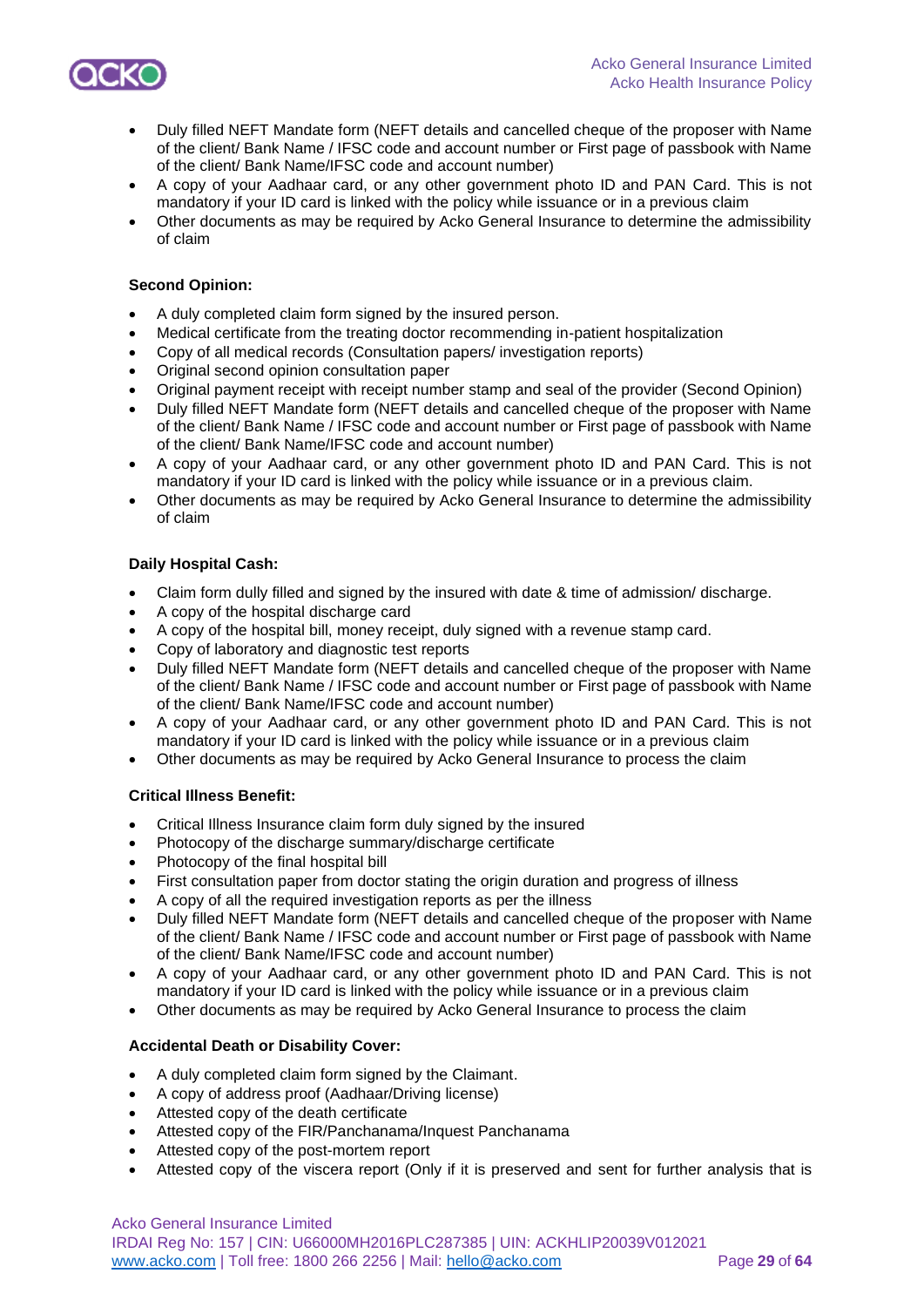

mentioned on the post-mortem report)

- Attested copy of the disability certificate from a civil surgeon of a government hospital stating percentage and type of disability
- All X-ray/investigation reports and films supporting the disability
- Photograph of the patient before and after the accident to support the disability
- Duly filled NEFT Mandate form (NEFT details and cancelled cheque of the proposer with Name of the client/ Bank Name / IFSC code and account number or First page of passbook with Name of the client/ Bank Name/IFSC code and account number)
- A copy of your Aadhaar card, or any other government photo ID and PAN Card. This is not mandatory if your ID card is linked with the policy while issuance or in a previous claim

Other documents as may be required by Acko General Insurance to determine the admissibility of claim.

We may call for any additional documents/information as required based on the circumstances of the claim wherever the claim is under further investigation or available documents do not provide clarity.

In case there is a delay in notification of a claim or submission of claim documents as specified in 3.5.(a) above, then in addition to the documents mentioned in 3.5.(a) above, the Insured Person will also be required to provide Us the reason for such delay in writing.

We will condone the delay on merit for delayed claims where the delay has been proved to be for reasons beyond the claimant's control.

### **7.6 Scrutiny of Claim Documents**

- a. We shall scrutinise the claim form and the accompanying documents. Any deficiency in the documents shall be intimated to the Insured Person / Network Provider as the case may be.
- b. If the deficiency in the necessary claim documents is not met or are partially met in 10 working days of the first intimation, We shall remind the Insured Person/Network Provider of the same every 10 (ten) days thereafter.
- c. We will send a maximum of 3 (three) reminders.
- d. We may, at Our sole discretion, decide to deduct the amount of claim for which deficiency is intimated to the Insured Person and settle the claim if we observe that such a claim is otherwise valid under the Policy.
- e. In case a reimbursement claim is received when a pre-authorisation letter has been issued, before approving such a claim, a check will be made with the Network Provider whether the preauthorisation has been utilised as well as whether the Insured Person has settled all the dues with the Network Provider. Once such check and declaration is received from the Network Provider, the case will be processed.
- f. The Pre and Post-Hospitalization Medical Expenses Cover claim per Basic Benefit 3.3 (Pre and Post-Hospitalization Medical Expenses) 3.3 shall be processed only after the Hospitalization claim has been admitted under Basic Benefit 3.1 (In-patient Hospitalization).

## **7.7 Claim Assessment**

We will pay the fixed or indemnity amount as specified in the applicable Basic Benefit or Basic Benefit Option in accordance with the terms of this Policy.

We will assess all admissible claims under the Policy in the following progressive order –

a. If any Sub-Limit on Medical Expenses are applicable as specified in the Schedule, Our liability to make payment shall be limited to the extent of the applicable Sub Limit for that Medical Expense.

Opted Deductible (Per claim / Aggregate), if any, shall be applicable on the amount payable by Us after applying the above.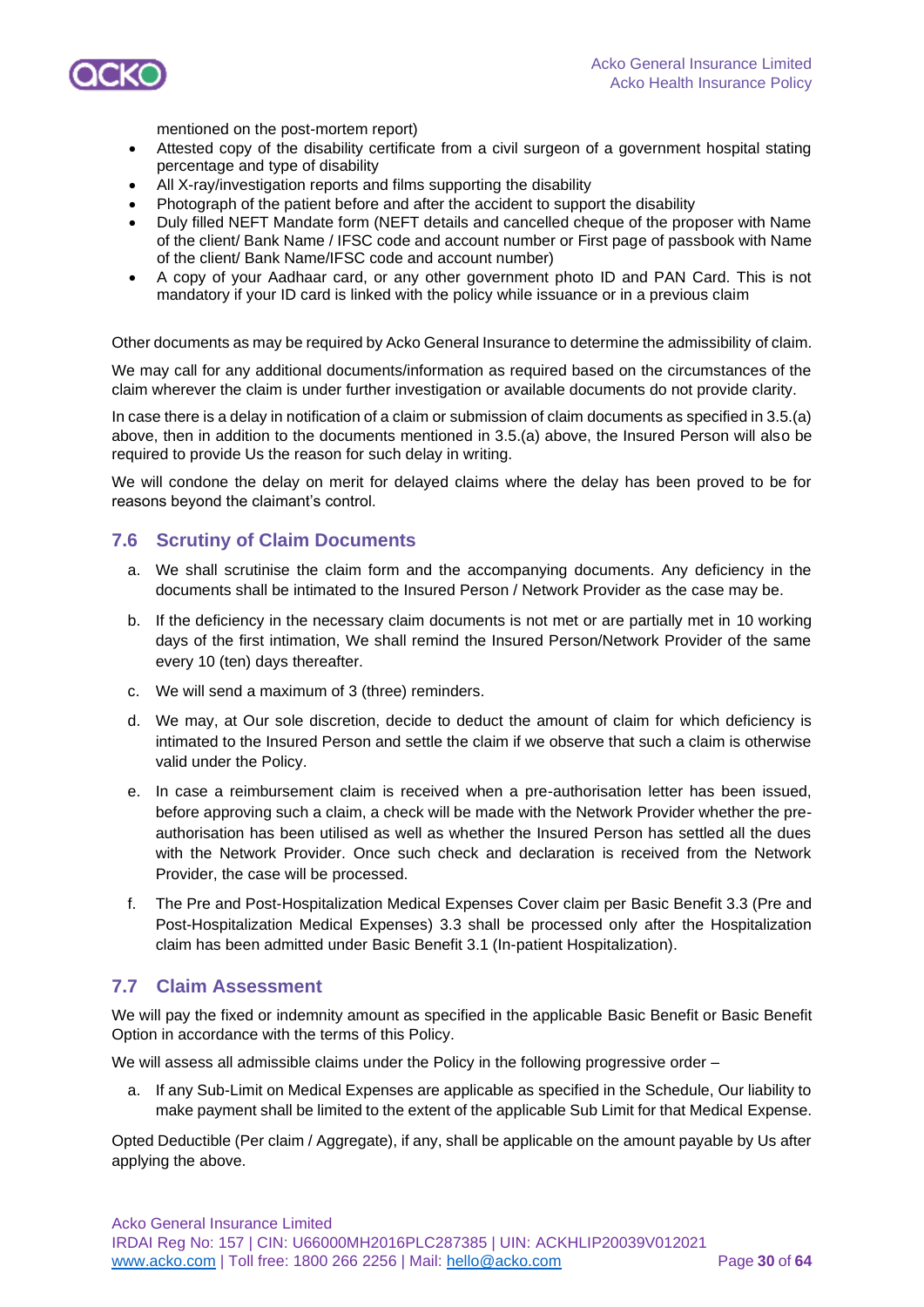

Co-Payments if any, shall be applicable on the amount payable by Us after applying the above.

The claim amount assessed under the Policy will be deducted from the following amounts in the following progressive order (after applying Sub Limit, where applicable)

#### **Claim Assessment for fixed benefits:**

We will pay fixed benefit amounts as specified in the Schedule in accordance with the terms of this Policy. We are not liable to make any reimbursements of Medical Expenses or pay any other amounts not expressly specified in the Policy.

## **7.8 Claims Investigation**

We shall make the payment of admissible claim (as per terms and conditions of the Policy) OR communicate Our rejection/non admissibility of claim under the Policy within 30 days of submission of all necessary documents and information and any other additional information required for the settlement of the claim.

All claims which in Our view require an investigation, will be investigated and settled in accordance with the applicable regulatory guidelines, including the IRDAI (Protection of Policyholders Interests) Regulations, 2017, as amended from time to time. Where the circumstances of a claim warrant an investigation in Our opinion, We shall initiate and complete such investigation at the earliest, in any case not later than 30 days from the date of receipt of last necessary document. In such cases, We shall settle or reject the claim, as may be the case, within 30 days from the date of receipt of last necessary document.

### **7.9 Pre and Post-Hospitalization Medical Expenses Cover claims**

The Insured Person should submit the Post-Hospitalization Medical Expenses claim documents at his/her own expense within 15 days of completion of Post-Hospitalization period of cover.

We shall receive Pre and Post- Hospitalization Medical Expenses Cover claim documents either along with papers for Basic Benefit 3.1 (In-patient Hospitalization)or separately and process the same based on merit of the claim derived on the basis of the documents received.

## **7.10 Settlement and Repudiation of a claim**

We shall settle the claim within 30 days from the date of receipt of last necessary document in accordance with the provisions of the IRDAI (Health Insurance) Regulations, 2016, as amended from time to time.

In the case of delay in the payment of a claim We shall be liable to pay interest from the date of receipt of last necessary document to the date of payment of claim at a rate 2% above the bank rate.

However, where the circumstances of a claim warrant an investigation in Our opinion, We shall initiate and complete such investigation at the earliest, in any case not later than 30 days from the date of receipt of last necessary document. In such cases, We shall settle the claim within 45 days from the date of receipt of last necessary document. In such cases, if there is a delay beyond stipulated 45 days We shall be liable to pay interest at a rate 2% above the bank rate from the date of receipt of last necessary document to the date of payment of claim.

## **7.11 Representation against Rejection**

Where a rejection is communicated by Us, the Insured Person may, if so desired, within 15 days from the date of receipt of the claim's decision represents to Us for reconsideration of the decision.

### **7.12 Claim Payment Terms**

- a. We shall have no liability to make payment of a claim under the Policy in respect of an Insured Person once the applicable Sum Insured for that Insured Person is exhausted.
- b. All claims will be payable in India and in Indian rupees.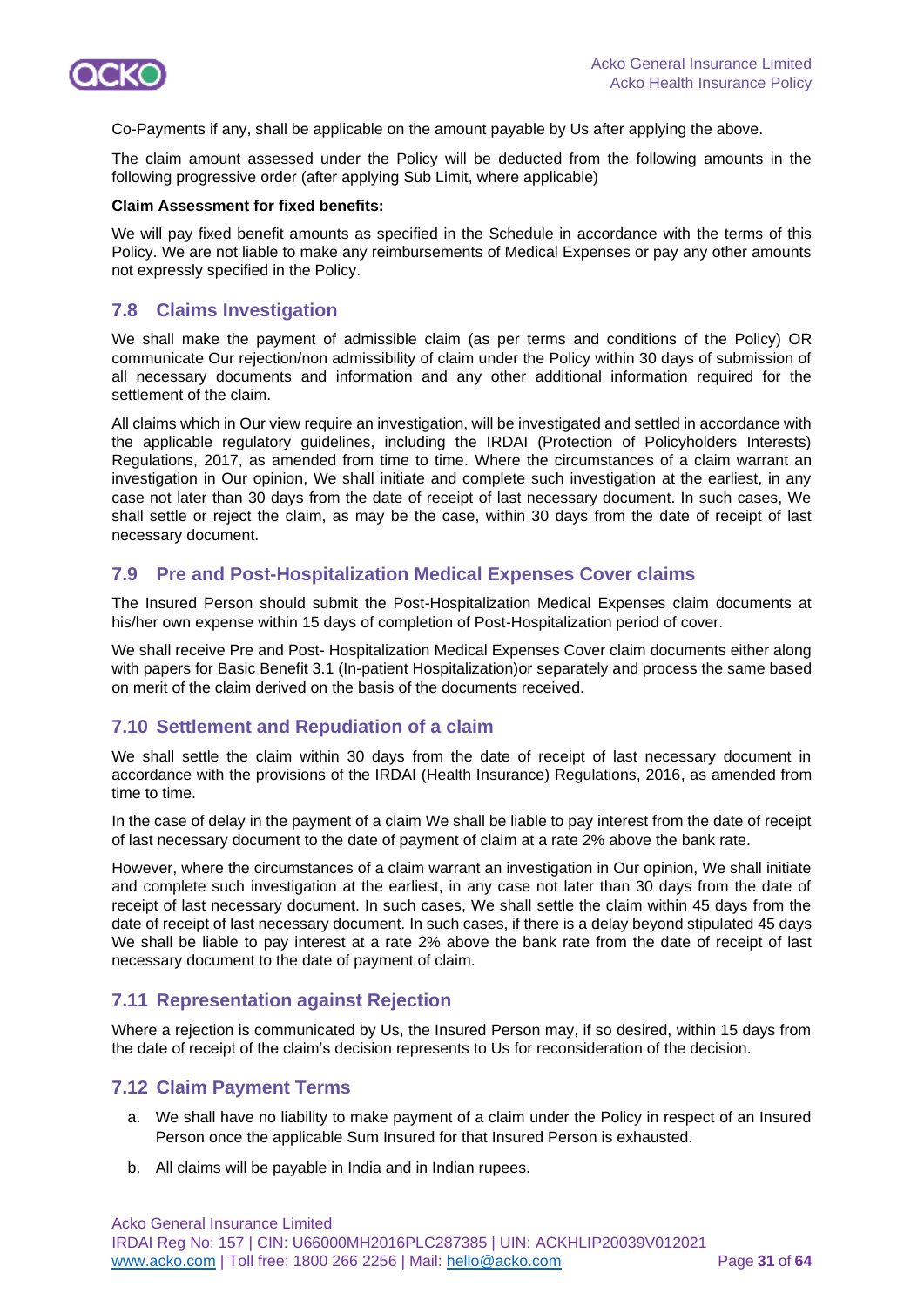

- c. The Sum Insured opted under the Policy shall be reduced by the amount payable / paid under the Policy terms and conditions and any covers applicable under the Policy and only the balance shall be available as the Sum Insured for the unexpired Coverage Period or Policy Year, as the case may be.
- d. If the Insured Person suffers a relapse within 45 days from the date of discharge from the Hospital for which a claim has been made, then such relapse shall be deemed to be part of the same claim and all the limits for "Any one illness" under this Policy shall be applied as if they were under a single claim.

**For Cashless claims,** the payment shall be made to the Network Provider whose discharge would be complete and final.

**For Reimbursement claims,** the payment shall be made to the Insured Person. In the unfortunate event of the Insured Person's death, We will pay the Nominee (as named in the Schedule) and in case of no Nominee, to the legal heir who holds a succession certificate or indemnity bond to that effect, whichever is available and whose discharge shall be treated as full and final discharge of Our liability under the Policy.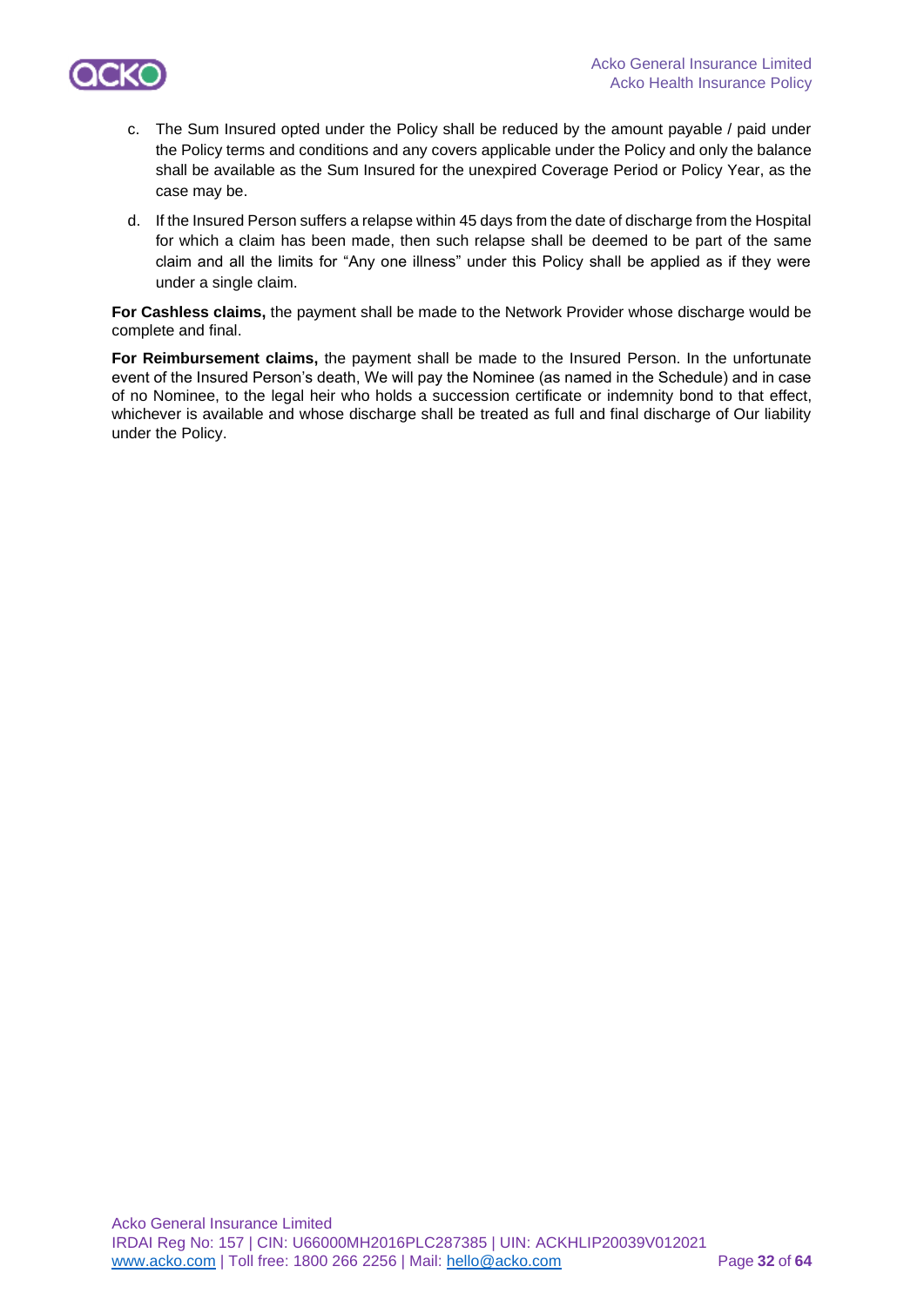

## **8 Terms and conditions**

## **8.1 Duty of Disclosure**

In the event of untrue or incorrect statements, misrepresentation, mis-description or non- disclosure of any material particulars/ in the proposal form, personal statements, declarations, medical history and connected documents, or any material information having been withheld by You / Insured Person or any one acting on Your behalf, under this Policy, We may at Our sole discretion can take consent from You or the Insured Person and permanently exclude the Pre-Existing Disease or can incorporate additional Waiting Period or levying extra premium or loading based on the objective criteria laid down by Us and continue with the Policy or We may cancel the Policy as per Our internal underwriting guidelines.

## **8.2 Observance of Terms and Conditions**

The due observance and fulfilment of the terms and conditions of the Policy (including the realisation of premium by their respective due dates and compliance with the specified procedure on all claims) in so far as they relate to anything to be done or complied with by You or any of the Insured Persons, shall be the Condition Precedent to Our liability under this Policy.

## **8.3 Alterations in the Policy**

This Policy constitutes the complete contract of insurance. No change or alteration will be effective or valid unless approved in writing which will be evidenced by a written endorsement, signed and stamped by Us.

## **8.4 Material Information for administration**

You must give Us all the written information that is reasonably required to work out the premium and pay any claim / Benefit available under the Policy. You must give Us written notification specifying the details of the Insured Persons to be deleted and the details of the eligible persons proposed to be added to the Policy as Insured Persons. Billing for the Policy will be processed on the exact number of Insured Persons covered under the Policy.

Material information to be disclosed includes every matter that You and/or the Insured Person is aware of, or could reasonably be expected to know, that relates to questions in the proposal form and which is relevant to Us in order to accept the risk of insurance and if so on what terms. You must exercise the same duty to disclose those matters to Us before the Renewal, extension, variation, endorsement or reinstatement of the Policy. Accordingly, We reserve the right to apply additional options, exclusions and/or adjust the scope of cover and / or premium, if necessary, to reflect any circumstances or material facts declared to Us.

## **8.5 Material Change**

It is Condition Precedent to Our liability under the Policy that You shall at Your own expense immediately notify Us in writing of any material change in the risk on account of change in nature of occupation or business of any Insured Person. We may, in Our discretion, adjust the scope of cover and / or the premium paid or payable, accordingly.

## **8.6 Geography**

The geographical scope of this Policy applies to events limited to India unless specified otherwise under this Policy. All admitted or payable claims will only be settled in India.

### **Zone-wise classification**

For the purpose of calculating premium, based on Your city of residence, We have classified two zones. In case of family floater policies, a single zone shall be applied to all the members covered under the same Policy. The two zones are defined below: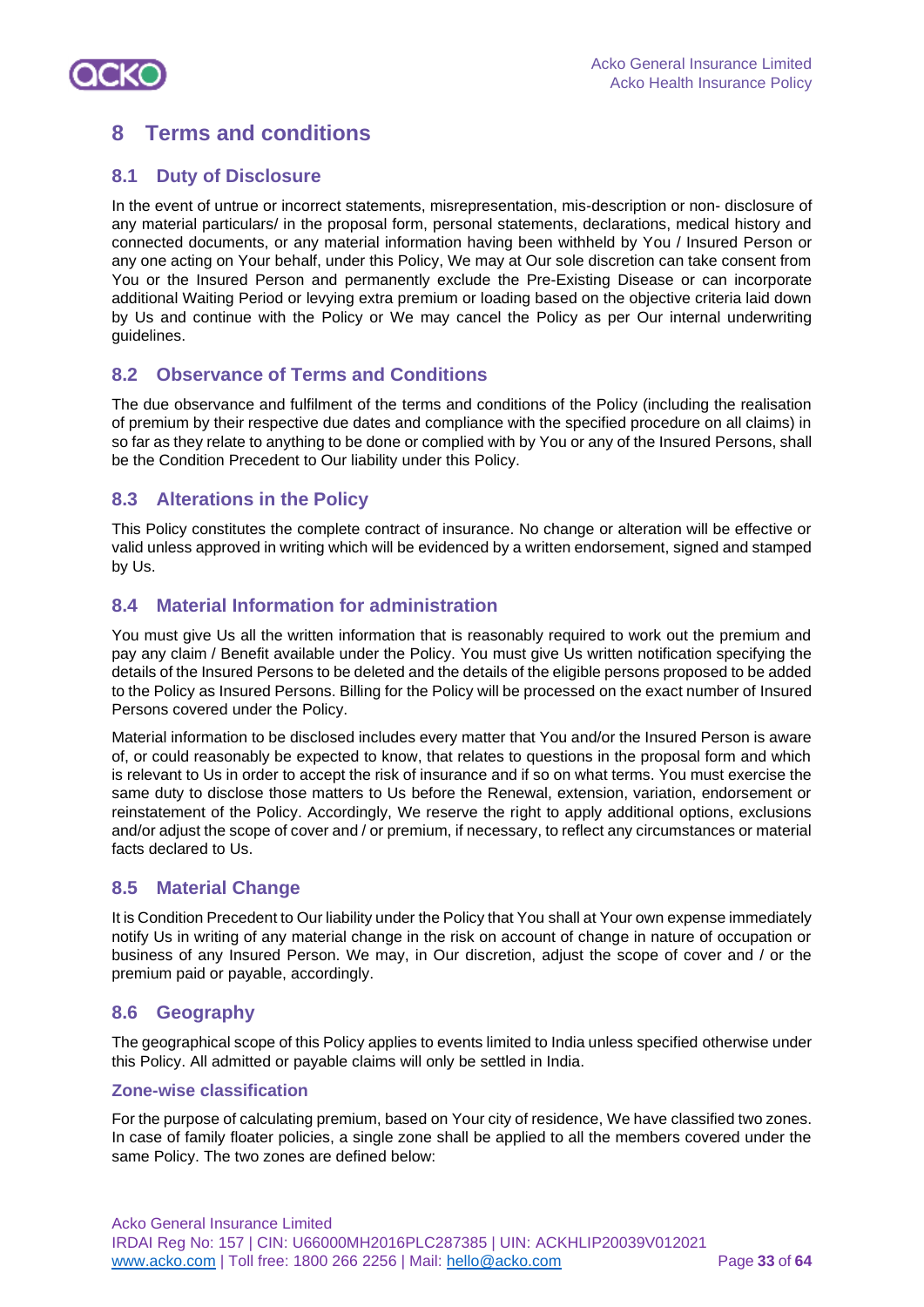

**Zone A:** Delhi/NCR, Mumbai including (Navi Mumbai, Thane and Kalyan), Kolkata (including Howrah), State of Gujarat

#### **Zone B:** Rest of India

Zone opted by You is mentioned in Your Schedule.

## **8.7 Dispute Resolution & Applicable Law**

Any and all disputes or differences under or in relation to this Policy shall be determined by the Indian Courts and subject to Indian law.

#### **8.8 Premium**

The premium payable under this Policy shall be the amount specified in the Schedule. No receipt for premium shall be valid except on Our official form signed by Our duly authorised official. Payment of premium instalments under this Policy will be allowed on a monthly/quarterly/half yearly or yearly basis.

Premium will be subject to revision at the time of Renewal of the Policy and approved in accordance with the IRDAI rules and regulations as applicable from time to time. Further, premium shall be paid only in Indian Rupees and in favour of Acko General Insurance Limited.

### **8.9 Free Look period**

A period of 15 days (30 days if the Policy is sold through distance marketing) from the date of receipt of the Policy document is available to You to review the terms and conditions of this Policy irrespective of the Policy tenure and to return if the same is not acceptable. You have the option of cancelling the Policy stating the reasons for cancellation. In such an event, if there are no claims reported (paid/outstanding) under the Policy, then We shall refund the premium after deducting the risk premium on pro rata basis, stamp-duty charges and after retaining percentage of costs for any medical tests as specified in the Schedule if conducted. All rights under this Policy shall immediately stand extinguished on the free look cancellation of the Policy.

Free look period shall not be available on Renewal of this Policy.

### **8.10 Parties to the Policy**

The only contracting parties to this Policy are You and Us.

### **8.11 Currency**

All payments payable under this Policy will be settled in Indian Rupees (INR) only.

## **8.12 Addition and Deletion of a Member**

We shall include/exclude any person as an Insured Person under the Policy in accordance with the following procedure:

(a) Additions

Any person may be added to the Policy as an Insured Person during the Policy Year provided that the application for cover has been accepted by Us, applicable premium for the risk coverage duration for the Insured Person has been received by Us and We have issued an endorsement confirming the addition of such person as an Insured Person under the Policy.

#### (b) Deletions

Any Insured Person who is covered under the Policy may be deleted upon Your request during the Policy Year. Refund of premium can be made on pro-rata basis, provided that no claim is paid / outstanding in respect of that Insured Person or his/her dependants.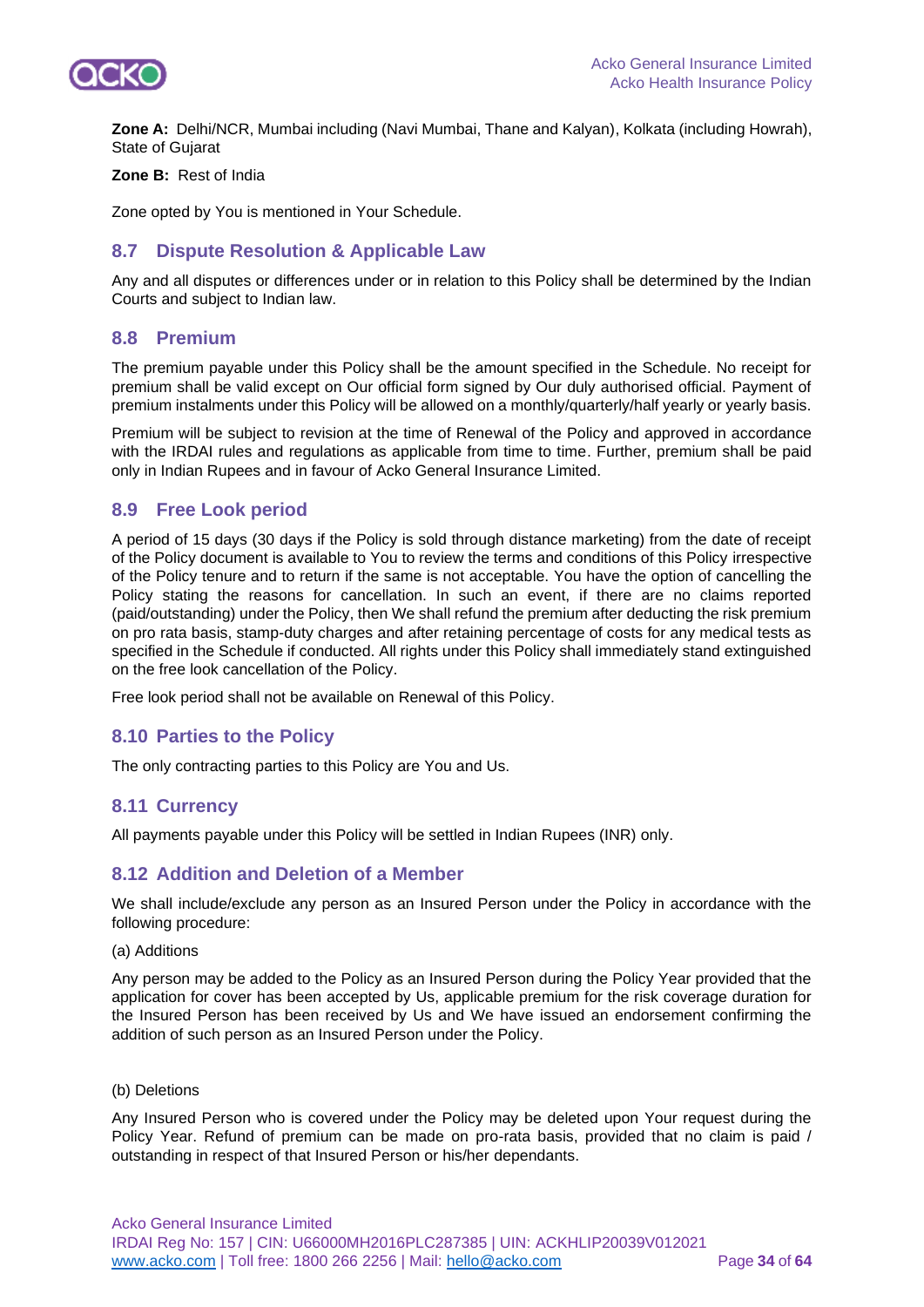

In case of refund of premium being generated on the Policy due to deletion of an Insured Person, the same will be refunded or adjusted against any future premium instalments due and payable under the Policy.

Throughout the Policy Year, You will notify Us in writing, of any and all changes in the membership of the Policy in the same month in which the change occurs.

## **8.13 Changes to the terms and conditions of the Policy**

We can end the Policy or change any of the terms and conditions relating to the Policy subject to IRDAI approval. If the Policy is revised in accordance with any change in applicable law, We will inform You in writing. In all circumstances, We will give the following notice:

a. For changes to the list of Benefits, at least 90 days' notice in writing if allowed as per IRDAI;

For changes to the Policy terms and conditions, or discontinuance of the Policy, at least 90 days' notice in writing. The change will take place, failing which, the Policy will end on the next Annual Renewal Date.

## **8.14 Nominee**

You can, on the Risk Commencement Date or at any time before the expiry of the Policy nominate any person(s) within the allowed relationships for the purpose of payment of claims, in accordance with applicable law.

Any change of nomination shall be communicated to Us in writing and such change shall be effective only when an endorsement to the Policy is made by Us.

In case of death of any Dependent of an Insured Person where such Dependent is covered under this Policy, for the purpose of payment of claims, the Nominee would be treated as the Insured Person.

## **8.15 No Constructive Notice**

Any knowledge or information of any circumstance or condition in relation to You/Insured Person in Our possession or in the possession of any of Our officials shall not be deemed to be notice or be held to bind or prejudicially affect Us, or absolve You/Insured Person from their duty of disclosure, notwithstanding subsequent acceptance of any premium.

## **8.16 Endorsements**

The Policy will allow the following endorsements during the Policy Year. Any request for endorsement must be made only in writing by You. Any endorsement would be effective from the date of the request received from You, or the date of receipt of premium, whichever is later other than for rectification of date of birth or gender which will be with effect from the Commencement Date.

a) Non-Financial Endorsements – which do not affect the premium.

- Rectification in name of the proposer / Insured Person.
- Rectification in gender of the proposer / Insured Person.
- Rectification in relationship of the Insured Person with the proposer.
- Rectification of date of birth of the Insured Person (if this does not impact the premium).
- Change in the correspondence address of the proposer.
- Change / Update in the contact details viz., phone number, E-mail ID, etc.
- Update of alternate contact address of the proposer.
- Change in Nominee details.

b) Financial Endorsements – which result in alteration in premium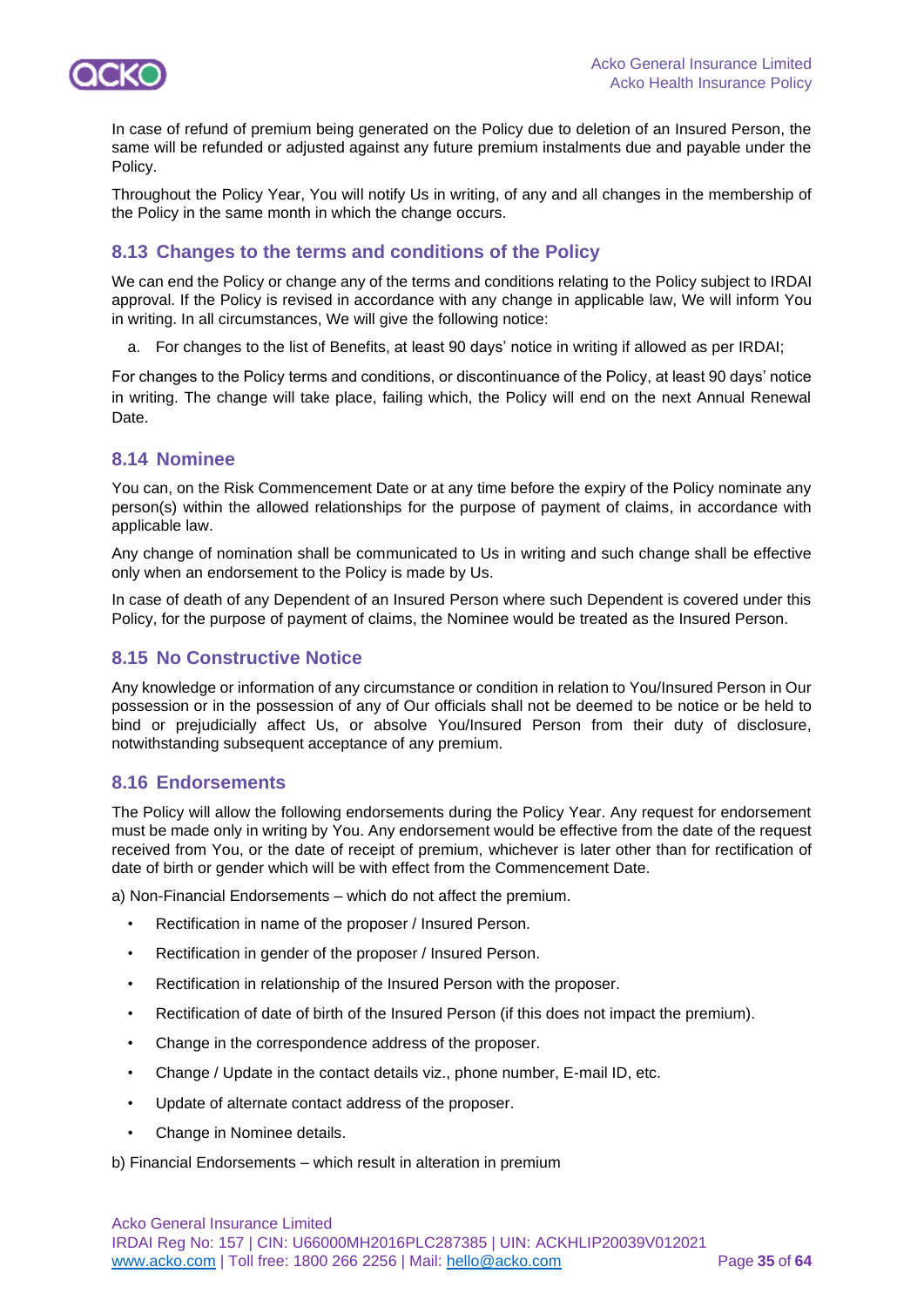

- Deletion of Insured Person on death or upon separation or You/Insured Person leaving the country only if no claims are paid / outstanding.
- Change in Age/date of birth.
- Addition of member (including New Born Baby or newly wedded Spouse).
- Change in address (resulting in change in zone).

All endorsement requests may be assessed by the underwriting team and if required additional information/documents may be requested.

## **8.17 Multiple Policies**

- a. In case of multiple policies covering the Insured Person, which provides fixed benefits on occurrence of the insured event in accordance with the terms and conditions of the Policy, We shall make the claim payments independent of payments received under similar policies.
- b. If two or more policies cover the Insured Person during a period from one or more insurers to indemnify treatment costs, You/Insured Person shall have the right to require a settlement of his/her claim in terms of any of his/her policies.
	- In all such cases where We have issued the chosen policy, We shall be obliged to settle the claim as long as the claim is within the limits of and according to the terms of the chosen policy.
	- Claims under any other policy/ies may be made after exhaustion of the sum insured in the policy / policies chosen earlier for indemnification.
	- If the amount to be claimed exceeds the Sum Insured under a single policy after considering the Deductibles or Co-pay, You/Insured Person shall have the right to choose the insurers from whom he/she wants to claim the balance amount.
	- Where an Insured Person has policies from more than one insurer to cover the same risk on indemnity basis, the Insured Person shall only be indemnified the such costs in accordance with the terms and conditions of the chosen policy.

## **8.18 Special Conditions**

Any special conditions subject to which this Policy has been entered into and endorsed in the Policy or in any separate instrument shall be deemed to be part of this Policy and shall have effect accordingly. It is further clarified that if any special condition is stipulated in the Schedule, then such special condition shall have effect accordingly.

## **8.19 Records to be maintained**

You or the Insured Person, as the case may be, shall keep an accurate record containing all relevant medical records and shall allow Us or Our representative(s) to inspect such records. You or the Insured Person, as the case may be, shall furnish such information as may be required by Us under this Policy at any time during the Policy Year and up to three years after the Policy expiration, or until final adjustment (if any) and resolution of all claims under this Policy.

## **8.20 Grace Period & Renewal**

The Policy may be Renewed by mutual consent and in such event the Renewal premium should be paid to Us on or before the coverage expiry date and in no case later than the Grace Period of 30 days from the expiry of the Policy. We shall not be bound to give notice that such Renewal premium is due. We will not be liable to pay for any claim arising out of an insured event if such insured event occurs during the Grace Period. Renewals will not be denied except on grounds of misrepresentation, moral hazard, fraud, non-disclosure of material facts or non-cooperation by the Insured Person.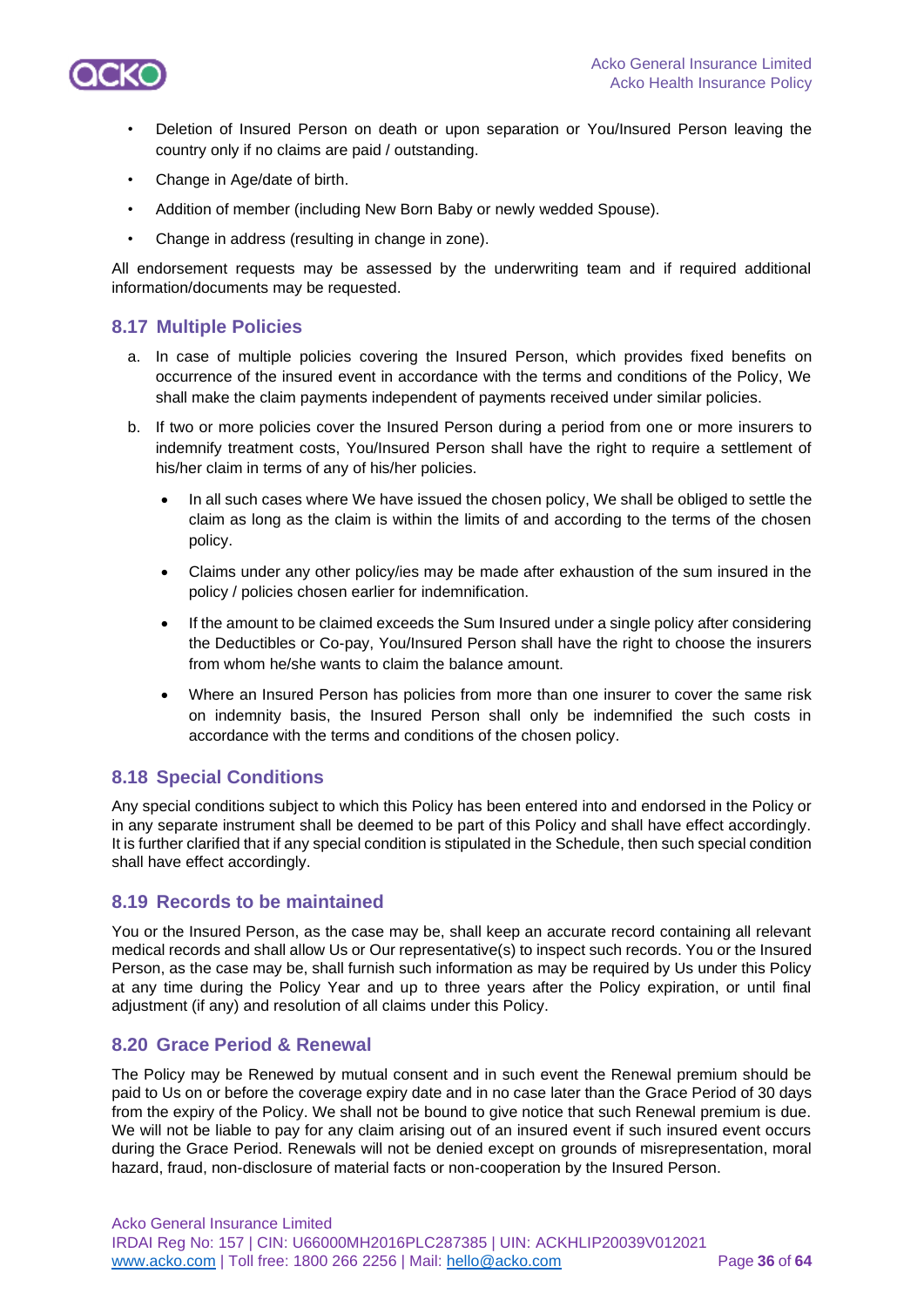

We may, revise the Renewal premium payable under the Policy or the terms of cover, provided that all such changes are approved in accordance with the IRDAI rules and regulations as applicable from time to time. Renewal premium will not alter based on individual claims experience. We will intimate You of any such changes at least 3 months prior to date of such revision or modification. The provisions of Section 64VB of the Insurance Act, 1938 shall be applicable for commencement of any cover under the Policy. If the Policy is Renewed within the Grace Period, the Insured Persons shall be eligible for continuity of cover.

#### **Revival Period**

Where premium is payable on an instalment basis, the instalment should be paid to Us during the revival period of 15 days from the date of the instalment due date. Wherever premiums are not received within the revival period, the Policy will be terminated and all claims that fall beyond such instalment due date shall not be covered as part of the Policy. However, We will be liable to pay in respect of all claims where the treatment/admission/Accident has commenced/ occurred prior to the date of termination of such Policy, if notified to Us in accordance with the applicable claim notification requirements under the Policy.

#### **Change in Sum Insured**

The Sum Insured can be enhanced only at the time of Renewal subject to the underwriting norms and acceptability criteria of the Policy. If Insured Person increases the Sum Insured, the case may be subject to medicals, in case of increase in the Sum Insured, the Waiting Periods will apply afresh in relation to the amount by which the Sum Insured has been enhanced. The quantum of increase shall be at our discretion and subject to our underwriting guidelines.

Additional premium if any, shall be charged as per term and conditions of the Policy.

## **8.21 Cancellation of the Policy by You**

Request for cancellation of the Policy shall be intimated to Us by You by giving 15 days' written notice, in which case We shall refund the percentage of premium for the unexpired Policy Period/ Coverage Period if no claim has been made under the Policy as per the short period scale mentioned below, after deducting Our expenses.

Premium shall be refunded as per the short period scale provided below. The short period scale below is applicable only for single premium Policy.

| <b>Cancellation Period</b>           | % of Premium |
|--------------------------------------|--------------|
| Within 25% of the Coverage Period    | 60%          |
| 25%-50% of the Coverage Period       | 40%          |
| 50%-75% of the Coverage Period       | <b>20%</b>   |
| Exceeding 75% of the Coverage Period | $0\%$        |

For instalment premium, We will refund the paid premium on pro rata basis, after deducting Our expenses.

## **8.22 Our Right of Termination**

## **8.22.1 Termination of Policy**

Prior to the termination of the Policy, at the expiry of the period shown in the Schedule, cover will end immediately for all Insured Persons, if:

a. there is misrepresentation, fraud, non-disclosure of material fact by You / Insured Person and without any refund of premium, by giving 30 days' notice in writing by Registered Post Acknowledgment Due / recorded delivery to Your last known address.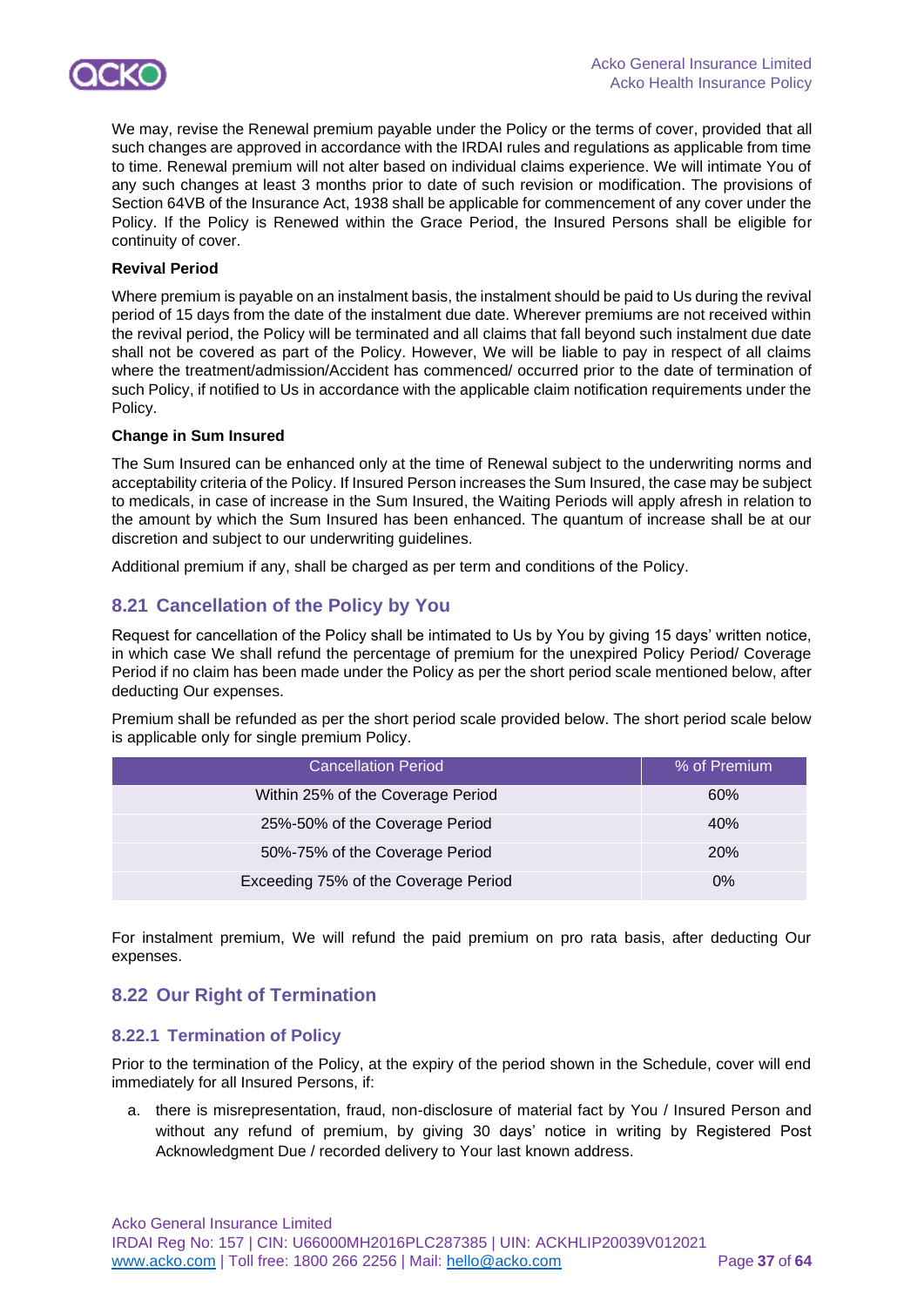

- b. there is non-cooperation by You / Insured person, and with refund of premium on pro rata basis after deducting Our expenses, by giving 30 days' notice in writing by Registered Post Acknowledgment Due /recorded delivery to Your last known address.
- c. You/Insured Person does not pay the premiums owed under the Policy within the Grace Period/applicable revival period (where premium payment is in instalments).

Upon termination, cover and services under the Policy shall end immediately. Costs incurred towards any Treatment undergone after the date of termination shall not be paid. If Treatment has been authorised or an approval for Cashless Facility has been issued, We will not be held responsible for any Treatment costs if the Policy ends or an Employee or member or dependant leaves the Policy before Treatment has taken place. However, We will be liable to pay in respect of all claims where the Treatment/admission has commenced before the date of termination of such Policy.

### **8.22.2 Termination for Insured Person's cover**

Cover under the Policy will end for an Insured Person or Dependent on occurrence of the following:

- a. If You/Insured Person stops paying premiums for the Insured Person(s) and their Dependants (if any);
- b. When this Policy terminates at the coverage expiry date specified shown in the Schedule.
- c. If he or she dies;
- d. When he or she ceases to be a Dependant;

## **8.23 Dishonest & Fraudulent Claims**

If any claim is in any manner dishonest or fraudulent, or is supported by any dishonest or fraudulent means or devices, whether by You or any Insured Person or anyone acting on behalf of You or an Insured Person, then this Schedule will be void and all Benefits otherwise payable under it will be forfeited.

## **8.24 Portability**

Upon the Insured Person ceasing to be an employee/member of the group administrator/master policyholder, such Insured Person shall have the option to migrate to an approved retail health insurance policy available with Us, provided that:

- a. We have discontinued or withdrawn this product or the Insured Person will not be eligible to Renew as he/she ceases to be a member of the group, such Insured Person will have the option to migrate to the nearest substitute policy being issued by Us with continuity of Benefits and in accordance with the Portability guidelines issued by the IRDAI (to the extent applicable).
- b. Continuity of Benefits will be provided for the period based on the number of years of continuous coverage under this Policy with Us.
- c. The application for Portability should have been received by Us at least 45 days before ceasing to be a member of the group/Employee of Your Organization.
- d. For porting to another health insurance policy available with Us, We may subject such proposal to Our medical underwriting and decide the terms and conditions upon which We may offer cover, the decision as to which shall be in Our sole and absolute discretion.
- e. Subject to the decision of Our underwriting team, We will decide the terms and conditions upon which We may offer cover, the decision as to which shall be in Our sole and absolute discretion.
- f. Subject to board approved Underwriting Policy.
- g. After maintaining the retail health insurance policy with Us, the Insured Person may port the policy to any other retail product offered in the market in accordance with applicable law.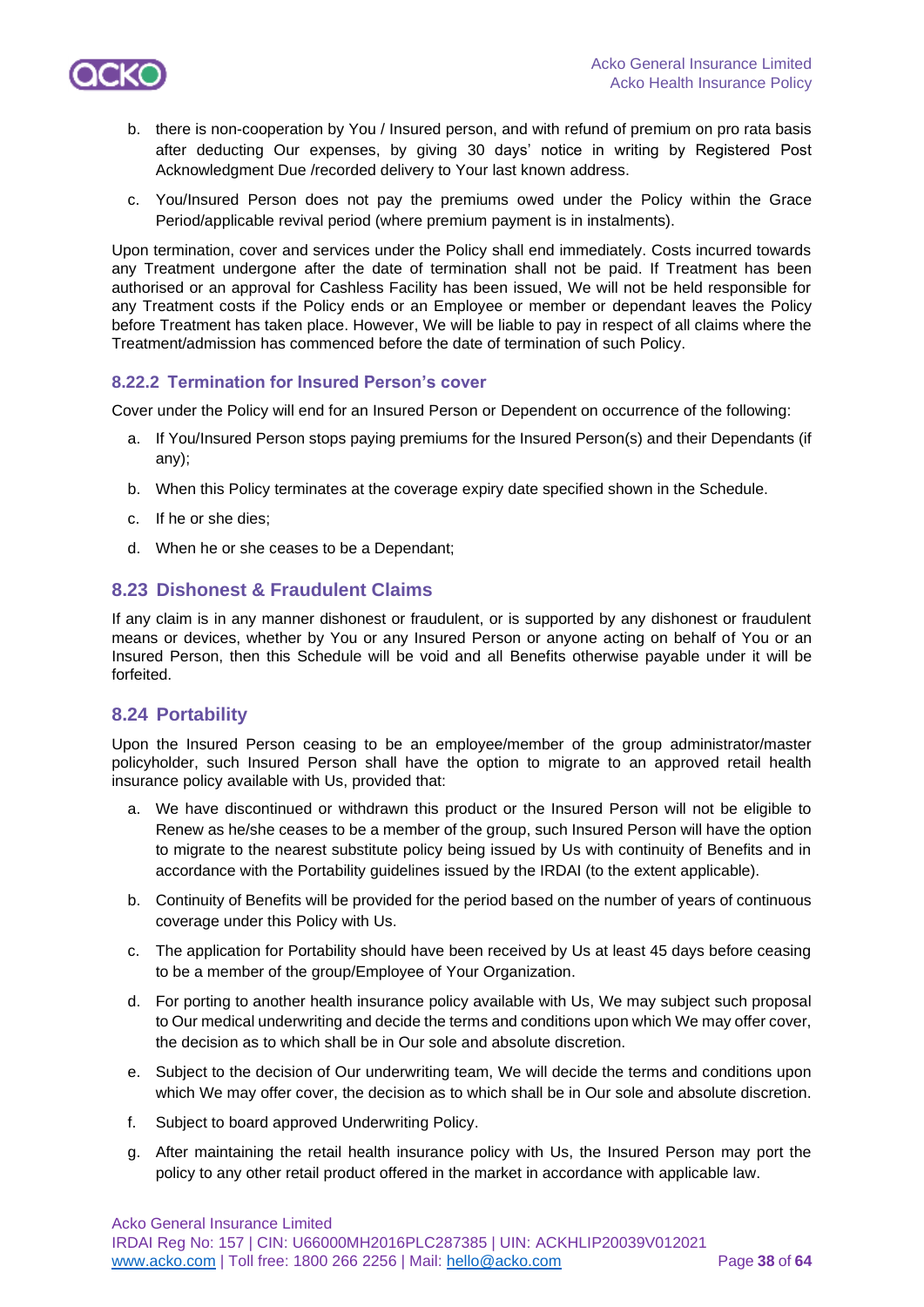

## **8.25 Underwriting Loadings & Discounts**

- a. We may apply a risk loading on the premium payable (excluding statutory levies and taxes) or special conditions on the Policy based upon the health status of the persons proposed to be insured and declarations made at the time of enrolment. These loadings will be applied from the Commencement Date of the first Policy including subsequent Renewal(s) with Us. There will be no loadings based on individual claims experience.
- b. We may apply a specific Sub Limit on a medical condition/ailment depending on the past history and declarations, or additional Waiting Periods on Pre-Existing Diseases as part of the special Conditions specified in the Schedule.
- c. We shall inform You about the applicable risk loading or special condition through a counter offer letter and You would be required to respond with Your consent and additional premium (if any) within 7 working days of the issuance of such counter offer letter.
- d. In case, You neither accept the counter offer nor respond to Us within 7 working days, We shall cancel Your application and refund the premium paid. Your Policy will not be issued unless We receive Your consent.

## **8.26 Operation of Policy & Policy Schedule**

The Policy shall be issued for the duration as specified in the Schedule. The Policy for the Insured Person takes effect on the Risk Commencement Date specified in the Schedule and/or the Certificate of Insurance and ends on the coverage expiry date of the Policy..

## **8.27 Electronic Transactions**

You agree to comply with all the terms and conditions of electronic transactions as We shall prescribe from time to time, and confirm that all transactions effected facilities for conducting remote transactions such as the internet, world wide web, electronic data interchange, call centres, tele-service operations (whether voice, video, data or combination thereof) or by means of electronic, computer, automated machines network or through other means of telecommunication, in respect of this Policy, or Our other products and services, shall constitute legally binding when done in compliance with Our terms for such facilities.

## **8.28 Communications & Notices**

Any communication or notice or instruction under this Policy shall be in writing and will be sent to:

a. You/ any Insured Person, at the address as specified in the Schedule

To Us, at Our address as specified in the Schedule.

No insurance agents, brokers, other person or entity is authorised to receive any notice on behalf of Us unless explicitly stated in writing by Us.

Notice and instructions will be deemed served 10 days after posting or immediately upon receipt in the case of hand delivery, facsimile or e-mail.

## **8.29 Complete Discharge**

We will not be bound to take notice or be affected by any notice of any trust, charge, lien, assignment or other dealing with or relating to this Policy. The payment made by Us to You/ the Insured Person(s) or to their Nominee/legal representative/legal heirs or to the Hospital, as the case may be, of any Medical Expenses, compensation, or Benefit under the Policy shall in all cases be complete, valid and construed as an effectual discharge of Our duties and obligations under the Policy.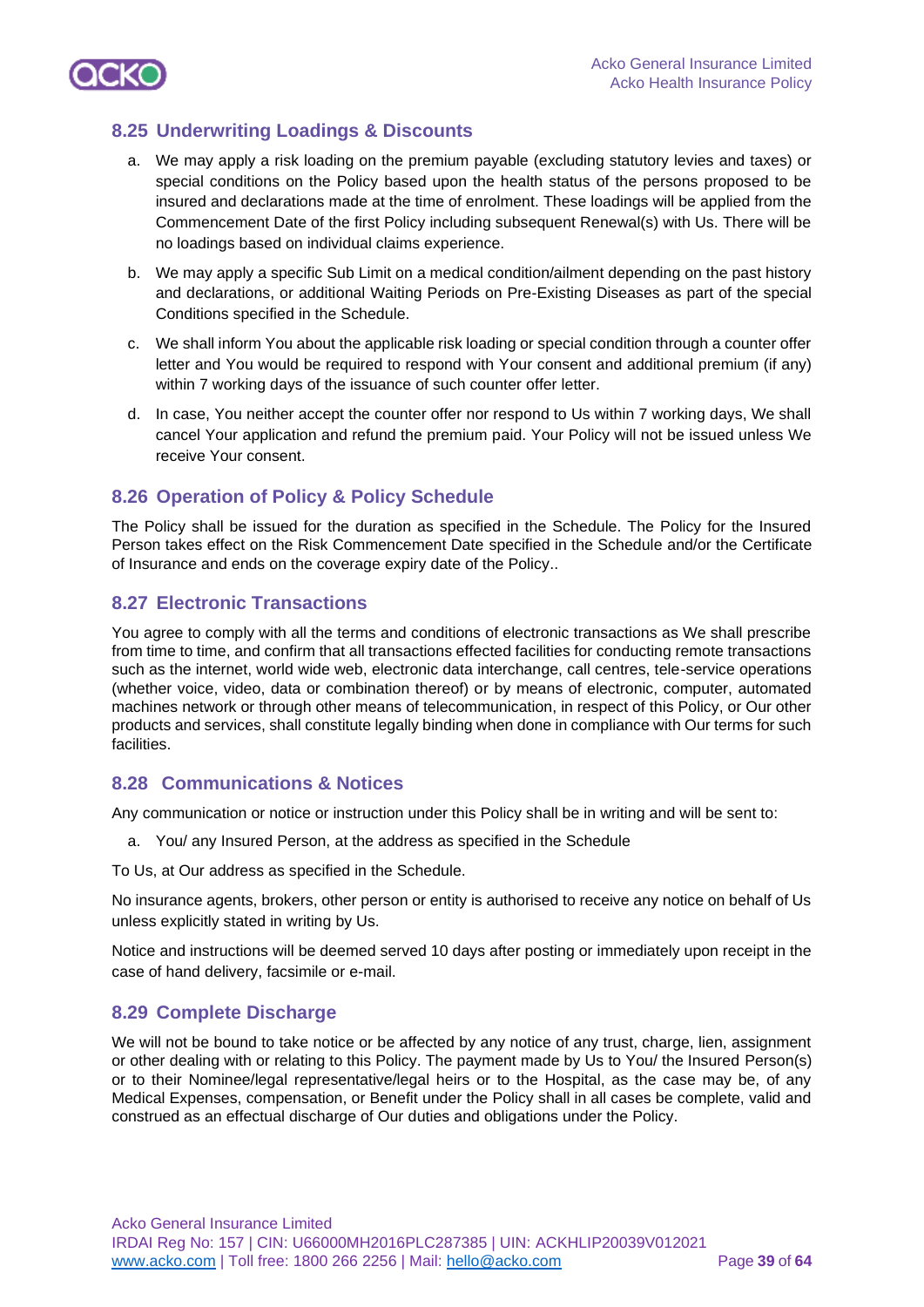

## **9 Definitions**

- **1. Age or Aged** means the age as on last birthday.
- **2. Accident** means sudden, unforeseen and involuntary event caused by external, visible and violent means.
- **3. Admission** means Your admission in a Hospital as an in-patient for the purpose of medical treatment of an Injury and/ or Illness.
- **4. Ambulance** means a road vehicle operated by a licenced/authorised service provider and equipped for the transport and paramedical treatment of the person requiring medical attention.
- **5. Annexure** means a document attached and marked as Annexure to this Policy.
- **6. Annual Renewal Date** means the anniversary of the Commencement Date each Policy Year or any other date which We and You may agree in writing.
- **7. Any One Illness** means continuous period of illness and includes relapse within 45 days from the date of last consultation with the Hospital/nursing home where treatment was taken.
- **8. AYUSH Treatment** refers to the medical and /or Hospitalization treatments given under Ayurveda, Yoga and Naturopathy, Unani, Siddha and Homeopathy Systems.
- **9. Benefit** means any Benefit shown in the Schedule.
- **10. Base Sum Insured** referred herein means the specified amount of Sum Insured against a Benefit or set of Benefits, as specified in the Schedule or/and Certificate of Insurance.
- **11. Break in Policy** occurs at the end of the existing Policy term, when the premium due for renewal on a given Policy is not paid on or before the premium renewal date or within 30 days thereof.
- **12. Cashless Facility** means a facility extended by the insurer to the insured where the payments, of the costs of treatment undergone by the insured in accordance with the policy terms and conditions, are directly made to the network provider by the insurer to the extent pre-authorisation is approved.
- **13. Certificate of Insurance** means the certificate We issue to the Insured Person confirming the Insured Person's cover under the Policy.
- **14. Claim** means a demand by You or on Your behalf, for payment of Medical Expenses or any other Benefits as covered under the Policy.
- **15. Commencement Date:** Commencement Date means the start date of the Policy as specified in the Schedule.
- **16. Condition Precedent** means a policy term or condition upon which the Insurer's liability under the policy is conditional upon.
- **17. Congenital Anomaly** means a condition which is present since birth, and which is abnormal with reference to form, structure or position.
	- **Internal Congenital Anomaly**  Congenital anomaly which is not in the visible and accessible parts of the body.
	- **External Congenital Anomaly**  Congenital anomaly which is in the visible and accessible parts of the body.
- **18. Co-Payment** means a cost sharing requirement under a health insurance policy that provides that the policyholder / insured will bear a specified percentage of the admissible claims amount. A copayment does not reduce the Sum Insured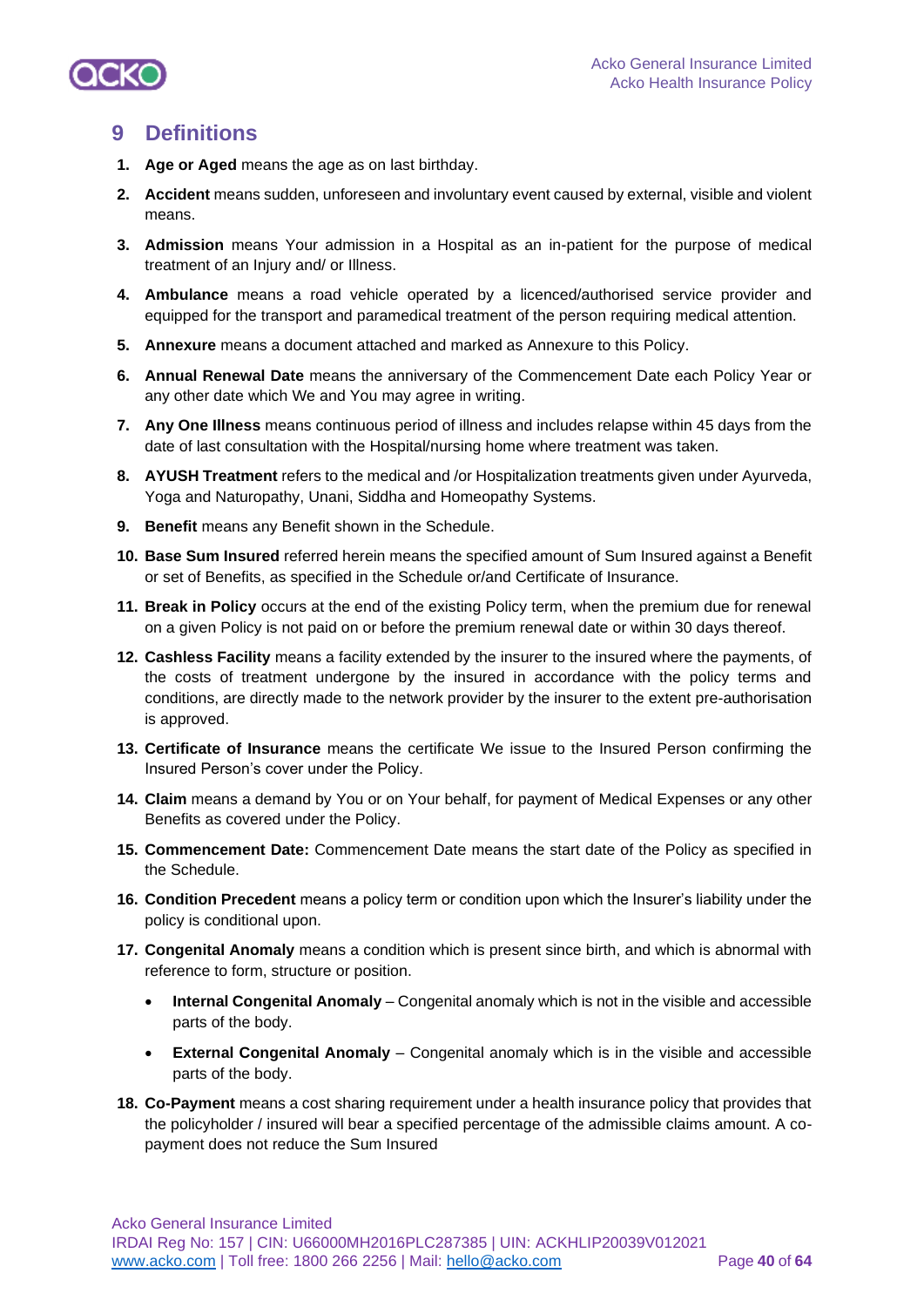

- **19. Covered In-patient Medical Expenses** shall include Room Rent, ICU/CCU/HDU charges, nursing charges, operation theatre charges, Surgical Appliance and/or Medical Appliance cost, fees of Medical Practitioner/ surgeon / anaesthetist / Specialist / radiologist / pathologist and diagnostic tests conducted within the same Hospital where the Insured Person has been admitted.
- **20. Coverage Period:** Coverage Period means the period specified in the Schedule which commences on the Risk Commencement Date specified in the Schedule and ends on the coverage expiry date specified in the Schedule.
- **21. Date of Admission** means the date of the Insured Person's first admission to a Hospital or Day Care Centre in relation to Any One Illness or the Injury sustained in any single Accident.
- **22. Day Care Centre** means any institution established for day care treatment of illness and / or injuries or a medical setup within a hospital and which has been registered with the local authorities, wherever applicable, and is under supervision of a registered and qualified medical practitioner AND must comply with all minimum criterion as under
	- has qualified nursing staff under its employment;
	- has qualified medical practitioner/s in charge;
	- has fully equipped operation theatre of its own where surgical procedures are carried out;
	- maintains daily records of patients and will make these accessible to the insurance company's authorised personnel.
- **23. Day Care Treatment** means medical treatment, and/or surgical procedure which is:
	- undertaken under General or Local Anaesthesia in a hospital / day care centre in less than 24 hrs because of technological advancement, and
	- which would have otherwise required a Hospitalization of more than 24 hours.
	- Treatment normally taken on an out-patient basis is not included in the scope of this definition.
- **24. Deductible** means a cost sharing requirement under a health insurance policy that provides that the insurer will not be liable for a specified rupee amount in case of indemnity policies and for a specified number of days/hours in case of hospital cash policies which will apply before any Benefits are payable by the insurer. A deductible does not reduce the Sum Insured.
- **25. Dental Treatment** means a treatment related to teeth or structures supporting teeth including examinations, fillings (where appropriate), crowns, extractions and surgery.
- **26. Dependent** means the Employee's / Member's parents, Spouse or child who have been enrolled in the Policy.
- **27. Disclosure to information norm:** The policy shall be void and all premium paid thereon shall be forfeited to the Company in the event of misrepresentation, mis-description or non-disclosure of any material fact.
- **28. Domiciliary Hospitalization:** means medical treatment for an illness/ disease/injury which in the normal course would require care and treatment at a hospital but is actually taken while confined at home under any of the following circumstances:
	- the condition of the patient is such that he/she is not in a condition to be removed to a hospital, or
	- the patient takes treatment at home on account of non-availability of room in a hospital.
- **29. Employee:** means any member of Your staff who is proposed and/or sponsored by You and who becomes an Insured Person under this Policy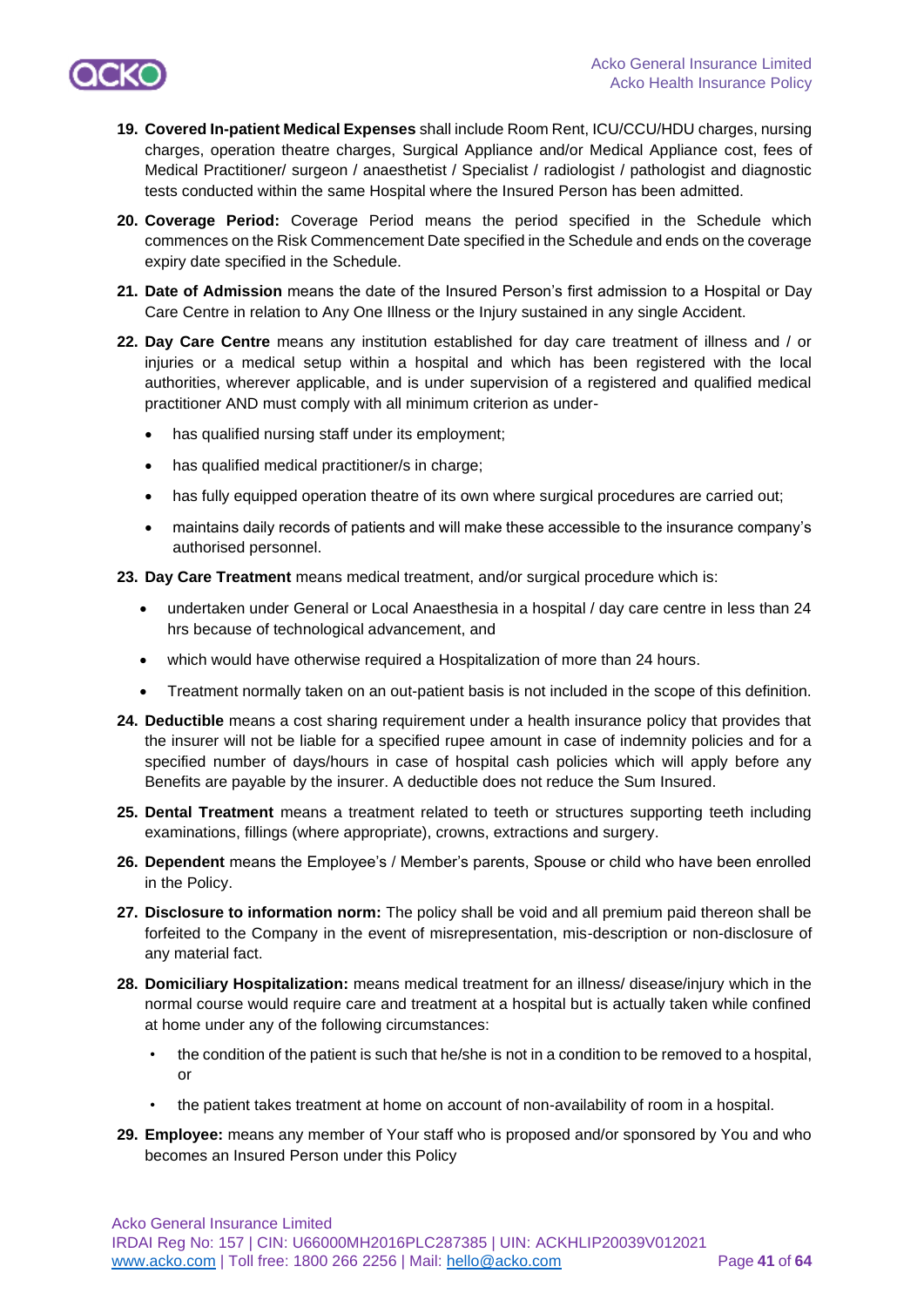

- **30. Emergency Care** means management for an illness or injury which results in symptoms which occur suddenly and unexpectedly, and requires immediate care by a medical practitioner to prevent death or serious long-term impairment of the insured person's health.
- **31. Emergency** shall mean a serious medical condition or symptom resulting from Injury or Illness which arises suddenly and unexpectedly, and requires immediate care and treatment by a Medical Practitioner, generally received within 24 hours of onset to avoid jeopardy to life or serious longterm impairment of the Insured Person's health, until stabilisation at which time this medical condition or symptom is not considered an Emergency anymore.
- **32. Empanelled Service Provider**: Empanelled Service Provider means the service provider specified in the Schedule/Certificate of Insurance, appointed by Us from time to time.
- **33. Exclusions** mean specified coverage, hazards, services, conditions, and the like that are not provided for (covered) under this Policy, or set of Benefits under this Policy.
- **34. First Diagnosis** means the point in time at which the requirements of any Critical Illness under this Policy were first satisfied with respect to the Insured Person, including the availability of all the test reports and medical reports evidencing such diagnosis.
- 33. **Family Type** means the amount of Sum Insured mentioned in the Schedule which is common to the whole family covered under the Policy which will be the maximum amount payable under this Policy for all the covered family members put together, during the Policy Period if opted to be a Floater policy.
- 34. **Floater Benefit** means the amount of Sum Insured mentioned in the Schedule which is common to the whole family covered under the Policy which will be the maximum amount payable under this Policy for all the covered family members put together, during the Policy Period if opted to be a Floater policy.
- 35. **Grace Period** means the specified period of time immediately following the premium due date during which a payment can be made to renew or continue a policy in force without loss of continuity Benefits such as waiting periods and coverage of pre-existing diseases. Coverage is not available for the period for which no premium is received.
- 36. **HDU**  High Dependency Unit is an area in a Hospital, usually located closely to the Intensive Care Unit where patients can be cared for more extensively than in a normal ward but not to the point of care provided in the Intensive Care Unit.
- 37. **Hospital** means any institution established for in- patient care and day care treatment of illness and/or injuries and which has been registered as a hospital with the local authorities under Clinical Establishments (Registration and Regulation) Act 2010 or under enactments specified under the Schedule of Section 56(1) and the said act Or complies with all minimum criteria as under:
	- has qualified nursing staff under its employment round the clock;
	- has at least 10 in-patient beds in towns having a population of less than 10,00,000 and at least 15 in-patient beds in all other places;
	- has qualified medical practitioner(s) in charge round the clock;
	- has a fully equipped operation theatre of its own where surgical procedures are carried out;
	- maintains daily records of patients and makes these accessible to the insurance company's authorized personnel.
- 38. **Hospitalization** means admission in a Hospital for a minimum period of 24 consecutive 'In- patient Care' hours except for specified procedures/treatments, where such admission could be for a period of less than 24 consecutive hours.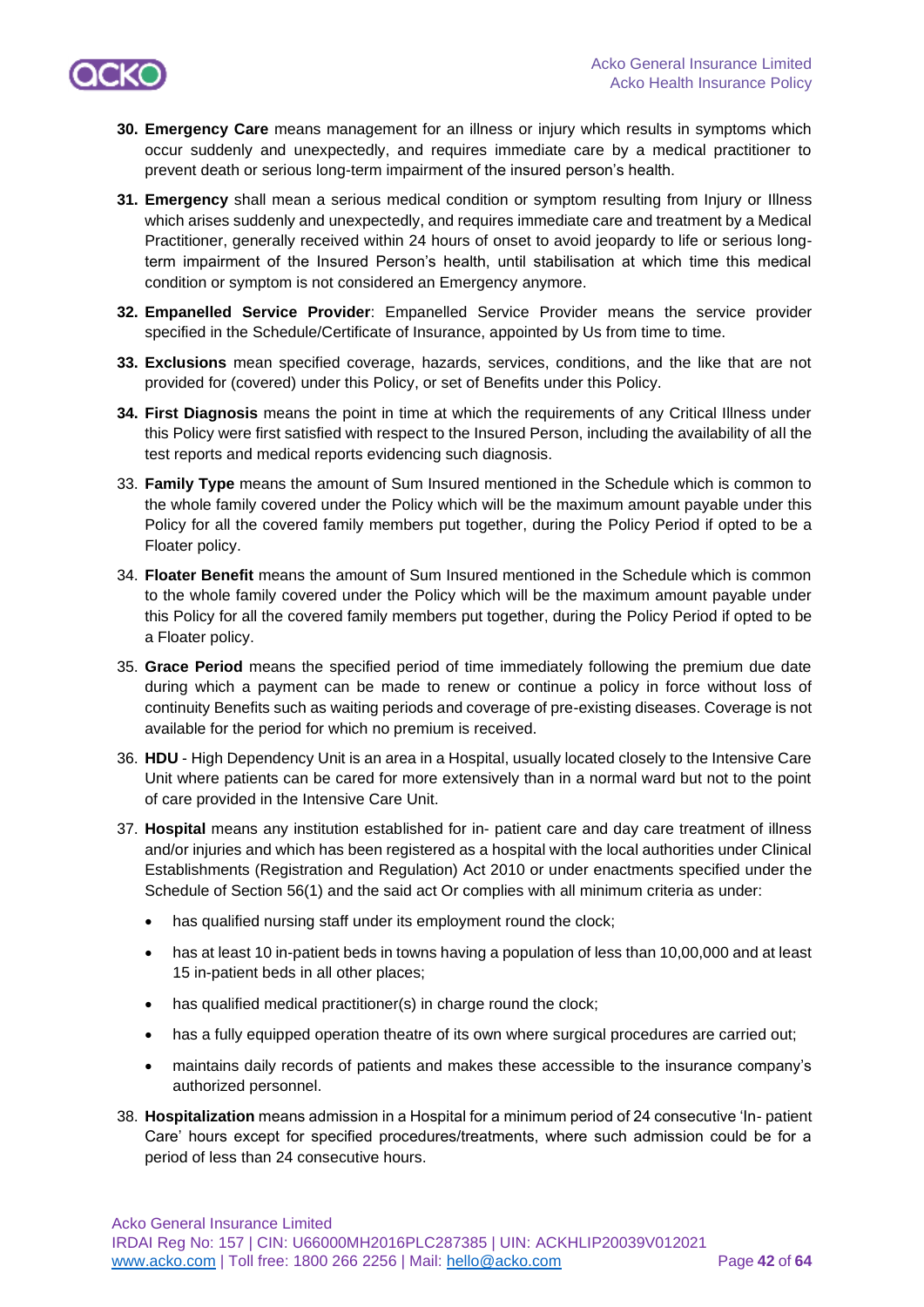

39. **Illness** means a sickness or a disease or pathological condition leading to the impairment of normal physiological function and requires medical treatment.

**Acute condition**- Acute condition is a disease, illness or injury that is likely to respond quickly to treatment which aims to return the person to his or her state of health immediately before suffering the disease/illness/injury which leads to full recovery

**Chronic condition** - A chronic condition is defined as a disease, illness, or injury that has one or more of the following characteristics:

- I. It needs ongoing or long-term monitoring through consultations, examinations, check-ups, and / or tests
- II. It needs ongoing or long-term control or relief of symptoms
- III. It requires rehabilitation for the patient or for the patient to be specially trained to cope with it
- IV. It continues indefinitely
- V. It recurs or is likely to recur
- 40. **Injury** means accidental physical bodily harm excluding illness or disease solely and directly caused by external, violent, visible and evident means which is verified and certified by a Medical Practitioner.
- 41. **Inpatient Care** means treatment for which the insured person has to stay in a hospital for more than 24 hours for a covered event.
- 42. **In-patient** means an Insured Person who is admitted to a Hospital and stays for at least 24 hours for the sole purpose of receiving Treatment.
- 43. **Insured Person** means the Primary Insured and/or the Dependents of the Primary Insured named in the Schedule for whom the insurance is proposed and the appropriate premium is paid, and who is covered under this Policy.
- 44. **Intensive Care Unit** means an identified section, ward or wing of a hospital which is under the constant supervision of a dedicated medical practitioner(s), and which is specially equipped for the continuous monitoring and treatment of patients who are in a critical condition, or require life support facilities and where the level of care and supervision is considerably more sophisticated and intensive than in the ordinary and other wards.
- 45. **ICU Charges** means the amount charged by a Hospital towards ICU expenses which shall include the expenses for ICU bed, general medical support services provided to any ICU patient including monitoring devices, critical care nursing and intensive charges.
- 46. **IRDAI** means the Insurance Regulatory and Development Authority of India.
- 47. **Loss of Independent Living:** Loss of Independent Living means inability to perform one or more of the following activities of daily living:
	- Washing: the ability to wash in the bath or shower (including getting into and out of the shower) or wash satisfactorily by other means and maintain an adequate level of cleanliness and personal hygiene;
	- Dressing: the ability to put on, take off, secure and unfasten all garments and, as appropriate, any braces, artificial limbs or other surgical appliances;
	- Transferring: The ability to move from a lying position in a bed to a sitting position in an upright chair or wheel chair and vice versa;
	- Toileting: the ability to use the lavatory or otherwise manage bowel and bladder functions so as to maintain a satisfactory level of personal hygiene;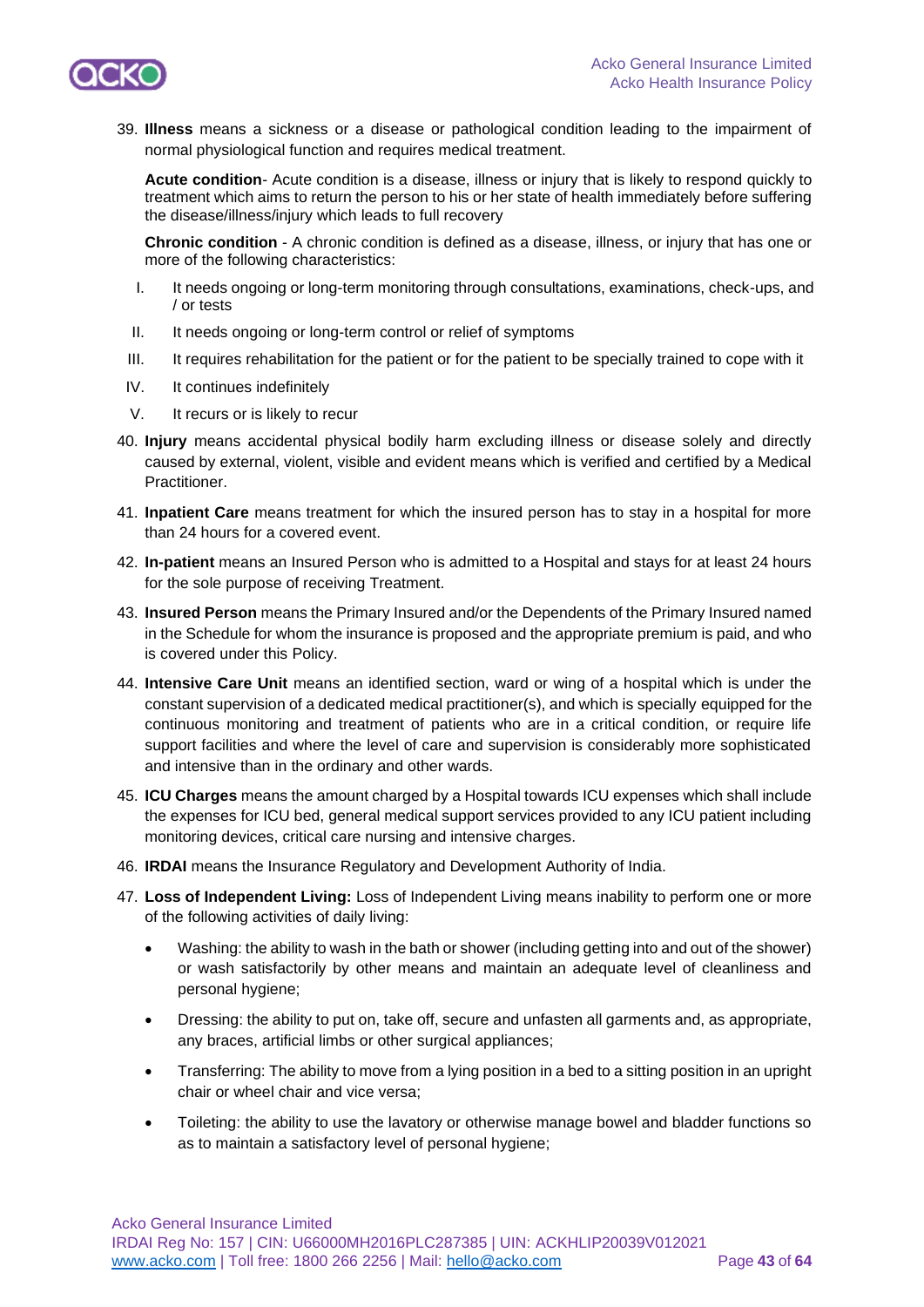

- Feeding: the ability to feed oneself, food from a plate or bowl to the mouth once food has been prepared and made available;
- Mobility: The ability to move indoors from room to room on level surfaces at the normal place of residence.

#### **48. Maternity expenses mean:**

- medical treatment expenses traceable to childbirth (including complicated deliveries and caesarean sections incurred during Hospitalization);
- expenses towards lawful medical termination of pregnancy during the policy period.
- 49. **Medical Advice** means any consultation or advice from a Medical Practitioner including the issuance of any prescription or follow-up prescription.
- 50. **Medical Expenses** means those expenses that an Insured Person has necessarily and actually incurred for medical treatment on account of Illness or Accident on the advice of a Medical Practitioner, as long as these are no more than would have been payable if the Insured Person had not been insured and no more than other hospitals or doctors in the same locality would have charged for the same medical treatment.
- 51. **Medical Practitioner** means a person who holds a valid registration from the Medical Council of any State or Medical Council of India or Council for Indian Medicine or for Homeopathy set up by the Government of India or a State Government and is thereby entitled to practice medicine within its jurisdiction; and is acting within its scope and jurisdiction of license.
- 52. **Medically Necessary Treatment** means any treatment, tests, medication, or stay in hospital or part of a stay in hospital which:
	- is required for the medical management of the illness or injury suffered by the insured;
	- must not exceed the level of care necessary to provide safe, adequate and appropriate medical care in scope, duration, or intensity;
	- must have been prescribed by a medical practitioner;
	- must conform to the professional standards widely accepted in international medical practice or by the medical community in India.
- 53. **Network Provider** means hospitals enlisted by an insurer, TPA or jointly by an Insurer and TPA to provide medical services to an insured by a cashless facility.
- 54. **Nominee** means the person named in the Schedule (as applicable) who is nominated to receive the Benefits due in respect of an Insured Person or Dependent covered under the Policy in accordance with the terms and conditions of the Policy, if such person is deceased when the Benefit becomes payable.
- 55. **Non-Network Provider** means any hospital, day care centre or other provider that is not part of the network.
- 56. **New Born Baby** means baby born during the Policy Year and is aged up to 90 days.
- 57. **Notification of Claim** means the process of intimating a claim to the insurer or TPA through any of the recognized modes of communication.
- 58. **Out-Patient** means a person who undergoes an OPD treatment or a temporary Hospitalization for a stay of less than 24 hours.
- 59. **OPD treatment** means the one in which the Insured visits a clinic / hospital or associated facility like a consultation room for diagnosis and treatment based on the advice of a Medical Practitioner. The Insured is not admitted as a day care or in-patient.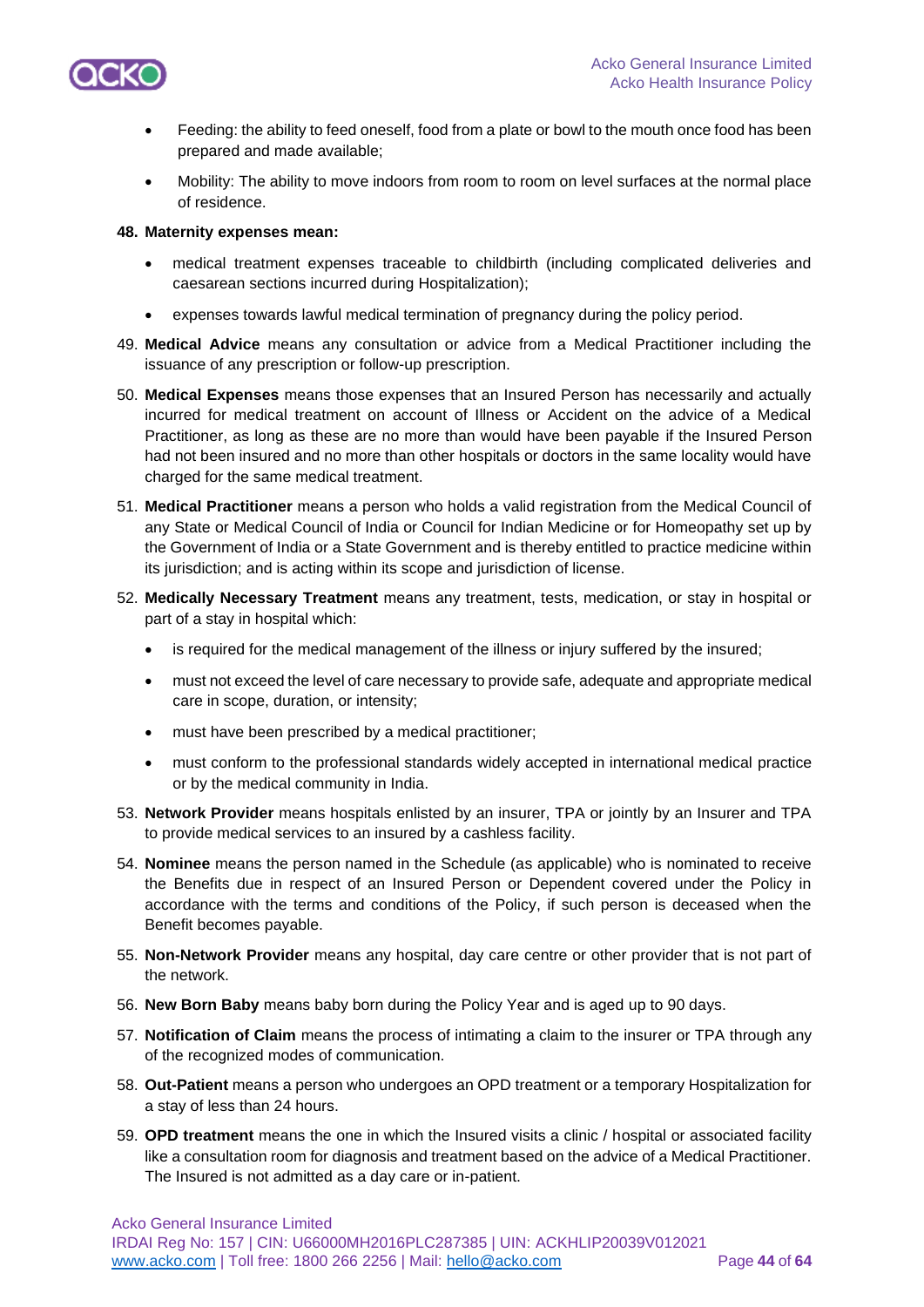

- 60. **Primary Insured:** Primary Insured means the person named in the Certificate of Insurance who is employed by or is a member of Your organization.
- 61. **Private Room** means a single occupancy accommodation in a private Hospital.
- 62. **Policy** means the statements in the proposal form/personal statement, these terms and conditions, Certificates of Insurance issued to the Insured Persons, group proposal form and the Schedule including any Annexures and endorsements, as amended from time to time which form part of the Policy contract and shall be read together.
- 63. **Policy Anniversary Date** means the day of the calendar year on which the Coverage Period under the current Policy commenced.
- 64. **Policy Period** means the period between the Commencement Date and the expiry date of the Policy as specified in the Schedule or the date of cancellation of this Policy, whichever is earlier.
- 65. **Policy Year** means a period of 12 consecutive months within the Coverage Period commencing from the Policy Anniversary Date.
- **66. Pre-Existing Disease**: Pre-Existing Disease means any condition, ailment, injury or disease**:**
	- a. That is/are diagnosed by a physician within 48 months prior to the effective date of the policy issued by the insurer **or**
	- b. For which medical advice or treatment was recommended by, or received from, a physician within 48 months prior to the effective date of the policy or its reinstatement.
	- c. A condition for which any symptoms and or signs if presented and have resulted within three months of the issuance of the policy in a diagnostic illness or medical condition.
- 67. **Portability** means the right accorded to an individual health insurance policyholder (including family cover) to transfer the credit gained for Pre-Existing Diseases and time bound exclusions if the policyholder chooses to switch from one insurer to another insurer or from one plan to another plan of the same insurer.
- 68. **Pre-Hospitalization Medical Expenses** means medical expenses incurred during pre-defined number of days preceding the Hospitalization of the Insured Person, provided that:
	- Such Medical Expenses are incurred for the same condition for which the Insured Person's Hospitalization was required, and
	- The in-patient hospitalization claim for such Hospitalization is admissible by the Insurance Company.
- 69. **Post-Hospitalization Medical Expenses** means medical expenses incurred during pre-defined number of days immediately after the insured person is discharged from the hospital provided that:
	- Such Medical Expenses are for the same condition for which the insured person's Hospitalization was required, and
	- The inpatient hospitalization claim for such hospitalization is admissible by the insurance company.
- 70. **Qualified Nurse** means a person who holds a valid registration from the Nursing Council of India or the Nursing Council of any state in India.
- 71. **Reasonable and Customary Charges** means the charges for services or supplies, which are the standard charges for the specific provider and consistent with the prevailing charges in the geographical area for identical or similar services, taking into account the nature of the illness / injury involved.
- 72. **Risk Commencement Date**: Risk Commencement Date means the date specified in the Schedule on which the Coverage Period and Our coverage under the Policy in respect of the Insured Person commences.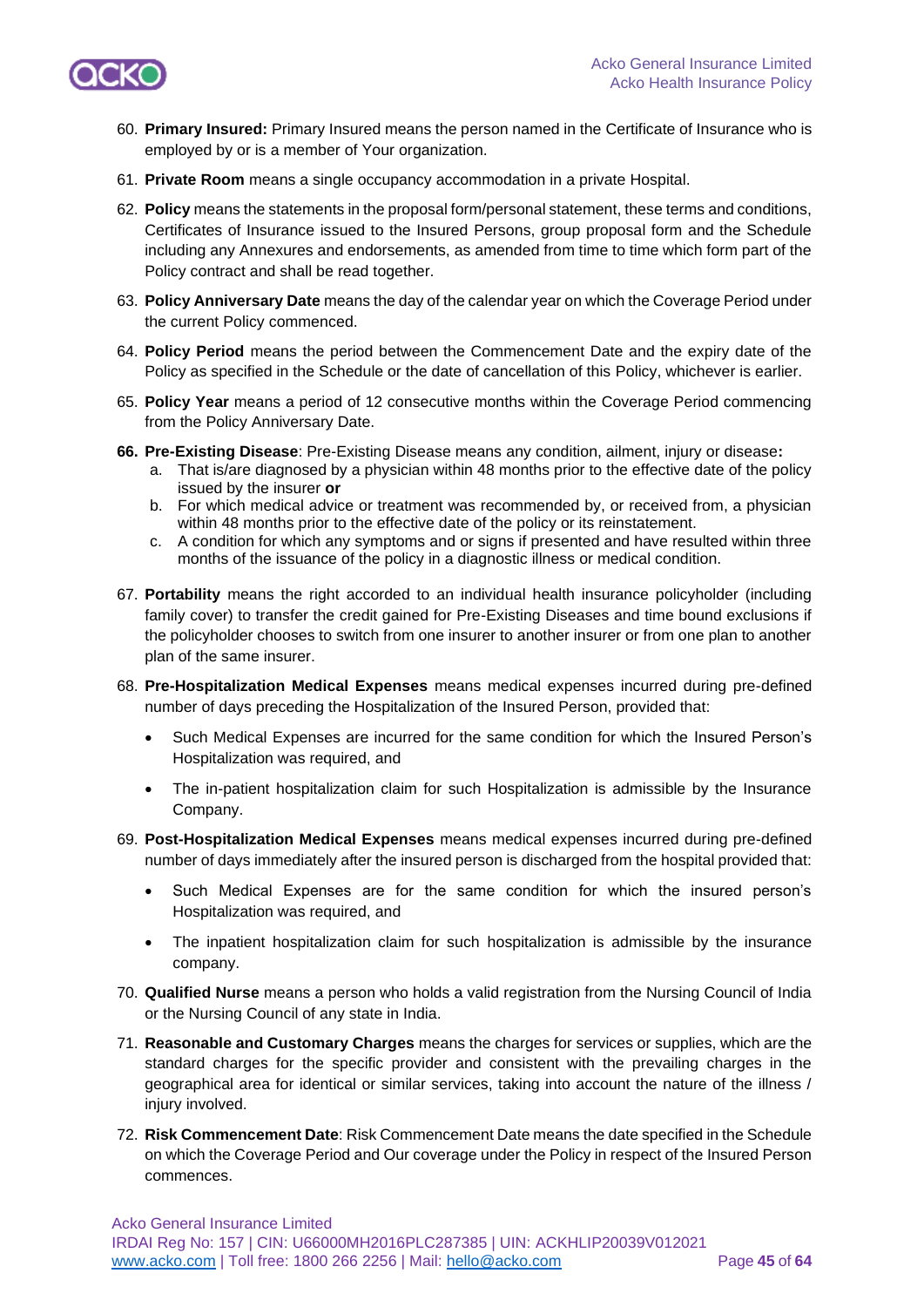

- 73. **Room Category** means the type of room accommodation and associated boarding expenses at a Hospital and may be in the nature of a Deluxe AC room, Private/Single AC room, Twin sharing AC room, Non-AC sharing room, or a general ward in a Hospital etc.
- 74. **Room Rent** means the amount charged by a Hospital towards Room and Boarding expenses and shall include the associated medical expenses.
- 75. **Renewal** means the terms on which the contract of insurance can be renewed on mutual consent with a provision of grace period for treating the renewal continuous for the purpose of gaining credit for pre-existing diseases, time-bound exclusions and for all waiting periods.
- 76. **Schedule** means the schedule attached to and forming part of this Policy mentioning the details of the Insured Persons, the Sum Insured, the Policy Period, special conditions, and the limits to which Benefits under the Policy are subject to, and as may be amended from time by way of endorsements made to or on it, and where more than one, then the latest in time.
- 77. **Spouse** means the Employee's legal husband or wife, who is proposed to be covered under the Policy.
- 78. **Specialist Medical Practitioner** is a Medical Practitioner who:
	- Has received advanced specialist training;
	- Practices a particular branch of medicine or Surgery;
	- Is or has been appointed as a consultant in a Hospital or is or has been appointed to a position in a Hospital which is deemed by Us or the Medical Council of any State or Medical Council of India or Council for Indian Medicine or for Homeopathy set up by the Government of India or a State Government as being of equivalent status.

It is clarified that a physiotherapist who is registered or licensed as such under the laws of the country, state or other regulated area in which the Treatment is provided is only a Specialist Medical Practitioner for the purpose of physiotherapy as described in the list of Benefits.

- **79. Subrogation** shall mean the right of the insurer to assume the rights of the insured person to recover expenses paid out under the Policy that may be recovered from any other source.
- 80. **Sum Insured** means, subject to the terms, conditions and exclusions of this Policy, the amount specified in the Schedule against a Benefit, or set of Benefits, that represents Our maximum, total liability for any or all claims arising under this Policy for the respective Benefit(s) in respect of an Insured Person or all Insured Persons constituting the Floater Unit, if applicable, and is as specified in the Policy Schedule and/or Certificate of Insurance against the particular Benefit(s).

#### 81. **Surgical Appliance and/or Medical Appliance** means:

- An artificial limb, prosthesis or device which is required for the purpose of or in connection with a Surgery;
- An artificial device or prosthesis which is a necessary part of the Treatment immediately following Surgery for as long as such device or prosthesis is required by medical necessity.
- A prosthesis or appliance which is medically necessary and is part of the recuperation process for a reasonably short period of time.
- 82. **Sub Limit** means the limitation on the amount of coverage available to cover a specific type of claim. A Sub limit is part of, rather than an addition to, the limit that would otherwise apply to the admissible claim amount.
- 83. **Surgery or Surgical Procedure** means manual and / or operative procedure (s) required for treatment of an illness or injury, correction of deformities and defects, diagnosis and cure of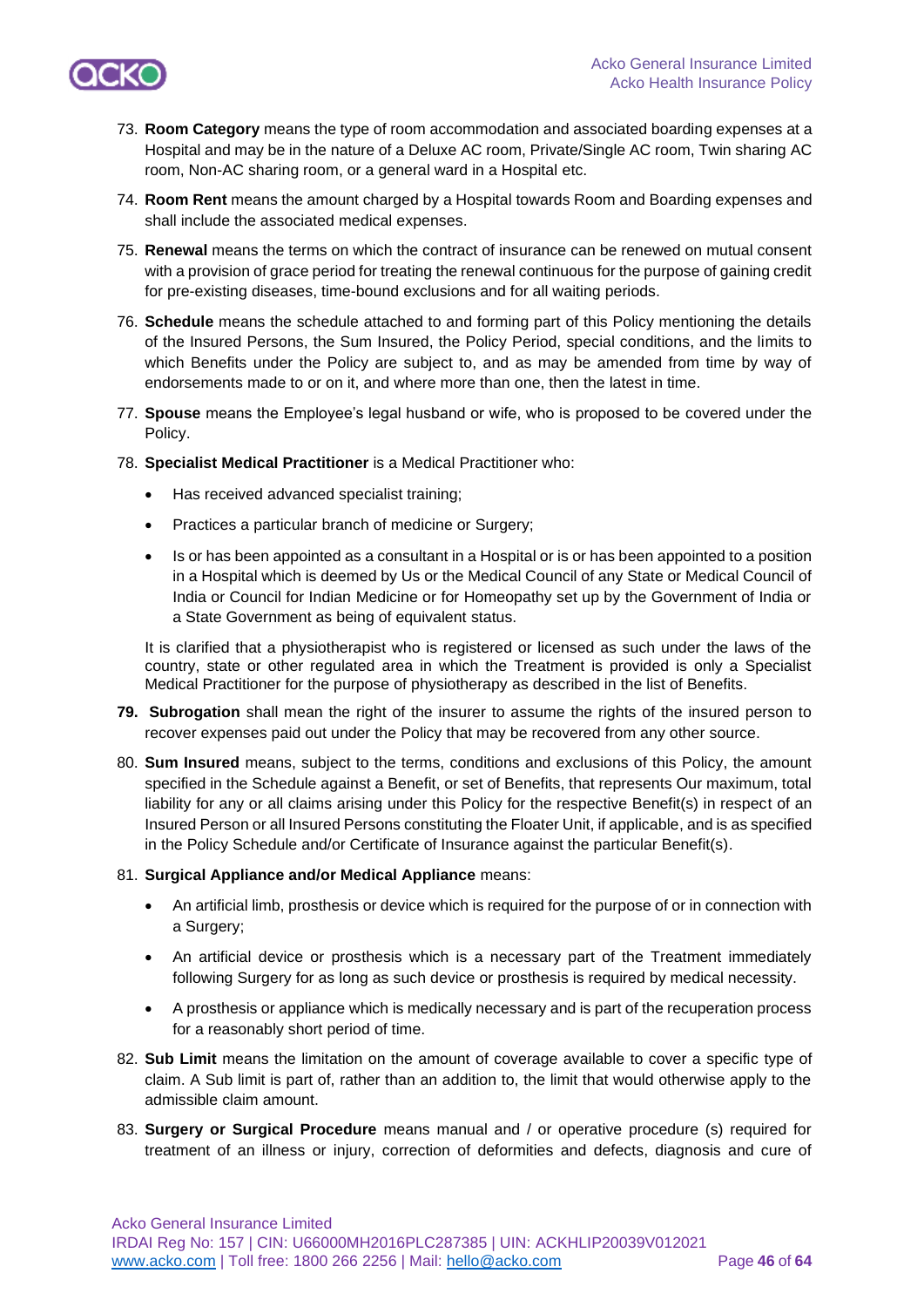

diseases, relief from suffering and prolongation of life, performed in a hospital or day care centre by a medical practitioner.

- 84. **TPA** means any person who is licensed under the IRDAI (Third Party Administrators Health Services) Regulations 2016 (as may be amended, replaced or modified by the IRDAI) and is engaged for a fee or remuneration by Us for the purposes of providing health services. The list and details of TPA are set out on Our website.
- 85. **Treatment** means any relevant treatment controlled or administered by a Medical Practitioner to cure or substantially relieve an Illness or an Injury.
- 86. **Unproven/Experimental Treatment** means the treatment, including drug experimental therapy, which is not based on established medical practice in India, is treatment experimental or unproven.
- 87. **Valuables:** Valuables means and includes photographic, audio, video, computer and any other electronic and electrical equipment, cellular phones, data, business goods, telecommunications and electrical equipment, motor vehicles and any accessories, telescopes, lenses, binoculars, antiques, art, watches, jewellery and gems, furs and articles made of precious stones and metals.
- 88. **Waiting Period** means a time bound exclusion period related to condition(s) specified in the Schedule or Policy which shall be served before a claim related to such condition(s) becomes admissible.
- 89. **We/Our/Ours/Us** means the Acko General Insurance Company Limited.
- 90. **You/Your/Yours/Yourself/Policyholder** means the person named in the Schedule who has concluded this Policy with Us.

## **Definitions of Critical Illnesses:**

#### **1. Cancer of Specified Severity:**

A malignant tumor characterized by the uncontrolled growth and spread of malignant cells with invasion and destruction of normal tissues. This diagnosis must be supported by histological evidence of malignancy. The term cancer includes leukemia, lymphoma and sarcoma.

The following are excluded:

- All tumors which are histologically described as carcinoma in situ, benign, premalignant, borderline malignant, low malignant potential, neoplasm of unknown behavior, or non-invasive, including but not limited to: Carcinoma in situ of breasts, Cervical dysplasia CIN-1, CIN - 2 and CIN-3.
- Any non-melanoma skin carcinoma unless there is evidence of metastases to lymph nodes or beyond;
- Malignant melanoma that has not caused invasion beyond the epidermis;
- All tumors of the prostate unless histologically classified as having a Gleason score greater than 6 or having progressed to at least clinical TNM classification T2N0M0
- All Thyroid cancers histologically classified as T1N0M0 (TNM Classification) or below;
- Chronic lymphocytic leukaemia less than RAI stage 3
- Non-invasive papillary cancer of the bladder histologically described as TaN0M0 or of a lesser classification,
- All Gastro-Intestinal Stromal Tumors histologically classified as T1N0M0 (TNM Classification) or below and with mitotic count of less than or equal to 5/50 HPFs;
- All tumors in the presence of HIV infection.

### **2. Myocardial Infarction (First Heart Attack of specific severity):**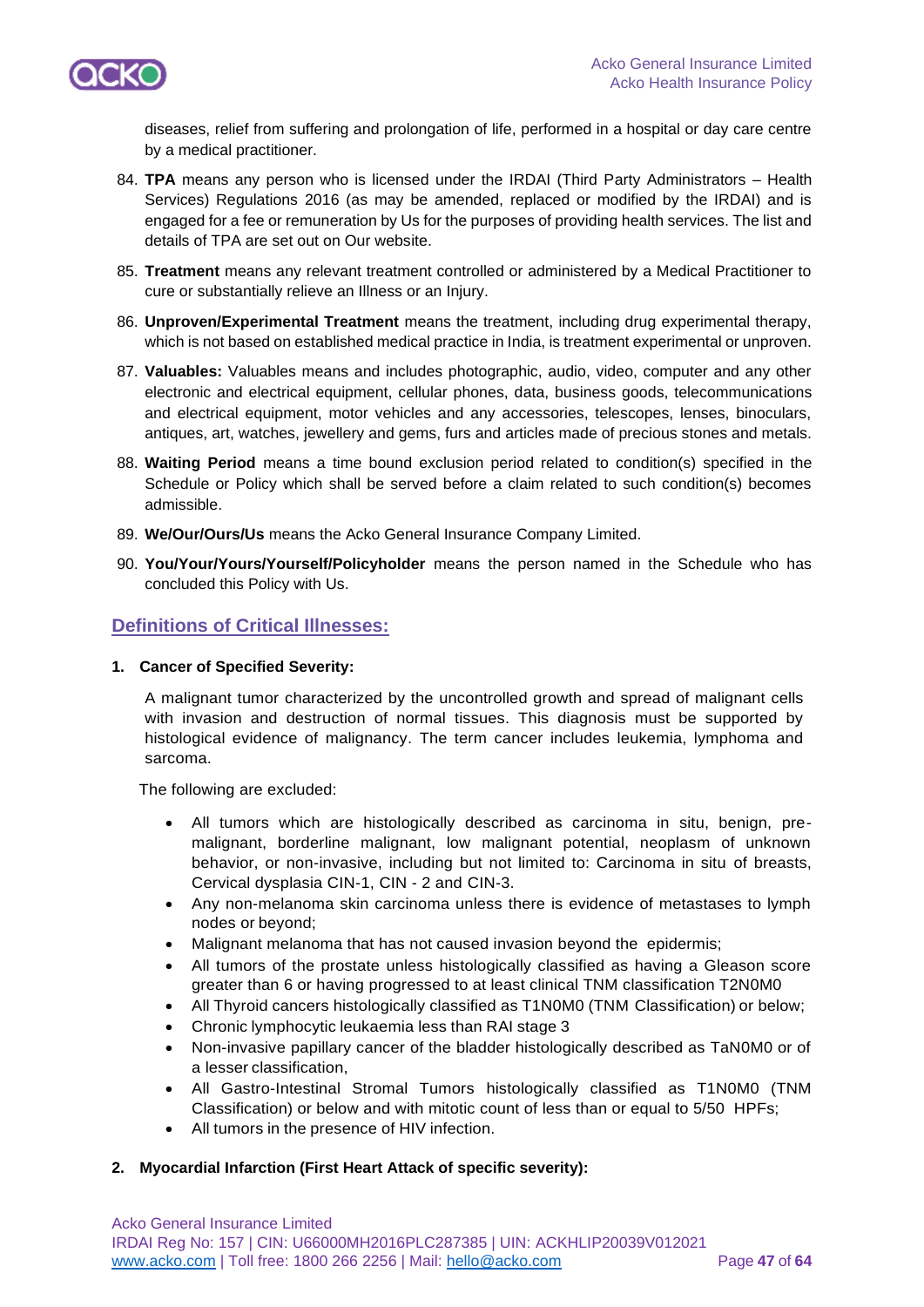

The first occurrence of heart attack or myocardial infarction, which means the death of a portion of the heart muscle as a result of inadequate blood supply to the relevant area. The diagnosis for Myocardial Infarction should be evidenced by all of the following criteria:

- A history of typical clinical symptoms consistent with the diagnosis of acute myocardial infarction (For e.g. typical chest pain)
- New characteristic electrocardiogram changes
- Elevation of infarction specific enzymes, Troponins or other specific biochemical markers.

The following are excluded:

- Other acute Coronary Syndromes
- Any type of anginapectoris
- A rise in cardiac biomarkers or Troponin T or I in absence of overt ischemic heart disease OR following an intra-arterial cardiac procedure.

#### **3. Open Chest CABG**

The actual undergoing of heart surgery to correct blockage or narrowing in one or more coronary artery(s), by coronary artery bypass grafting done via a sternotomy (cutting through the breast bone) or minimally invasive keyhole coronary artery bypass procedures. The diagnosis must be supported by a coronary angiography and the realization of surgery has to be confirmed by a cardiologist.

The following are excluded:

Angioplasty and/or any other intra-arterial procedures

#### **4. Open Heart Replacement or Repair of Heart Valves**

The actual undergoing of open-heart valve surgery is to replace or repair one or more heart valves, as a consequence of defects in, abnormalities of, or disease-affected cardiac valve(s). The diagnosis of the valve abnormality must be supported by an echocardiography and the realization of surgery has to be confirmed by a specialist medical practitioner. Catheter based techniques including but not limited to, balloon valvotomy/valvuloplasty are excluded.

#### **5. Coma of specified severity**

A state of unconsciousness with no reaction or response to external stimuli or internal needs. This diagnosis must be supported by evidence of all of the following:

- no response to external stimuli continuously for at least 96 hours;
- life support measures are necessary to sustain life; and
- Permanent neurological deficit which must be assessed at least 30 days after the onset of the coma.

The condition has to be confirmed by a specialist medical practitioner. Coma resulting directly from alcohol or drug abuse is excluded.

#### **6. Kidney failure requiring regular dialysis**

End stage renal disease presenting as chronic irreversible failure of both kidneys to function, as a result of which either regular renal dialysis (haemodialysis or peritoneal dialysis) is instituted or renal transplantation is carried out. Diagnosis has to be confirmed by a specialist medical practitioner.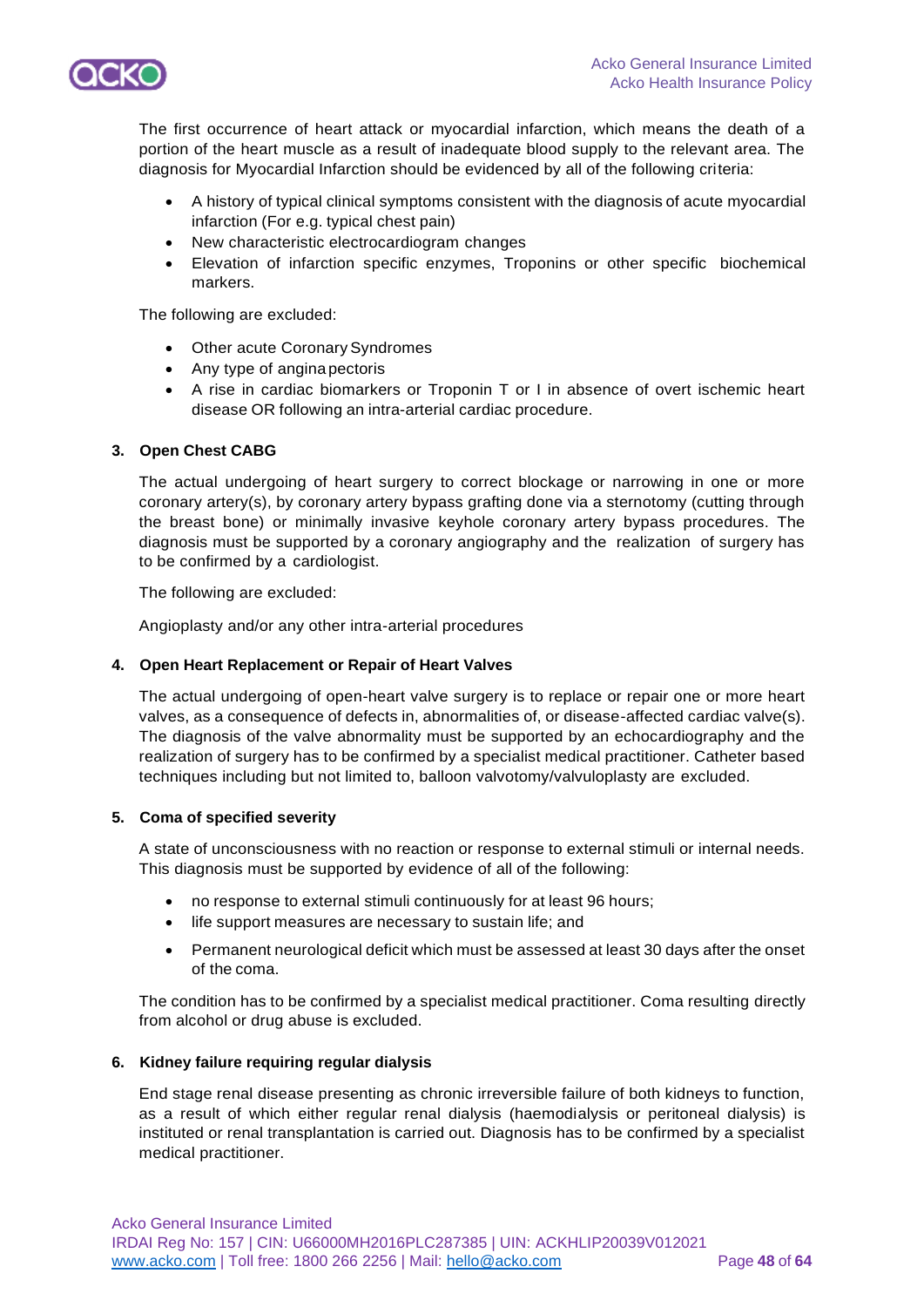

#### **7. Stroke resulting in permanent symptoms**

Any cerebrovascular incident producing permanent neurological sequelae. This includes infarction of brain tissue, thrombosis in an intracranial vessel, haemorrhage and embolisation from an extracranial source. Diagnosis has to be confirmed by a specialist medical practitioner and evidenced by typical clinical symptoms as well as typical findings in CT Scan or MRI of the brain. Evidence of permanent neurological deficit lasting for at least 3 months has to be produced.

The following are excluded:

- Transient ischemic attacks(TIA)
- Traumatic injury of thebrain
- Vascular disease affecting only the eye or optic nerve or vestibular functions.

#### **8. Major organ/bone marrow transplant**

The actual undergoing of a transplant of:

- One of the following human organs: heart, lung, liver, kidney, pancreas, that resulted from irreversible end-stage failure of the relevant organ, or
- Human bone marrow using haematopoietic stem cells. The undergoing of a transplant has to be confirmed by a specialist medical practitioner.

The following are excluded:

- Other stem-cell transplants
- Where only islets of langerhans are transplanted

#### **9. Permanent Paralysis of Limbs**

Total and irreversible loss of use of two or more limbs as a result of injury or disease of the brain or spinal cord. A specialist medical practitioner must be of the opinion that the paralysis will be permanent with no hope of recovery and must be present for more than 3 months.

#### **10. Motor neuron disease with permanent symptoms**

Motor neuron disease diagnosed by a specialist medical practitioner as spinal muscular atrophy, progressive bulbar palsy, amyotrophic lateral sclerosis or primary lateral sclerosis. There must be progressive degeneration of corticospinal tracts and anterior horn cells or bulbar efferent neurons. There must be current significant and permanent functional neurological impairment with objective evidence of motor dysfunction that has persisted for a continuous period of at least 3months.

#### **11. Multiple Sclerosis with persisting symptoms**

The unequivocal diagnosis of Definite Multiple Sclerosis confirmed and evidenced by all of the following:

- investigations including typical MRI findings which unequivocally confirm the diagnosis to be multiple sclerosis and
- there must be current clinical impairment of motor or sensory function, which must have persisted for a continuous period of at least 6 months.

Other causes of neurological damage such as SLE and HIV are excluded.

### **12. Angioplasty**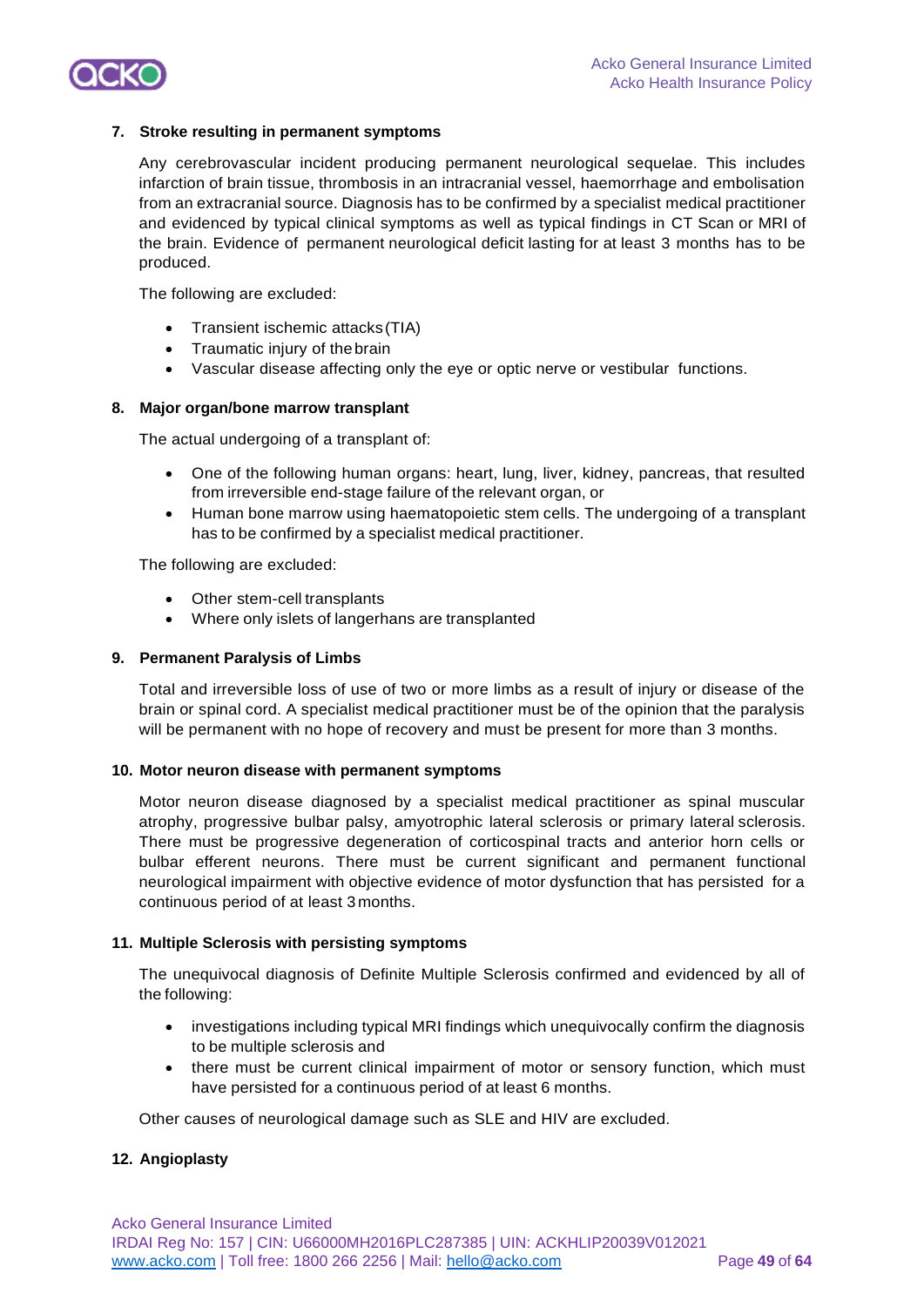

Coronary Angioplasty is defined as percutaneous coronary intervention by way of balloon angioplasty with or without stenting for treatment of the narrowing or blockage of minimum 50 % of one or more major coronary arteries. The intervention must be determined to be medically necessary by a cardiologist and supported by a coronary angiogram (CAG).

Coronary arteries herein refer to left main stem, left anterior descending, circumflex and right coronary artery.

Diagnostic angiography or investigation procedures without angioplasty/stent insertion are excluded.

#### **13. Benign Brain Tumor**

Benign brain tumor is defined as a life threatening, non-cancerous tumor in the brain, cranial nerves or meninges within the skull. The presence of the underlying tumor must be confirmed by imaging studies such as CT scan or MRI.

This brain tumor must result in at least one of the following and must be confirmed by the relevant medical specialist.

- Permanent Neurological deficit with persisting clinical symptoms for a continuous period of at least 90 consecutive days or
- Undergone surgical resection or radiation therapy to treat the brain tumor.

The following conditions are excluded:

Cysts, Granulomas, malformations in the arteries or veins of the brain, hematomas, abscesses, pituitary tumors, tumors of skull bones and tumors of the spinal cord.

### **14. Blindness**

Total, permanent and irreversible loss of all vision in both eyes as a result of illness or accident.

The Blindness is evidenced by:

- i. corrected visual acuity being 3/60 or less in both eyes or;
- ii. the field of vision being less than 10 degrees in both eyes.

The diagnosis of blindness must be confirmed and must not be correctable by aids or surgical procedure.

#### **15. Deafness**

Total and irreversible loss of hearing in both ears as a result of illness or accident. This diagnosis must be supported by pure tone audiogram test and certified by an Ear, Nose and Throat (ENT) specialist. Total means "the loss of hearing to the extent that the loss is greater than 90 decibels across all frequencies of hearing" in both ears.

### **16. End Stage Lung Failure**

End stage lung disease, causing chronic respiratory failure, as confirmed and evidenced by all of the following:

- i. FEV1 test results consistently less than 1 litre measured on 3 occasions 3 months apart;
- ii. Requiring continuous permanent supplementary oxygen therapy for hypoxemia;
- iii. Arterial blood gas analysis with partial oxygen pressure of 55mmHg or less (PaO2 <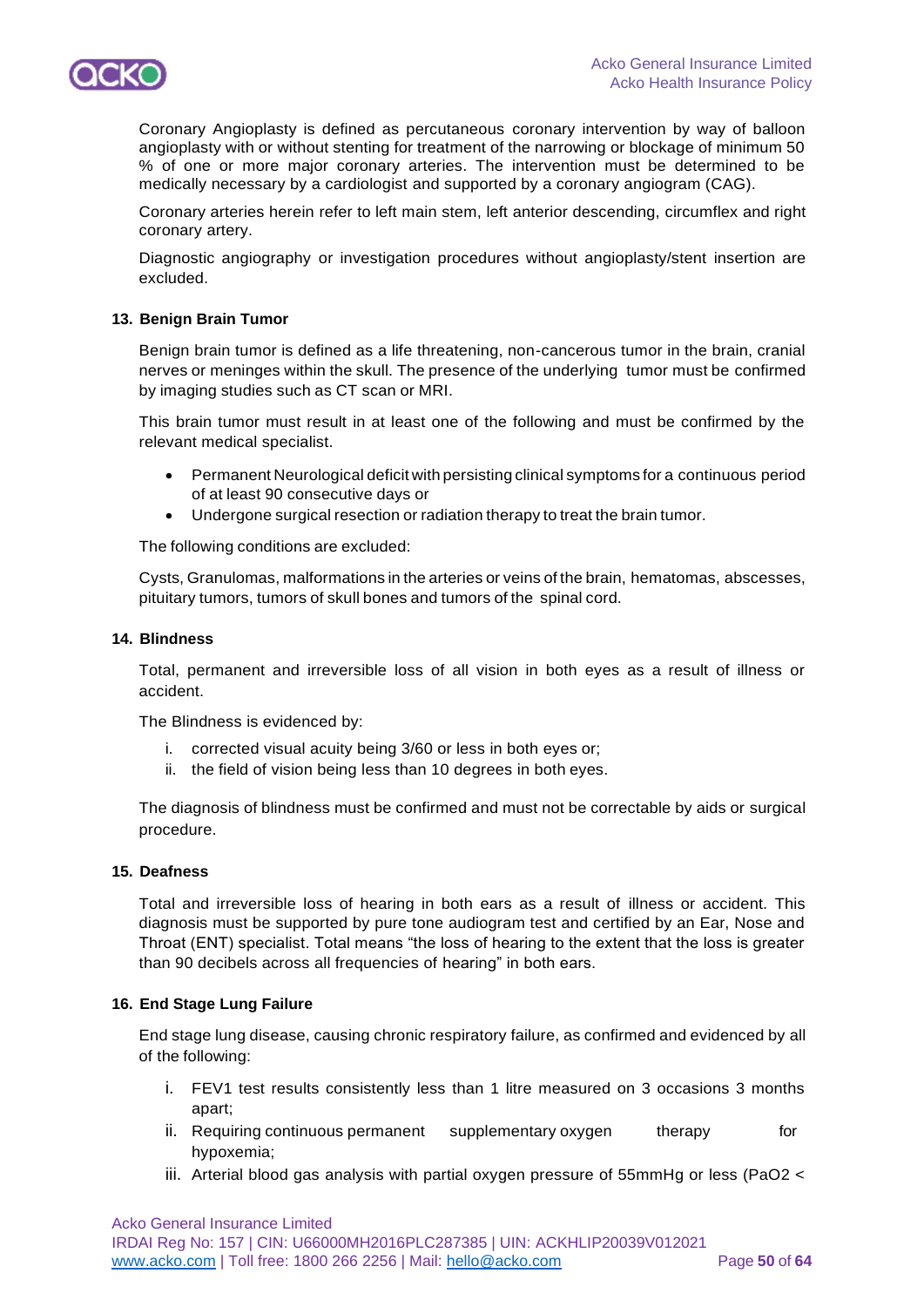

55mmHg); and

iv. Dyspnea at rest.

## **17. End Stage Liver Failure**

Permanent and irreversible failure of liver function that has resulted in all three of the following:

- Permanent jaundice; and
- Ascites; and
- Hepatic encephalopathy.

Liver failure secondary to drug or alcohol abuse is excluded.

### **18. Loss of Speech**

Total and irrecoverable loss of the ability to speak as a result of injury or disease to the vocal cords. The inability to speak must be established for a continuous period of 12 months. This diagnosis must be supported by medical evidence furnished by an Ear, Nose, Throat (ENT) specialist.

All psychiatric related causes are excluded.

### **19. Loss of Limbs**

The physical separation of two or more limbs, at or above the wrist or ankle level limbs as a result of injury or disease. This will include medically necessary amputation necessitated by injury or disease. The separation has to be permanent without any chance of surgical correction. Loss of Limbs resulting directly or indirectly from self-inflicted injury, alcohol or drug abuse is excluded.

### **20. Major Head Trauma**

Accidental head injury resulting in permanent Neurological deficit to be assessed no sooner than 3 months from the date of the accident. This diagnosis must be supported by unequivocal findings on Magnetic Resonance Imaging, Computerized Tomography, or other reliable imaging techniques. The accident must be caused solely and directly by accidental, violent, external and visible means and independently of all other causes.

The Accidental Head injury must result in an inability to perform at least three (3) of the following Activities of Daily Living either with or without the use of mechanical equipment, special devices or other aids and adaptations in use for disabled persons. For the purpose of this benefit, the word "permanent" shall mean beyond the scope of recovery with current medical knowledge and technology.

The Activities of Daily Living are:

- i. Washing: the ability to wash in the bath or shower (including getting into and out of the bath or shower) or wash satisfactorily by other means;
- ii. Dressing: the ability to put on, take off, secure and unfasten all garments and, as appropriate, any braces, artificial limbs or other surgical appliances;
- iii. Transferring: the ability to move from a bed to an upright chair or wheelchair and vice versa;
- iv. Mobility: the ability to move indoors from room to room on level surfaces;
- v. Toileting: the ability to use the lavatory or otherwise manage bowel and bladder functions so as to maintain a satisfactory level of personal hygiene;
- vi. Feeding: the ability to feed oneself once food has been prepared and made available.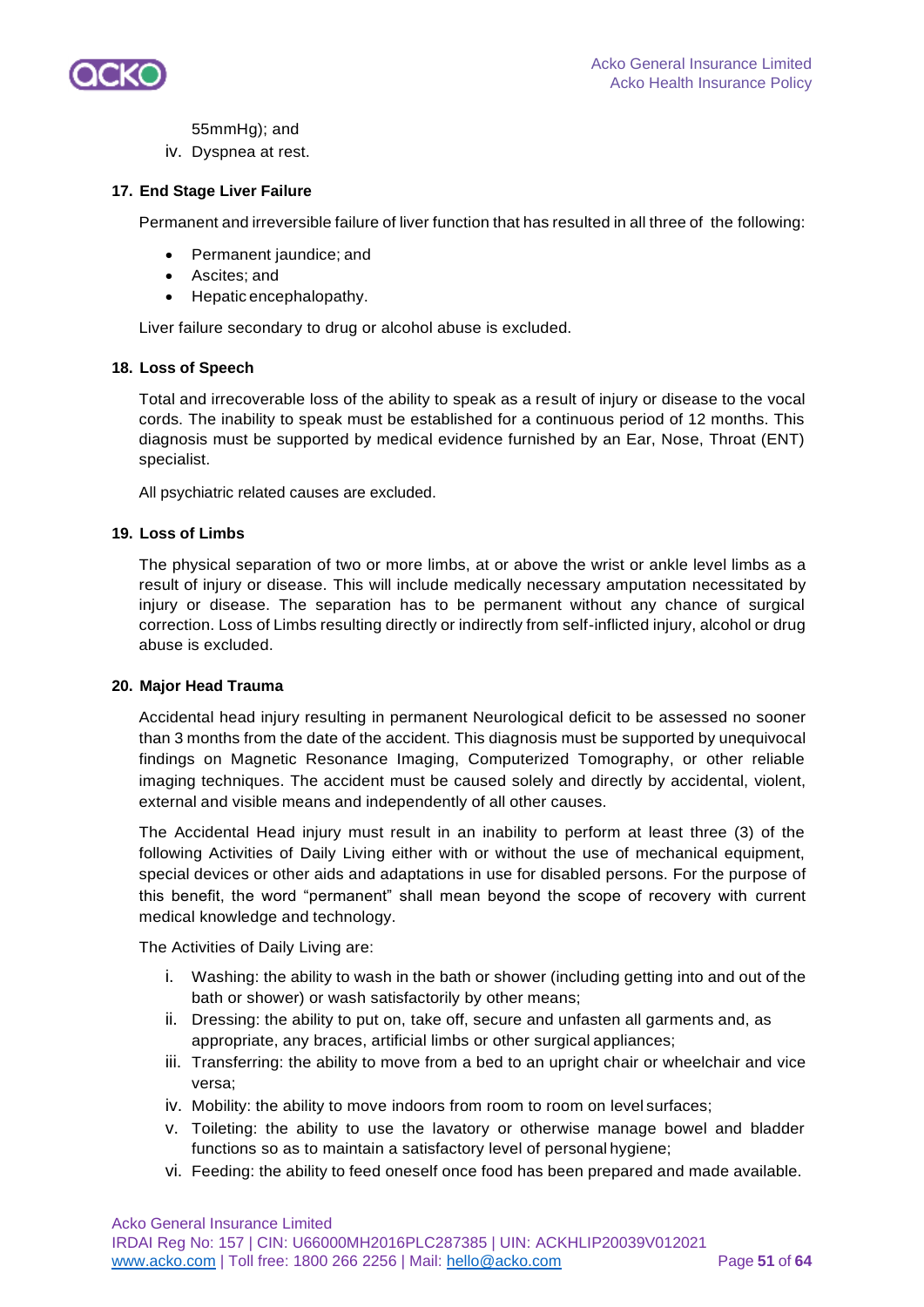

The following are excluded:

i. Spinal cord injury;

## **21. Primary (Idiopathic) Pulmonary Hypertension**

An unequivocal diagnosis of Primary (Idiopathic) Pulmonary Hypertension by a Cardiologist or specialist in respiratory medicine with evidence of right ventricular enlargement and the pulmonary artery pressure above 30 mm of Hg on Cardiac Cauterization. There must be permanent irreversible physical impairment to the degree of at least Class IV of the New York Heart Association Classification of cardiac impairment.

The NYHA Classification of Cardiac Impairment are as follows:

- Class III: Marked limitation of physical activity. Comfortable at rest, but less than ordinary activity causes symptoms.
- Class IV: Unable to engage in any physical activity without discomfort. Symptoms maybe present even at rest.

Pulmonary hypertension associated with lung disease, chronic hypoventilation, pulmonary thromboembolic disease, drugs and toxins, diseases of the left side of the heart, congenital heart disease and any secondary cause are specifically excluded.

#### **22. Third Degree Burns**

There must be third-degree burns with scarring that cover at least 20% of the body's surface area. The diagnosis must confirm the total area involved using standardized, clinically accepted, body surface area charts covering 20% of the body surface area.

### **23. Alzheimer's Disease**

Clinically established diagnosis of Alzheimer's Disease (presenile dementia) resulting in a permanent inability to perform independently three or more activities of daily living – bathing, dressing/undressing, getting to and using the toilet, transferring from bed to chair or chair to bed, continence, eating/drinking and taking medication – or resulting in need of supervision and permanent presence of care staff due to the disease. These conditions have to be medically documented for at least 3 months.

### **24. Surgery of Aorta**

The actual undergoing of medically necessary surgery for a disease of the aorta needing excision and surgical replacement of the diseased aorta with a graft. For the purpose of this definition aorta shall mean the thoracic and abdominal aorta but not its branches. Traumatic injury of the aorta is excluded.

### **25. Medullary Cystic Disease**

The occurrence of Parkinson's Disease where there is an associated Neurological Deficit that results in Permanent Inability to perform independently atleast three of the activities of daily living as defined below.

- i. Transfer: Getting in and out of bed without requiring external physical assistance
- ii. Mobility: The ability to move from one room to another without requiring any external physical assistance
- iii. Dressing: Putting on and taking of all necessary items of clothing without requiring any external physical assistance
- iv. Bathing/Washing: The ability to wash in the bath or shower (including getting in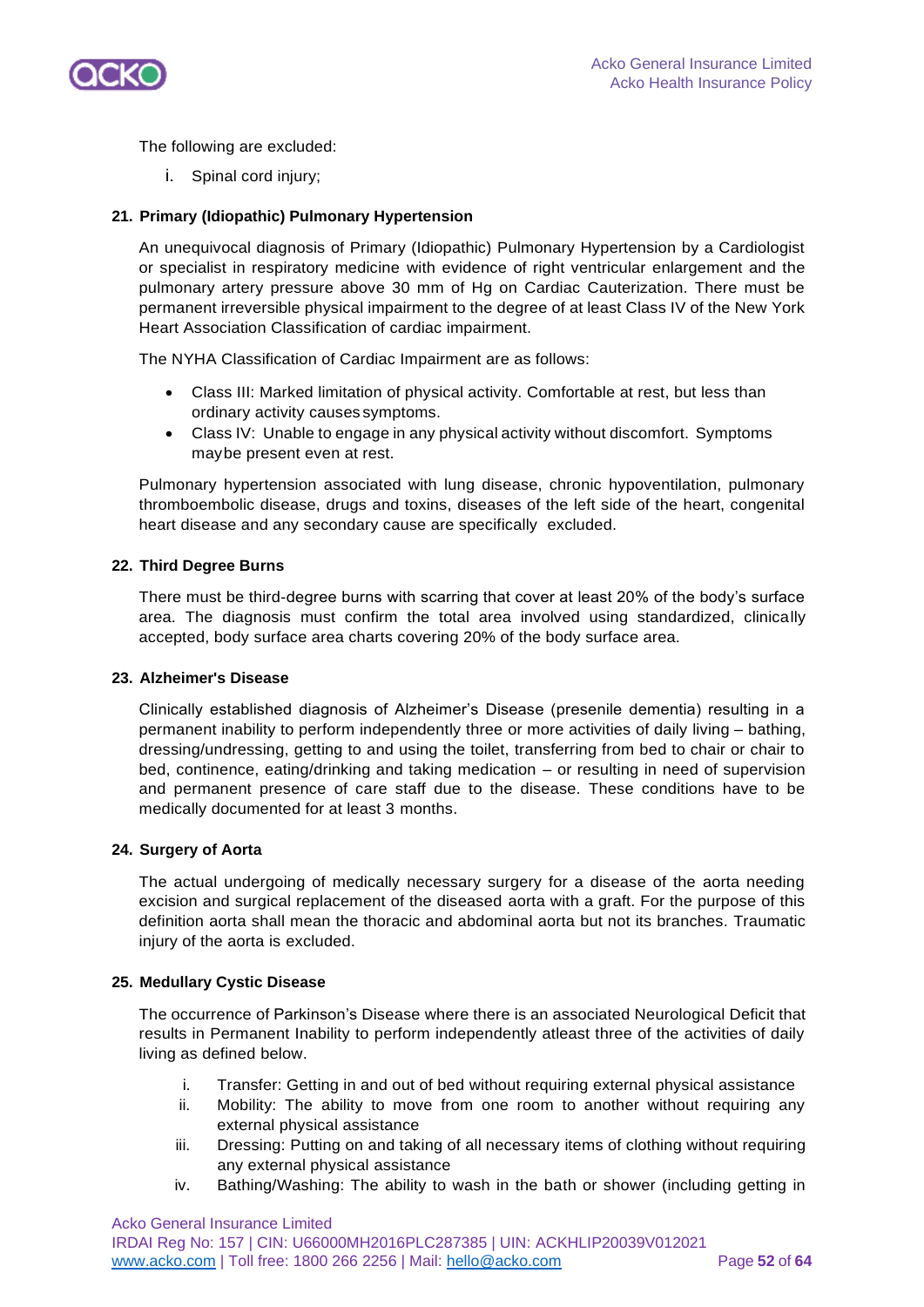

and out of the bath or shower) or wash by other means

v. Eating: All tasks of getting food into the body once it has been prepared. Parkinson's disease secondary to drug and/or alcohol abuse is excluded.

#### **26. Medullary Cystic Disease**

Medullary Cystic Disease where the following criteria are met:

- the presence in the kidney of multiple cysts in the renal medulla accompanied by the presence of tubular atrophy and interstitial fibrosis;
- ii. clinical manifestations of anaemia, polyuria, and progressive deterioration in kidney function; and
- iii. the Diagnosis of Medullary Cystic Disease is confirmed by renal biopsy. Isolated or

benign kidney cysts are specifically excluded from this benefit.

#### **27. Muscular Dystrophy**

A group of hereditary degenerative diseases of muscle characterised by weakness and atrophy of muscle. The diagnosis of muscular dystrophy must be unequivocal and made by a Registered Doctor who is a consultant neurologist. The condition must result in the inability of the Life Insured to perform (whether aided or unaided) at least 3 of the 6 "Activities of Daily Living" for a continuous period of at least 6 months.

Activities of daily living:

- i. Washing: the ability to wash in the bath or shower (including getting into and out of the shower) or wash satisfactorily by other means and maintain an adequate level of cleanliness and personal hygiene;
- ii. Dressing: the ability to put on, take off, secure and unfasten all garments and, as appropriate, any braces, artificial limbs or other surgical appliances;
- iii. Transferring: The ability to move from a lying position in a bed to a sitting position in an upright chair or wheel chair and vice versa;
- iv. Toileting: the ability to use the lavatory or otherwise manage bowel and bladder functions so as to maintain a satisfactory level of personal hygiene;
- v. Feeding: the ability to feed oneself, food from a plate or bowl to the mouth once food has been prepared and made available.
- vi. Mobility: The ability to move indoors from room to room on level surfaces at the normal place of residence

#### **28. Infective Endocarditis**

Inflammation of the inner lining of the heart caused by infectious organisms, where all of the following criteria are met:

- i. Positive result of the blood culture proving presence of the infectious organism(s);
- ii. Presence of at least moderate heart valve incompetence (meaning regurgitant fraction of 20% or above) or moderate heart valve stenosis (resulting in heart valve area of 30% or less of normal value) attributable to Infective Endocarditis; and
- iii. The Diagnosis of Infective Endocarditis and the severity of valvular impairment are confirmed by a Registered Doctor who is a cardiologist.

#### **29. Dissecting Aortic Aneurysm**

A condition where the inner lining of the aorta (intima layer) is interrupted so that blood enters the wall of the aorta and separates its layers. For the purpose of this definition, aorta shall mean the thoracic and abdominal aorta but not its branches. The diagnosis must be made by a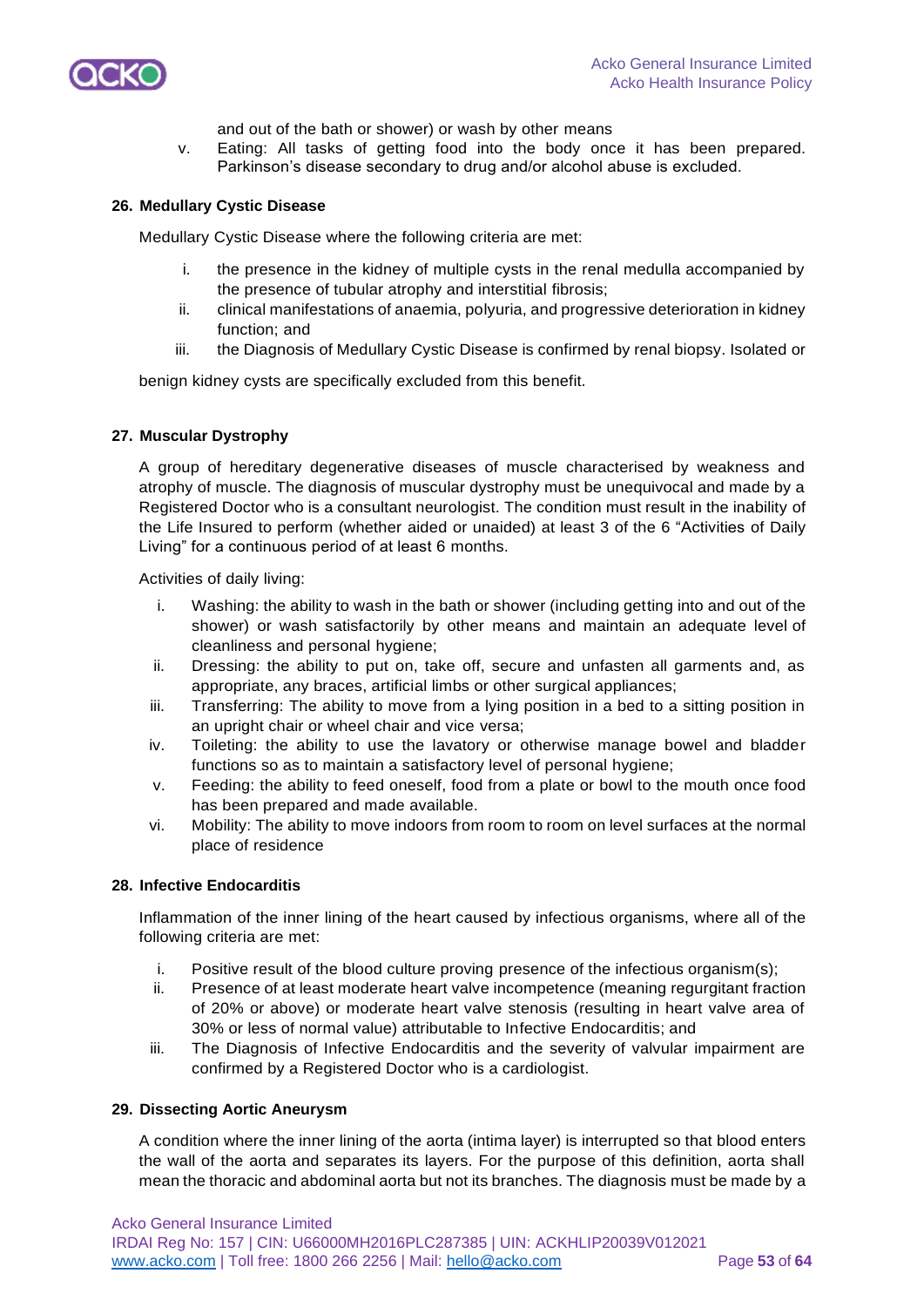

Registered Doctor who is a specialist with computed tomography (CT) scan, magnetic resonance imaging (MRI), magnetic resonance angiograph (MRA) or angiogram. Emergency surgical repair is required.

### **30. Systemic Lupus Erythematosus with Lupus Nephritis**

A multi-system autoimmune disorder characterised by the development of autoantibodies directed against various self-antigens. In respect of this Policy, systemic lupus erythematosus will be restricted to those forms of systemic lupus erythematosus which involve the kidneys (Class III to Class V Lupus Nephritis, established by renal biopsy, and in accordance with the WHO Classification). The final diagnosis must be confirmed by a Registered Doctor specialising in Rheumatology and Immunology.

The WHO Classification of Lupus Nephritis:

- Class I Minimal Change Lupus Glomerulonephritis
- Class II Messangial Lupus Glomerulonephritis
- Class III Focal Segmental Proliferative Lupus Glomerulonephritis
- Class IV Diffuse Proliferative Lupus Glomerulonephritis
- Class V Membranous Lupus Glomerulonephritis

#### **31. Apallic Syndrome**

Universal necrosis of the brain cortex with the brainstem remaining intact. The diagnosis must be confirmed by a Neurologist acceptable to Us and the condition must be documented for at least one month.

#### **32. Aplastic Anaemia**

- I. Chronic persistent bone marrow failure which results in anaemia, neutropenia and thrombocytopenia requiring treatment with at least one of the following:
	- i. Blood product transfusion;
	- ii. Marrow stimulating agents;
	- iii. Immunosuppressive agents; or
	- iv. Bone marrow transplantation.
- II. The diagnosis must be confirmed by a haematologist using relevant laboratory investigations including Bone Marrow Biopsy resulting in bone marrow cellularity of less than 25% which is evidenced by any two of the following:
	- i. Absolute neutrophil count of less than  $500/\text{mm}^3$  or less
	- ii. Platelets count less than  $20,000/\text{mm}^3$  or less
	- iii. Reticulocyte count of less than  $20,000/\text{mm}^3$  or less
- III. Temporary or reversible Aplastic Anaemia is excluded.

#### **33. Bacterial Meningitis**

- I. Bacterial infection resulting in severe inflammation of the membranes of the brain or spinal chord resulting in significant, irreversible and permanent neurological deficit. The neurological deficit must persist for at least 6 weeks. This diagnosis must be confirmed by:
	- i. The presence of bacterial infection in cerebrospinal fluid by lumbar puncture; and
	- ii. A consultant neurologist.
- II. Bacterial Meningitis in the presence of HIV infection is excluded.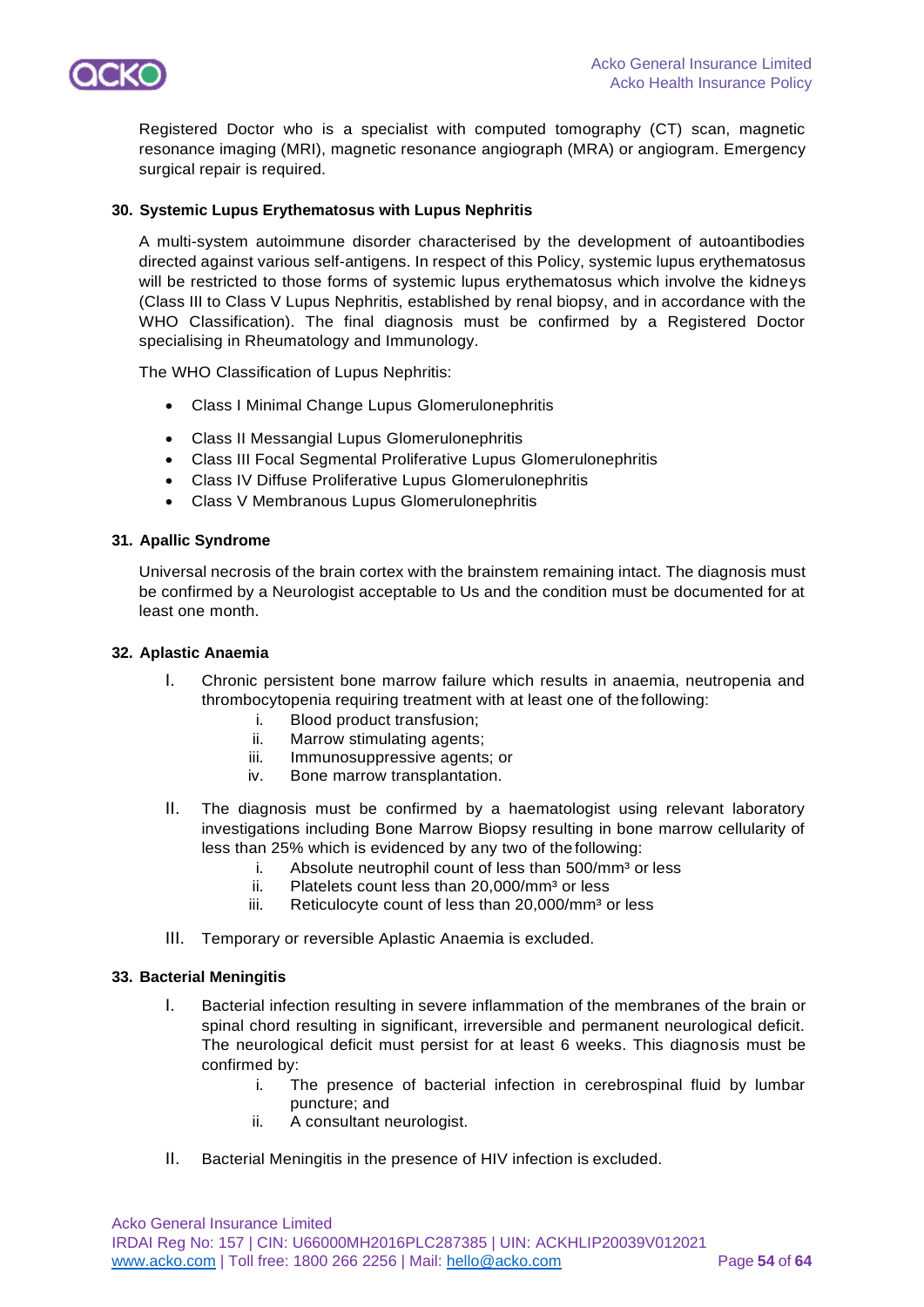

### **34. Cardiomyopathy**

- I. An impaired function of the heart muscle, unequivocally diagnosed as Cardiomyopathy by a Registered Doctor who is a cardiologist, and which results in permanent physical impairment to the degree of New York Heart Association Classification Class IV, or its equivalent, for at least six (6) months based on the following classification criteria: Class IV – inability to carry out an activity without discomfort. Symptoms of congestive cardiac failure are present even at rest. With any increase in physical activity, discomfort will be experienced.
- II. The Diagnosis of Cardiomyopathy has to be supported by echographic findings of compromised ventricular performance.
- III. Irrespective of the above, Cardiomyopathy directly related to alcohol or drug abuse is excluded.

#### **35. Other Serious Coronary Artery Disease**

- I. Severe coronary artery disease in which at least three (3) major coronary arteries are individually occluded by a minimum of sixty percent (60%) or more, as proven by coronary angiogram only (non-invasive diagnostic procedures excluded).
- II. For purposes of this definition, "major coronary artery" refers to any of the left main stem artery, left anterior descending artery, circumflex artery and right coronary artery (but not including their branches).

#### **36. Creutzfeldt-Jacob Disease (CJD)**

I. Creutzfeldt-Jacob disease is an incurable brain infection that causes rapidly progressive deterioration of mental function and movement. A Registered Doctor who is a neurologist must make a definite diagnosis of Creutzfeldt-Jacob disease based on clinical assessment, EEG and imaging. There must be objective neurological abnormalities on exam along with severe progressive dementia.

#### **37. Encephalitis**

- I. Severe inflammation of brain substance (cerebral hemisphere, brainstem or cerebellum) caused by viral infection and resulting in permanent neurological deficit. This diagnosis must be certified by a Registered Doctor who is a consultant neurologist and the permanent neurological deficit must be documented for at least 6 weeks.
- II. Encephalitis caused by HIV infection is excluded.

#### **38. Fulminant Hepatitis**

- I. A sub-massive to massive necrosis of the liver by the Hepatitis virus, leading precipitously to liver failure. This diagnosis must be supported by all of the following:
	- i. Rapid decreasing of liver size;
	- ii. Necrosis involving entire lobules, leaving only a collapsed reticular framework;
	- iii. Rapid deterioration of liver function tests;
	- iv. Deepening jaundice; and
	- v. Hepatic encephalopathy.
- II. Acute Hepatitis infection or carrier status alone does not meet the diagnostic criteria.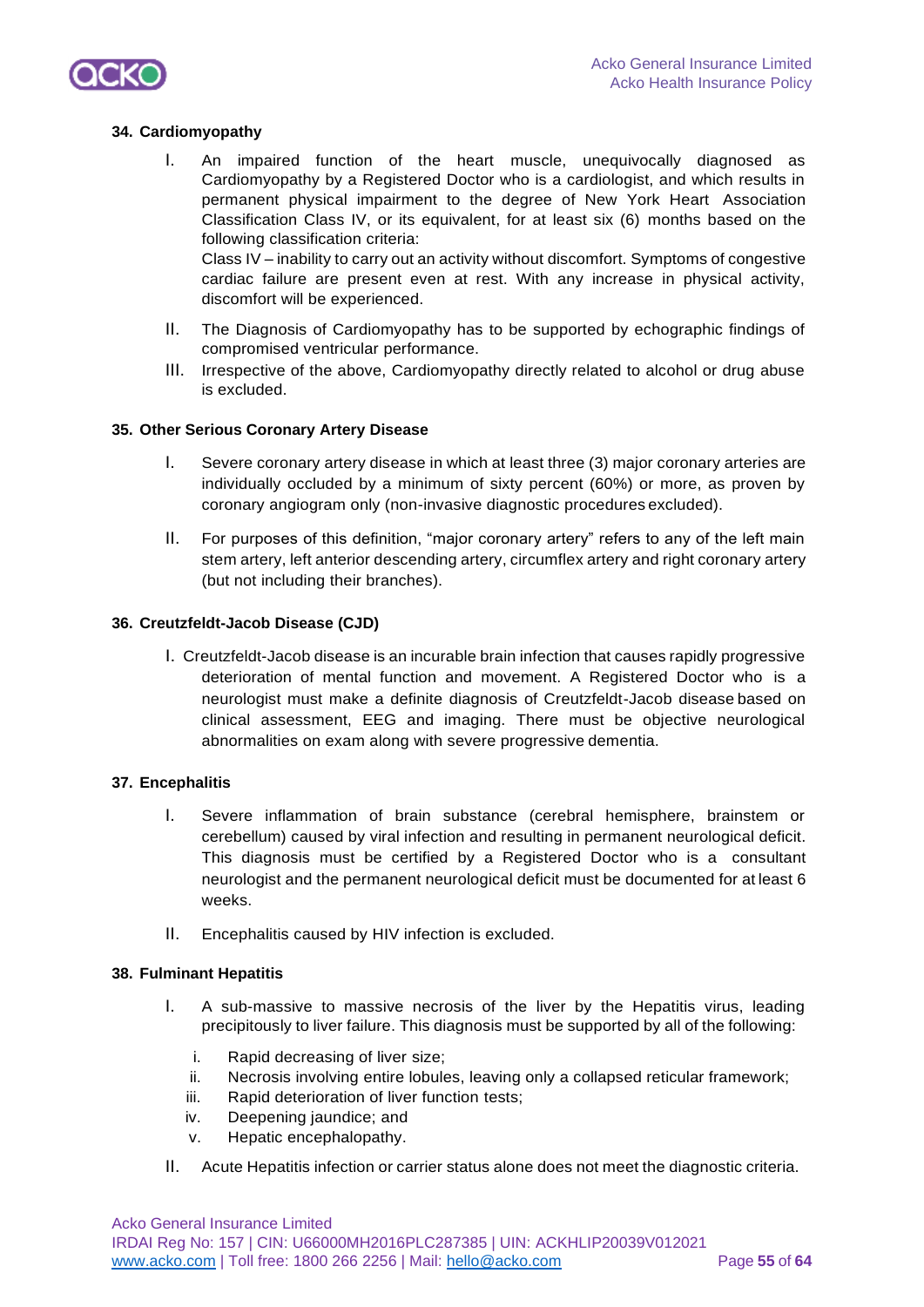

#### **39. Eisenmenger's Syndrome**

- I. Development of severe pulmonary hypertension and shunt reversal resulting from heart condition. The diagnosis must be made by a Registered Doctor who is a specialist with echocardiography and cardiac catheterisation and supported by the following criteria:
	- i. Mean pulmonary artery pressure  $> 40$  mm Hg;
	- ii. Pulmonary vascular resistance > 3mm/L/min (Wood units); and
	- iii. Normal pulmonary wedge pressure < 15 mm Hg.

#### **40. Chronic Adrenal Insufficiency (Addison's Disease)**

- I. An autoimmune disorder causing a gradual destruction of the adrenal gland resulting in the need for life long glucocorticoid and mineral corticoid replacement therapy. The disorder must be confirmed by a Registered Doctor who is a specialist in endocrinology through one of the following:
	- i. ACTH simulation tests;
	- ii. insulin-induced hypoglycemia test;
	- iii. plasma ACTH level measurement;
	- iv. Plasma Renin Activity (PRA) level measurement.
- II. Only autoimmune cause of primary adrenal insufficiency is included. All other causes of adrenal insufficiency are excluded.

#### **41. Progressive Scleroderma**

- I. A systemic collagen-vascular disease causing progressive diffuse fibrosis in the skin, blood vessels and visceral organs. This diagnosis must be unequivocally supported by biopsy and serological evidence and the disorder must have reached systemic proportions to involve the heart, lungs or kidneys.
- II. The following are excluded:
	- i. Localised scleroderma (linear scleroderma or morphea);
	- ii. Eosinophilic fasciitis; and
	- iii. CREST syndrome.

#### **42. Progressive Supranuclear Palsy**

I. Confirmed by a Registered Doctor who is a specialist in neurology of a definite diagnosis of progressive supranuclear palsy. There must be permanent clinical impairment of motor function, eye movement disorder and postural instability.

#### **43. Chronic Relapsing Pancreatitis**

- I. An unequivocal diagnosis of Chronic Relapsing Pancreatitis, made by a Registered Doctor who is a specialist in gastroenterology and confirmed as a continuing inflammatory disease of the pancreas characterised by irreversible morphological change and typically causing pain and/or permanent impairment of function. The condition must be confirmed by pancreatic function tests and radiographic and imaging evidence.
- II. Relapsing Pancreatitis caused directly or indirectly, wholly or partly, by alcohol is excluded.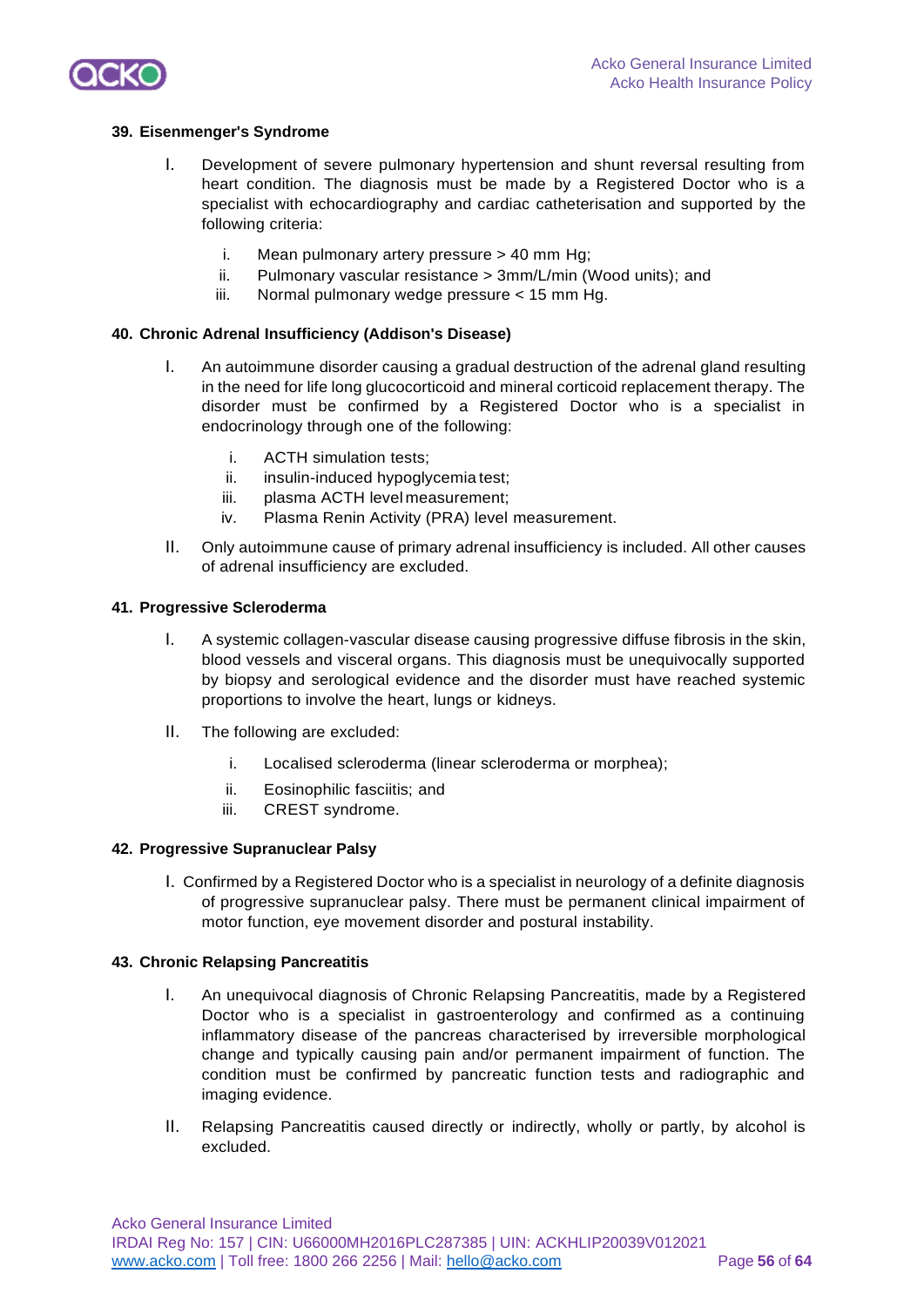

### **44. Elephantiasis**

- I. Massive swelling in the tissues of the body as a result of destroyed regional lymphatic circulation by chronic filariasis infection. The unequivocal diagnosis of elephantiasis must be confirmed by a Registered Doctor who is a specialist physician. There must be clinical evidence of permanent massive swelling of legs, arms, scrotum, vulva, or breasts. There must also be laboratory confirmation of microfilariae infection.
- II. Swelling or lymphedema caused by infection with a sexually transmitted disease, trauma, post-operative scarring, congestive heart failure, or congenital lymphatic system abnormalities is excluded.

#### **45. Brain Surgery**

I. The actual undergoing of surgery to the brain under general anaesthesia during which a craniotomy is performed. Keyhole surgery is included however, minimally invasive treatment where no surgical incision is performed to expose the target, such as irradiation by gamma knife or endovascular neuroradiological interventions such as embolizations, thrombolysis and stereotactic biopsy are all excluded. Brain surgery as a result of an Accident is also excluded. The procedure must be considered medically necessary by a Registered Doctor who is a qualified specialist.

#### **46. HIV Due to Blood Transfusion and Occupationally Acquired HIV**

- I. Infection with the Human Immunodeficiency Virus (HIV) through a blood transfusion, provided that all of the following conditions are met:
	- i. The blood transfusion was medically necessary or given as part of a medical treatment;
	- ii. The blood transfusion was received in India after the Policy Date, Date of endorsement or Date of reinstatement, whichever is the later;
	- iii. The source of the infection is established to be from the Institution that provided the blood transfusion and the Institution is able to trace the origin of the HIV tainted blood; and
	- iv. The Life Insured does not suffer from Thalassaemia Major or Haemophilia.
- II. Infection with the Human Immunodeficiency Virus (HIV) which resulted from an Accident occurring after the Policy Date, date of endorsement or date of reinstatement, whichever is the later whilst the Life Insured was carrying out the normal professional duties of his or her occupation in India, provided that all of the following are proven to the Company's satisfaction:
	- i. Proof that the Accident involved a definite source of the HIV infected fluids;
	- ii. Proof of sero-conversion from HIV negative to HIV positive occurring during the 180 days after the documented Accident. This proof must include a negative HIV antibody test conducted within 5 days of the Accident; and
	- iii. HIV infection resulting from any other means including sexual activity and the use of intravenous drugs is excluded.
- III. This benefit is only payable when the occupation of the Life Insured is a Registered Doctor, housemen, medical student, registered nurse, medical laboratory technician, dentist (surgeon and nurse) or paramedical worker, working in medical centre or clinic in India. This benefit will not apply under either section A or B where a cure has become available prior to the infection. "Cure" means any treatment that renders the HIV inactive or non-infectious.

#### **47. Terminal illness**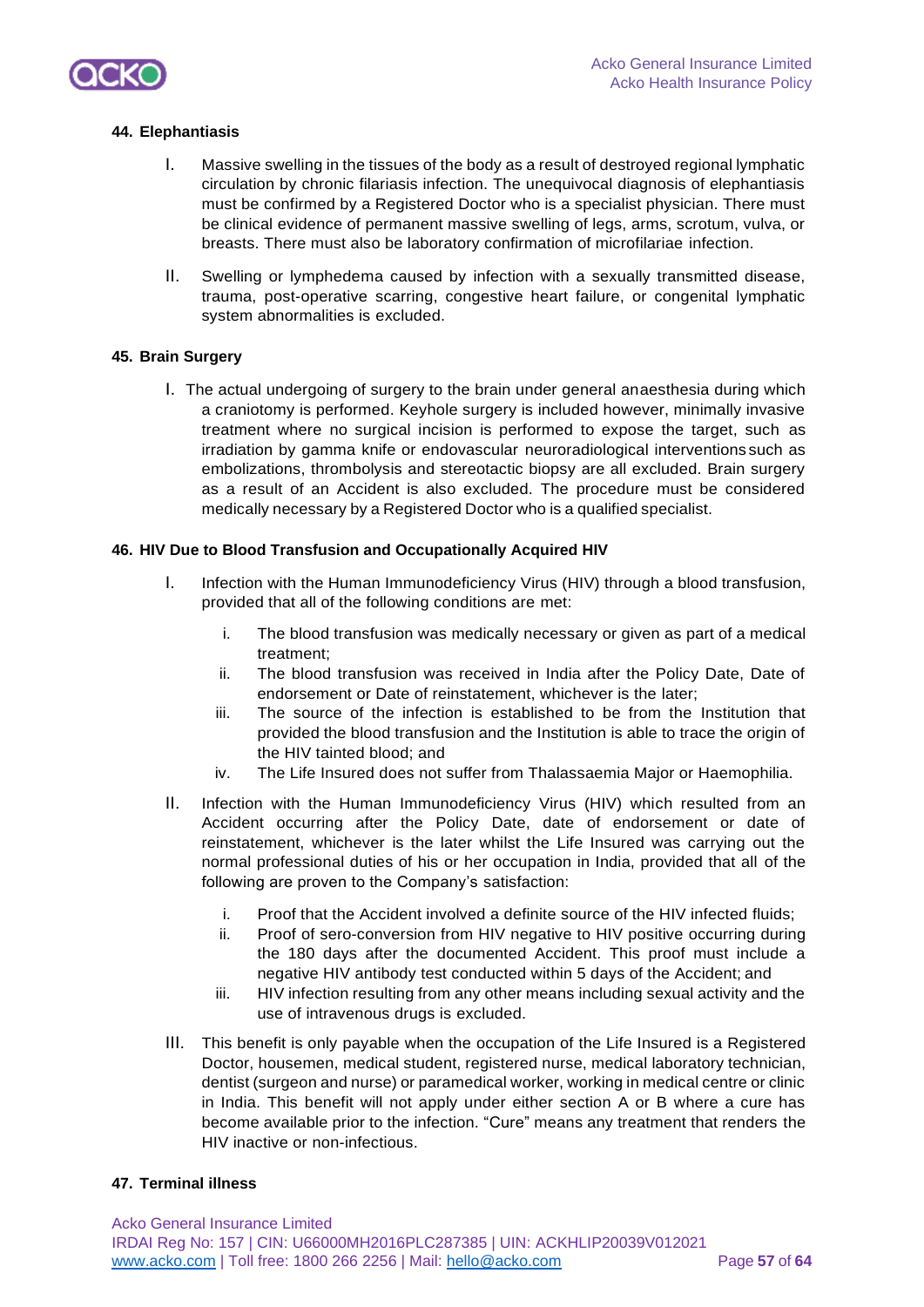

I. The conclusive diagnosis of an illness, which in the opinion of a Registered Doctor who is an attending Consultant and agreed by our appointed Registered Doctor, life expectancy is no greater than twelve (12) months from the date of notification of claim, regardless of any treatment that might be undertaken.

### **48. Myelofibrosis**

I. A disorder which can cause fibrous tissue to replace the normal bone marrow and results in anaemia, low levels of white blood cells and platelets and enlargement of the spleen. The condition must have progressed to the point that it is permanent and the severity is such that the Life Insured requires a blood transfusion at least monthly. The diagnosis of myelofibrosis must be supported by bone marrow biopsy and confirmed by a Registered Doctor who is a specialist.

### **49. Pheochromocytoma**

- I. Presence of a neuroendocrine tumour of the adrenal or extra-chromaffin tissue that secretes excess catecholamines requiring the actual undergoing of surgery to remove the tumour.
- II. The Diagnosis of Pheochromocytoma must be confirmed by a Registered Doctor who is an endocrinologist.

## **50. Crohn's Disease**

- I. Crohn's Disease is a chronic, transmural inflammatory disorder of the bowel. To be considered as severe, there must be evidence of continued inflammation in spite of optimal therapy, with all of the following having occurred:
	- i. Stricture formation causing intestinal obstruction requiring admission to hospital, and
	- ii. Fistula formation between loops of bowel, and
	- iii. At least one bowel segment resection.
- II. The diagnosis must be made by a Registered Doctor who is a specialist Gastroenterologist and be proven histologically on a pathology report and/or the results of sigmoidoscopy or colonoscopy.

### **51. Severe Rheumatoid Arthritis**

- I. Unequivocal Diagnosis of systemic immune disorder of rheumatoid arthritis where all of the following criteria are met:
	- i. Diagnostic criteria of the American College of Rheumatology for Rheumatoid Arthritis:
	- ii. Permanent inability to perform at least two (2) "Activities of Daily Living";
	- iii. Widespread joint destruction and major clinical deformity of three (3) or more of the following joint areas: hands, wrists, elbows, knees, hips, ankle, cervical spine or feet; and
	- iv. The foregoing conditions have been present for at least six (6) months.

### **52. Severe Ulcerative Colitis**

- I. Acute fulminant ulcerative colitis with life threatening electrolyte disturbances.
- II. All of the following criteria must be met:
	- i. the entire colon is affected, with severe bloody diarrhoea; and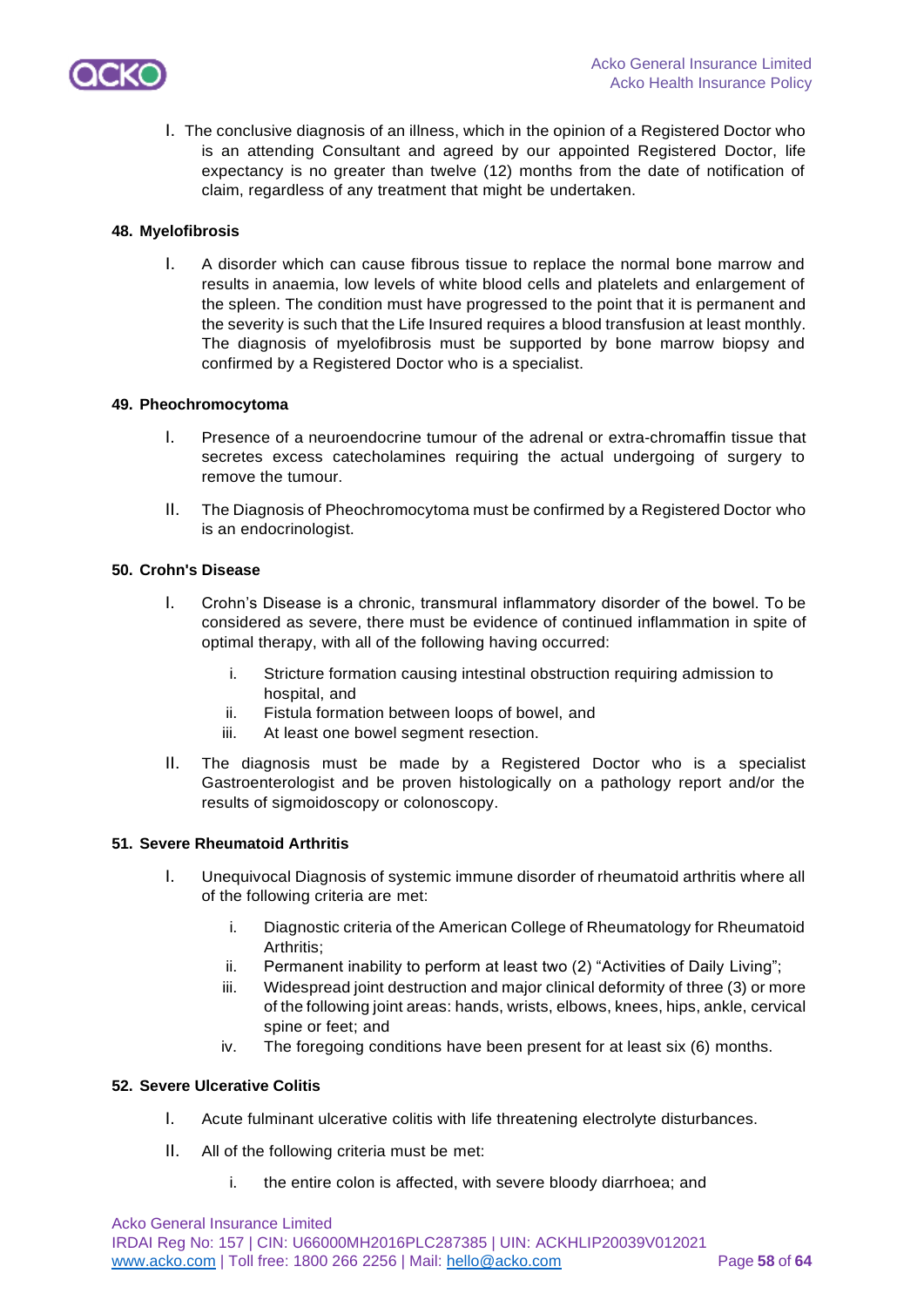

- ii. the necessary treatment is total colectomy and ileostomy; and
- iii. the diagnosis must be based on histopathological features and confirmed by a Registered Doctor who is a specialist in gastroenterology.

#### **53. Pneumonectomy**

The undergoing of surgery on the advice of an appropriate Medical Specialist to remove an entire lung for disease or traumatic injury suffered by the life assured.

The following conditions are excluded:

- Removal of a lobe of the lungs (lobectomy)
- Lung resection or incision

#### **54. Multiple System Atrophy**

A diagnosis of multiple system atrophy by a Specialist Medical Practitioner (Neurologist). There must be evidence of permanent clinical impairment for a minimum period of 30 days of either:

- motor function with associated rigidity of movement; or
- The ability to coordinate muscle movement; or
- Bladder control and postural hypotension.

#### **55. Ebola**

Infection with the Ebola virus where the following conditions are met:

- presence of the Ebola virus has been confirmed by laboratory testing;
- there are ongoing complications of the infection persisting beyond thirty (30) days from the onset of symptoms; and
- the infection does not result in death.

#### **56. Hemiplegia**

The total and permanent loss of the use of one side of the body through paralysis caused by illness or injury, except when such injury is self-inflicted.

#### **57. Loss of Independent Existence**

Inability to perform at least three (3) of the "Activities of Daily Living" as defined below (either with or without the use of mechanical equipment, special devices or other aids or adaptations in use for disabled persons) for a continuous period of at least six (6) months and leading to a permanent inability to perform the same. For the purpose of this definition, the word "permanent" shall mean beyond the hope of recovery with current medical knowledge and technology. The Diagnosis of Loss of Independent Existence must be confirmed by a Registered Doctor.

Only Life Insured with Insurance Age between 18 and 74 on first diagnosis is eligible to receive a benefit under this illness.

All psychiatric related causes are excluded.

The Activities of Daily Living are:

- i. Washing: the ability to wash in the bath or shower (including getting into and out of the bath or shower) or wash satisfactorily by other means;
- ii. Dressing: the ability to put on, take off, secure and unfasten all garments and, as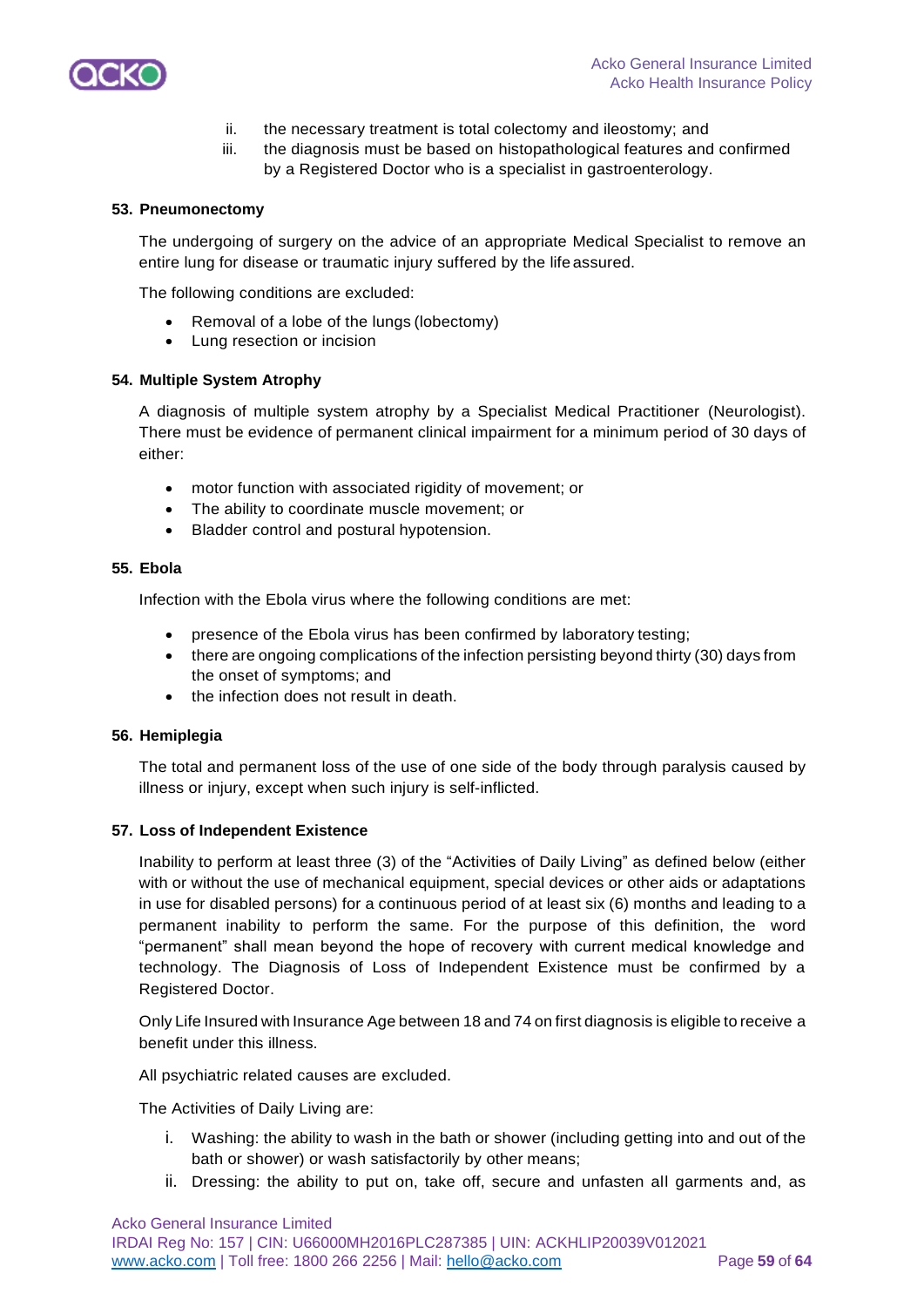

appropriate, any braces, artificial limbs or other surgical appliances;

- iii. Transferring: the ability to move from a bed to an upright chair or wheelchair and vice versa;
- iv. Mobility: the ability to move indoors from room to room on level surfaces;
- v. Toileting: the ability to use the lavatory or otherwise manage bowel and bladder functions so as to maintain a satisfactory level of personal hygiene;
- vi. Feeding: the ability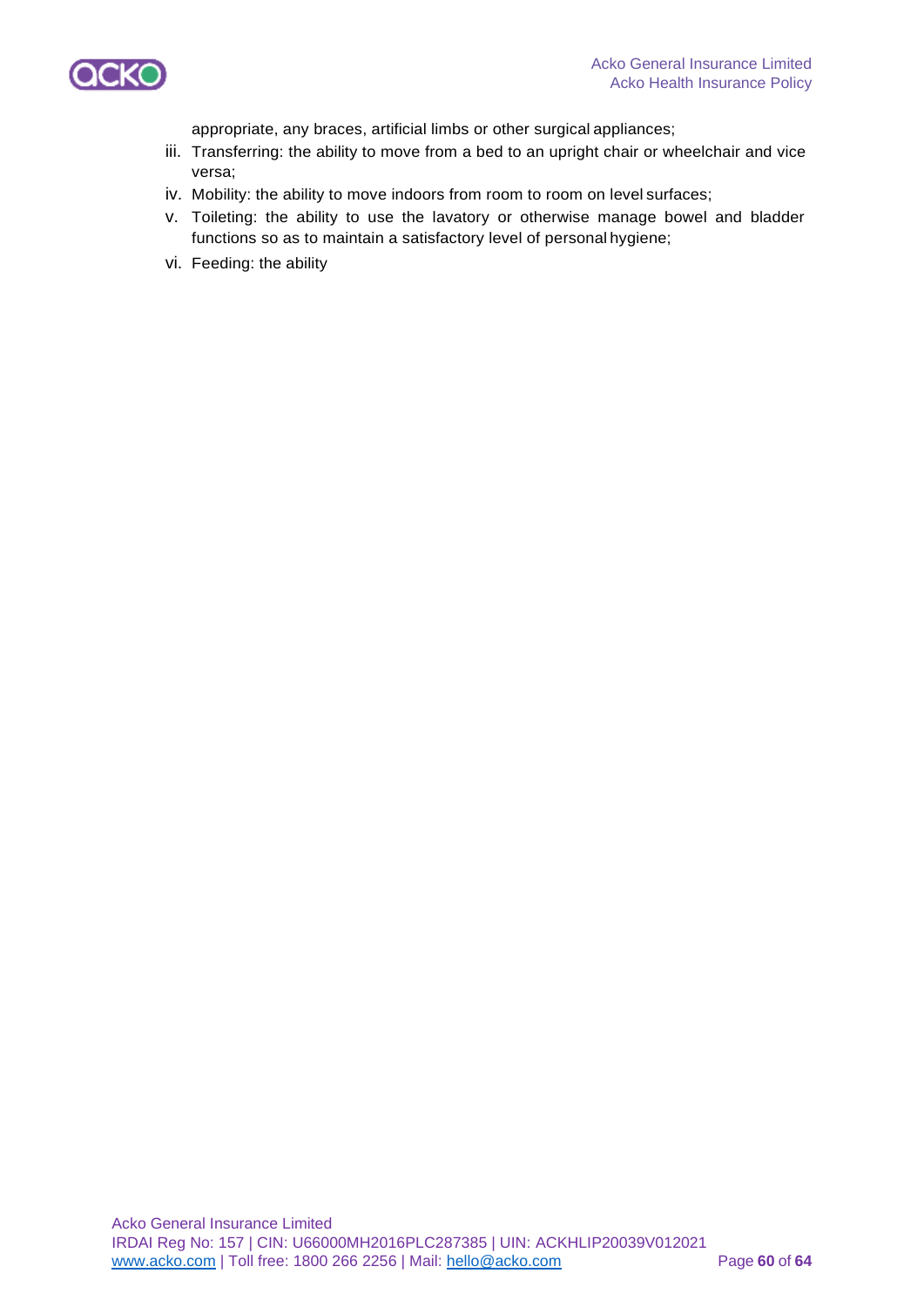

## **10 Grievance Redressal**

If You/Insured Person may have a grievance that requires to be redressed, You/ Insured Person may contact Us with the details of the grievance through:

Our website: www.acko.com

[Email: grievance@acko.com](mailto:customercare@cignattk.in) 

Toll Free : 1860 266 2256

Courier: Any of Our Branch office or corporate office during business hours.

You/Insured Person may also approach the grievance cell at any of Our branches with the details of the grievance during Our working hours from Monday to Friday.

If You/Insured Person are not satisfied with Our redressal of Your grievance through one of the above methods, You/Insured Person may contact the Grievance Officer at the following address:

Grievance Redressal Officer

Acko General Insurance Limited

#36/5, Hustlehub One East, Somasandrapalya,

27th Main Rd, Sector 2, HSR Layout,

Bengaluru, Karnataka - 560102

#### [grievance@acko.com](mailto:grievance@acko.com)

In the event of unsatisfactory response from the Grievance Officer, he/she may, register a complaint in the Integrated Grievance Management System (IGMS) of the IRDAI.

Where the grievance is not resolved, the insured may, subject to vested jurisdiction, approach the Insurance Ombudsman for the redressal of grievance. The details of the Insurance Ombudsman are available below:

**AHMEDABAD - Office of the Insurance Ombudsman**, Jeevan Prakash Building, 6th floor,

Tilak Marg, Relief Road, Ahmedabad – 380 001. Tel.: 079 - 25501201/02/05/06, Email: bimalokpal.ahmedabad@ecoi.co.in

**BENGALURU - Office of the Insurance Ombudsman,** Jeevan Soudha Building,PID No. 57-27-N-19, Ground Floor, 19/19, 24th Main Road, JP Nagar, Ist Phase, Bengaluru – 560 078. Tel.: 080 - 26652048 / 26652049, Email: bimalokpal.bengaluru@ecoi.co.in

**BHOPAL - Office of the Insurance Ombudsman**, 2nd Floor, Janak Vihar Complex, 6, Malviya Nagar, Bhopal(M.P.)-462 003. Tel.:- 0755-2769201/9202 Fax: 0755-2769203

Email: [bimalokpal.bhopal@ecoi.co.in \(](mailto:bimalokpal.bhopal@gbic.co.in)States of Madhya Pradesh and Chattisgarh.)

**BHUBANESHWAR - Office of the Insurance Ombudsman**, 62, Forest Park, Bhubaneshwar-751 009. Tel.: 0674 - 2596461 /2596455Fax: 0674-2596429 Email: [bimalokpal.bhubaneswar@ecoi.co.in \(](mailto:bimalokpal.bhubaneswar@gbic.co.in)State of Orissa.)

**CHANDIGARH - Office of the Insurance Ombudsman** S.C.O. No.101-103,2nd Floor, Batra Building, Sector 17-D, Chandigarh-160017. Tel.:- 0172-2706468/2706196 Fax: 0172-2708274 Email: [bimalokpal.chandigarh@ecoi.co.in](mailto:bimalokpal.chandigarh@gbic.co.in) (States of Punjab, Haryana, Himachal Pradesh, Jammu & Kashmir and Union territory of Chandigarh.)

**CHENNAI - Office of the Insurance Ombudsman**, Fathima Akhtar Court, 4th Floor, 453 (old 312), Anna Salai, Teynampet, Chennai-600 018. Tel.:- 044-24333668 /24335284 Fax: 044-24333664 Email: [bimalokpal.chennai@ecoi.co.in \[](mailto:bimalokpal.chennai@gbic.co.in)State of Tamil Nadu and Union Territories - Pondicherry Town and Karaikal (which are part of Union Territory of Pondicherry).]

**DELHI - Office of the Insurance Ombudsman**, 2/2 A, Universal Insurance Building, Asaf Ali Road, New Delhi-110 002. Tel.: 011 - 23232481/23213504 Fax: 011-23230858 Email: [bimalokpal.delhi@ecoi.co.in \(](mailto:bimalokpal.delhi@gbic.co.in)States of Delhi.)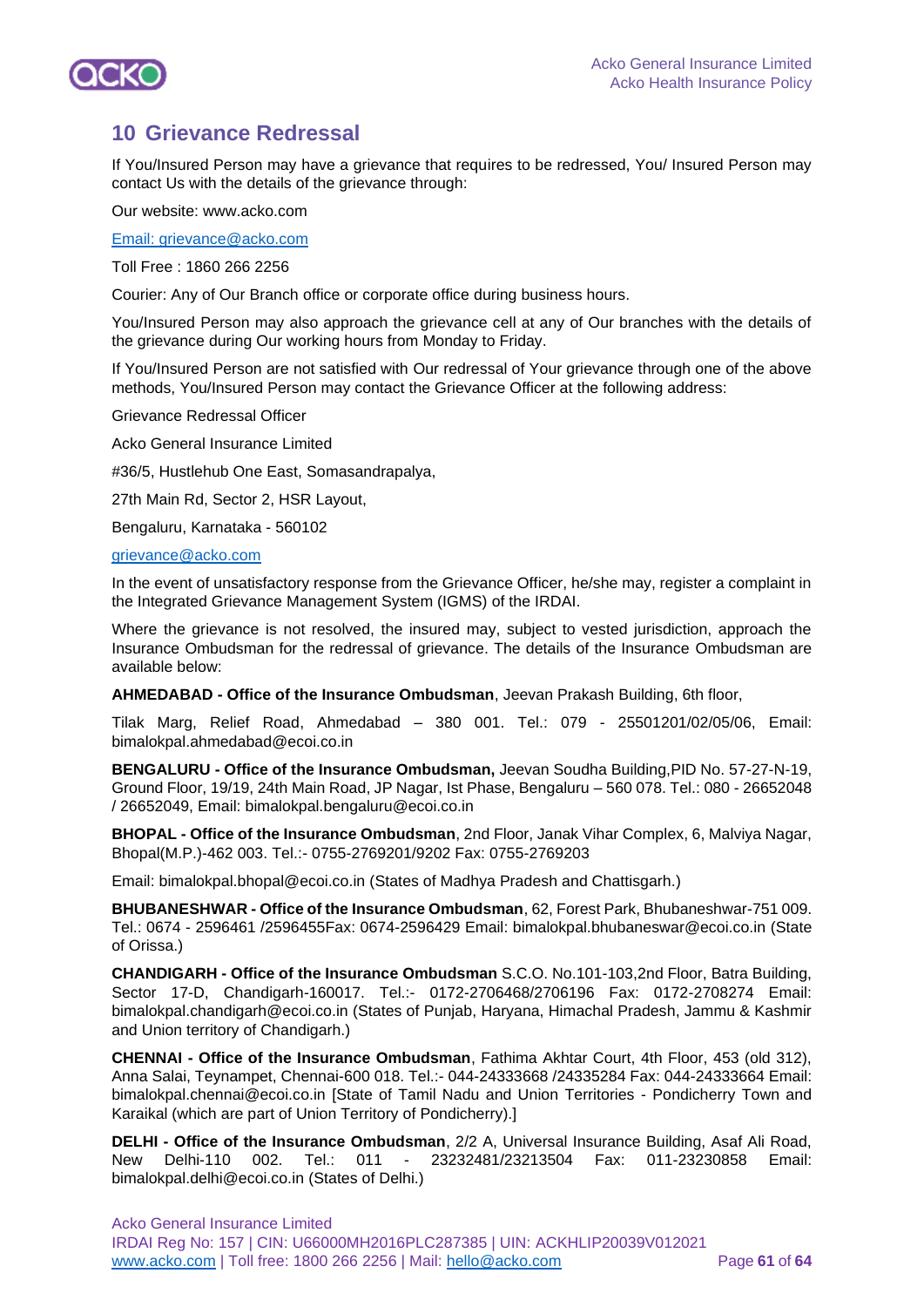

**GUWAHATI - Office of the Insurance Ombudsman**, "Jeevan Nivesh", 5th Floor, S.S. Road, Guwahati-781 001 Tel.:- 0361-2132204/5 Fax : 0361-2732937 Email: [bimalokpal.guwahati@ecoi.co.in](mailto:bimalokpal.guwahati@gbic.co.in) (States of Assam, Meghalaya, Manipur, Mizoram, Arunachal Pradesh, Nagaland and Tripura.)

**HYDERABAD - Office of the Insurance Ombudsman**, 6-2-46, 1st Floor, Moin Court, A.C. Guards, Lakdi-Ka-Pool, Hyderabad-500 004. Tel: 040-65504123/23312122 Fax: 040- 23376599 Email: [bimalokpal.hyderabad@ecoi.co.in \(](mailto:bimalokpal.hyderabad@gbic.co.in)States of Andhra Pradesh and Union Territory of Yanam – a part of the Union Territory of Pondicherry.)

**JAIPUR - Office of the Insurance Ombudsman**, Ground Floor, Jeevan Nidhi II, Bhawani Singh Road, Jaipur – 302005 Tel: 0141-2740363 Email: [bimalokpal.jaipur@ecoi.co.in](mailto:bimalokpal.jaipur@gbic.co.in) (State of Rajasthan.)

**ERNAKULAM - Office of the Insurance Ombudsman**, 2nd Floor, Pulinat Bldg., Opp. Cochin Shipyard, M.G. Road, Ernakulam-682 015. Tel: 0484-2358759/2359338 Fax: 0484-2359336 Email: [bimalokpal.ernakulam@ecoi.co.in](mailto:bimalokpal.ernakulam@gbic.co.in) [State of Kerala and Union Territory of (a) Lakshadweep (b) Mahe-a part of Union Territory of Pondicherry.]

**KOLKATA - Office of the Insurance Ombudsman**, Hindustan Building. Annexe, 4th Floor, C.R. Avenue, Kolkata-700 072. Tel.: 033 - 22124339 / 22124340Fax: 033-22124341 Email: [bimalokpal.kolkata@ecoi.co.in](mailto:bimalokpal.kolkata@gbic.co.in) (States of West Bengal, Bihar, Sikkim, Jharkhand and Union Territories of Andaman and Nicobar Islands.)

**LUCKNOW - Office of the Insurance Ombudsman**, 6th Floor, Jeevan Bhawan, Phase-2, Nawal Kishore Road, Hazaratganj, Lucknow-226 001. Tel: 0522 -2231331/2231330 Fax: 0522-2231310 Email: [bimalokpal.lucknow@ecoi.co.in](mailto:bimalokpal.lucknow@gbic.co.in) (States of Uttar Pradesh and Uttaranchal.)

**MUMBAI - Office of the Insurance Ombudsman**, 3rd Floor, Jeevan Seva Annexe, S.V. Road, Santacruz(W), Mumbai 400054. Tel: 022-26106960/26106552 Fax: 022-26106052, Email: [bimalokpal.mumbai@ecoi.co.in](mailto:bimalokpal.mumbai@gbic.co.in) (State of Goa and Mumbai Metropolitan Region excluding Navi Mumbai and Thane.)

**PUNE - Office of the Insurance Ombudsman**, 3rd Floor, Jeevan Darshan Bldg, C.T.S. No.s. 195 to 198, N.C. Kelkar Road,Narayanpeth, Pune – 411030. Tel: 020-41312555 Email: [bimalokpal.pune@ecoi.co.in](mailto:bimalokpal.pune@gbic.co.in) (State of Maharashtra including Navi Mumbai and Thane and excluding Mumbai Metropolitan Region.)

**NOIDA - Office of the Insurance Ombudsman**, 4th Floor, Bhagwan Sahai Palace,Main Road, Naya Bans, Sector-15, Distt: Gautam Buddh Nagar – 201301. Tel: 0120- 2514250/52/53 Email: [bimalokpal.noida@ecoi.co.in](mailto:bimalokpal.noida@gbic.co.in) (State of Uttaranchal and the following Districts of Uttar Pradesh: Agra, Aligarh, Bagpat, Bareilly, Bijnor, Budaun, Bulandshehar, Etah, Kanooj, Mainpuri, Mathura, Meerut, Moradabad, Muzaffarnagar, Oraiyya, Pilibhit, Etawah, Farrukhabad, Firozbad, Gautambodhanagar, Ghaziabad, Hardoi, Shahjahanpur, Hapur, Shamli, Rampur, Kashganj, Sambhal, Amroha, Hathras, Kanshiramnagar, Saharanpur.)

**PATNA - Office of the Insurance Ombudsman**, 1st Floor, Kalpana Arcade Building, Bazar Samiti Road, Bahadurpur, Patna – 800006. Tel No: 0612-2680952 Email[: bimalokpal.patna@ecoi.co.in \(](mailto:bimalokpal.patna@gbic.co.in)Bihar, Jharkhand.)

The updated details of Insurance Ombudsman offices are also available at the IRDAI website [www.irdai.gov.in,](http://www.irdai.gov.in,/) or on the website of Governing Body of Insurance Council [www.ecoi.co.in](http://www.gbic.co.in/) or on the Company's website at [www.acko.com.](http://www.acko.com/)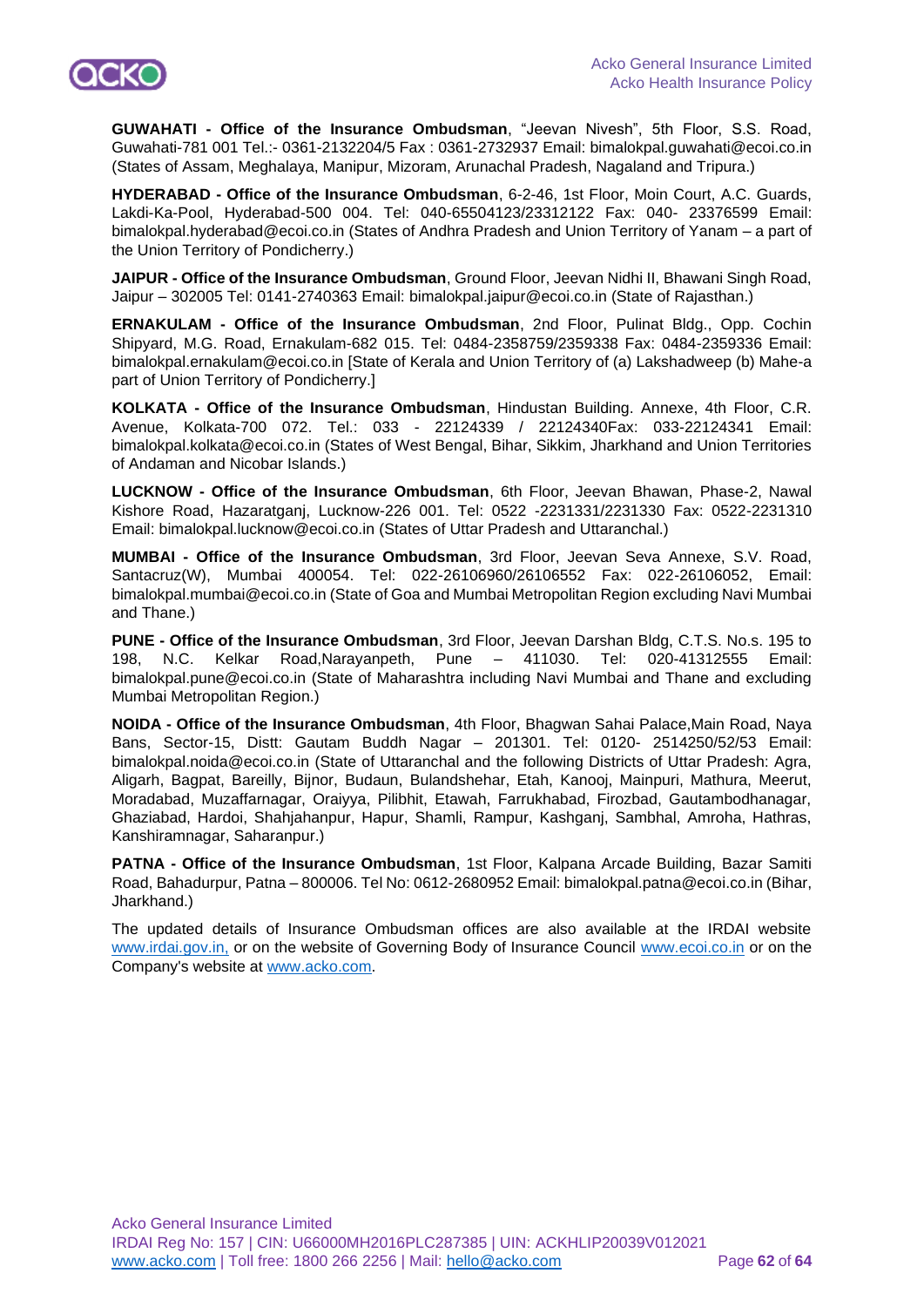

## **Annexure**

## **11.1 Annexure I: List of excluded expenses (non-medical)**

| Sr. No.  | Item                                                                                                 |
|----------|------------------------------------------------------------------------------------------------------|
| 1        | <b>BABY FOOD</b>                                                                                     |
| 2        | <b>BABY UTILITIES CHARGES</b>                                                                        |
| 3        | <b>BEAUTY SERVICES</b>                                                                               |
| 4        | <b>BELTS/BRACES</b>                                                                                  |
| 5        | <b>BUDS</b>                                                                                          |
| 6        | <b>COLD PACK/HOT PACK</b>                                                                            |
| 7        | <b>CARRY BAGS</b>                                                                                    |
| 8        | <b>EMAIL / INTERNET CHARGES</b>                                                                      |
| 9        | FOOD CHARGES (OTHER THAN PATIENT's DIET PROVIDED BY HOSPITAL)                                        |
| 10       | <b>LEGGINGS</b>                                                                                      |
| 11       | <b>LAUNDRY CHARGES</b>                                                                               |
| 12       | <b>MINERAL WATER</b>                                                                                 |
|          | <b>SANITARY PAD</b>                                                                                  |
| 13<br>14 | <b>TELEPHONE CHARGES</b>                                                                             |
|          |                                                                                                      |
| 15       | <b>GUEST SERVICES</b>                                                                                |
| 16       | <b>CREPE BANDAGE</b>                                                                                 |
| 17       | DIAPER OF ANY TYPE                                                                                   |
| 18       | <b>EYELET COLLAR</b>                                                                                 |
| 19       | <b>SLINGS</b>                                                                                        |
| 20       | BLOOD GROUPING AND CROSS MATCHING OF DONORS SAMPLES                                                  |
| 21       | SERVICE CHARGES WHERE NURSING CHARGE ALSO CHARGED                                                    |
| 22       | <b>TELEVISION CHARGES</b>                                                                            |
| 23       | <b>SURCHARGES</b>                                                                                    |
| 24       | <b>ATTENDANT CHARGES</b>                                                                             |
| 25       | EXTRA DIET OF PATIENT (OTHER THAN THAT WHICH FORMS PART OF BED CHARGE)                               |
| 26       | <b>BIRTH CERTIFICATE</b>                                                                             |
| 27       | <b>CERTIFICATE CHARGES</b>                                                                           |
| 28       | <b>COURIER CHARGES</b>                                                                               |
| 29       | <b>CONVEYANCE CHARGES</b>                                                                            |
| 30       | <b>MEDICAL CERTIFICATE</b>                                                                           |
| 31       | <b>MEDICAL RECORDS</b>                                                                               |
| 32       | PHOTOCOPIES CHARGES                                                                                  |
| 33       | <b>MORTUARY CHARGES</b>                                                                              |
| 34       | <b>WALKING AIDS CHARGES</b>                                                                          |
| 35       | OXYGEN CYLINDER (FOR USAGE OUTSIDE THE HOSPITAL)                                                     |
| 36       | <b>SPACER</b>                                                                                        |
| 37       | SPIROMETRE                                                                                           |
| 38       | NEBULIZER KIT                                                                                        |
| 39       | <b>STEAM INHALER</b>                                                                                 |
| 40       | <b>ARMSLING</b>                                                                                      |
| 41       | <b>THERMOMETER</b>                                                                                   |
| 42       | <b>CERVICAL COLLAR</b>                                                                               |
| 43       | <b>SPLINT</b>                                                                                        |
| 44       | DIABETIC FOOT WEAR                                                                                   |
| 45       | KNEE BRACES (LONG/ SHORT/ HINGED)                                                                    |
| 46       | KNEE IMMOBILIZER/SHOULDER IMMOBILIZER                                                                |
| 47       | <b>LUMBO SACRAL BELT</b>                                                                             |
| 48       | NIMBUS BED OR WATER OR AIR BED CHARGES                                                               |
| 49       | AMBULANCE COLLAR                                                                                     |
| 50       | AMBULANCE EQUIPMENT                                                                                  |
| 51       | ABDOMINAL BINDER                                                                                     |
| 52       | PRIVATE NURSES CHARGES- SPECIAL NURSING CHARGES                                                      |
| 53       | <b>SUGAR FREE TABLETS</b>                                                                            |
| 54       | CREAMS POWDERS LOTIONS (Toiletries are not payable, only prescribed medical pharmaceuticals payable) |
|          | <b>ECG ELECTRODES</b>                                                                                |
| 55       |                                                                                                      |
| 56       | <b>GLOVES</b>                                                                                        |
| 57       | <b>NEBULISATION KIT</b>                                                                              |
| 58       | ANY KIT WITH NO DETAILS MENTIONED [DELIVERY KIT, ORTHOKIT, RECOVERY KIT, ETC]                        |
| 59       | KIDNEY TRAY                                                                                          |
| 60       | <b>MASK</b>                                                                                          |
| 61       | <b>OUNCE GLASS</b>                                                                                   |
| 62       | <b>OXYGEN MASK</b>                                                                                   |
| 63       | PELVIC TRACTION BELT                                                                                 |